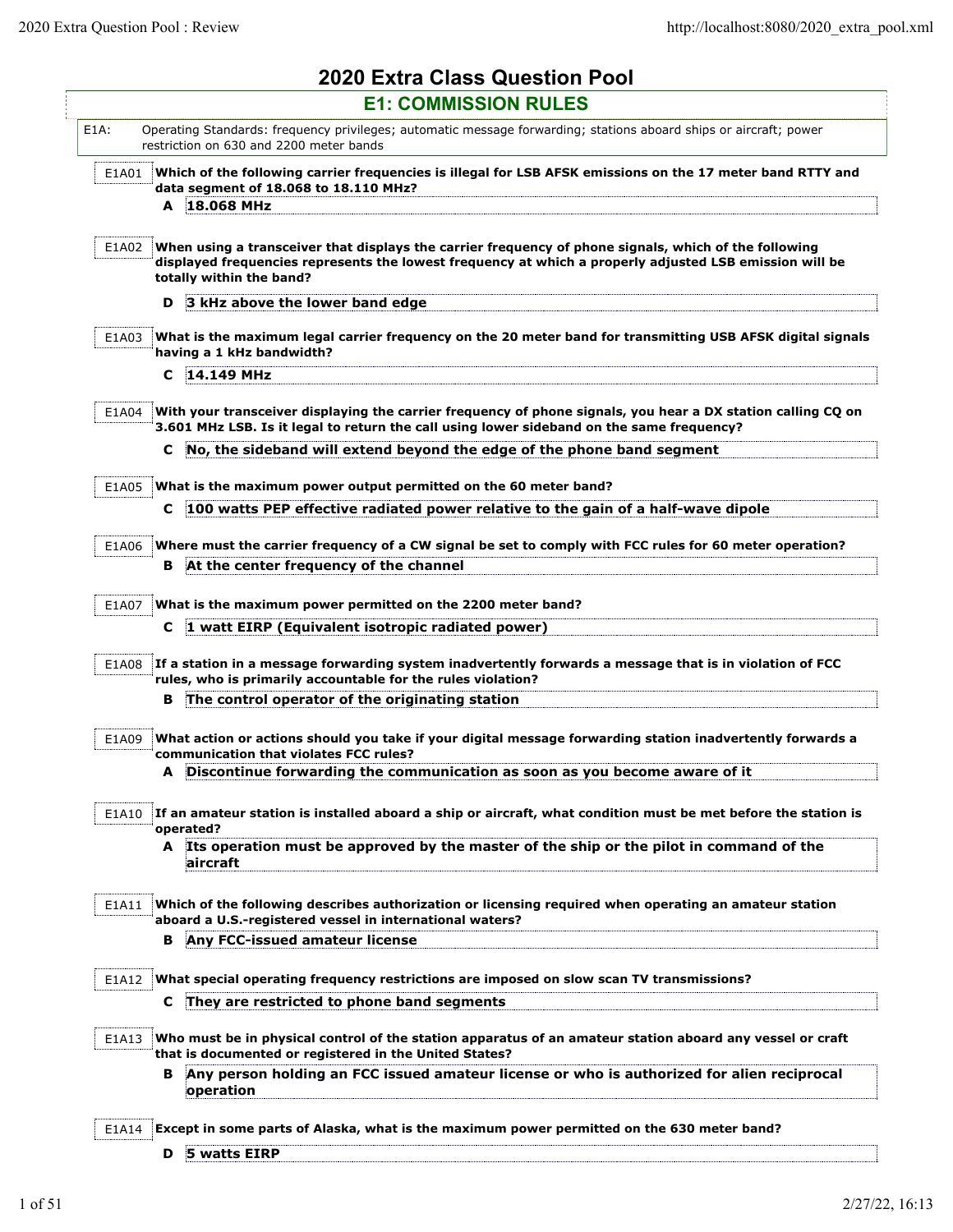| E1B:  | Station restrictions and special operations: restrictions on station location; general operating restrictions; spurious emissions;<br>antenna structure restrictions; RACES operations              |
|-------|-----------------------------------------------------------------------------------------------------------------------------------------------------------------------------------------------------|
| E1B01 | Which of the following constitutes a spurious emission?                                                                                                                                             |
|       | An emission outside the signal's necessary bandwidth that can be reduced or eliminated<br>D<br>without affecting the information transmitted                                                        |
| E1B02 | Which of the following is an acceptable bandwidth for Digital Radio Mondiale (DRM) based voice or SSTV<br>digital transmissions made on the HF amateur bands?                                       |
|       | A 3 kHz                                                                                                                                                                                             |
| E1B03 | Within what distance must an amateur station protect an FCC monitoring facility from harmful interference?                                                                                          |
|       | A 1 mile                                                                                                                                                                                            |
| E1B04 | What must be done before placing an amateur station within an officially designated wilderness area or<br>wildlife preserve, or an area listed in the National Register of Historic Places?         |
|       | An Environmental Assessment must be submitted to the FCC<br>c                                                                                                                                       |
| E1B05 | What is the National Radio Quiet Zone?                                                                                                                                                              |
|       | An area surrounding the National Radio Astronomy Observatory<br>C                                                                                                                                   |
| E1B06 | Which of the following additional rules apply if you are installing an amateur station antenna at a site at or<br>near a public use airport?                                                        |
|       | A You may have to notify the Federal Aviation Administration and register it with the FCC as<br>required by Part 17 of the FCC rules                                                                |
| E1B07 | To what type of regulations does PRB-1 apply?                                                                                                                                                       |
|       | State and local zoning<br>C                                                                                                                                                                         |
| E1B08 | What limitations may the FCC place on an amateur station if its signal causes interference to domestic<br>broadcast reception, assuming that the receivers involved are of good engineering design? |
|       | The amateur station must avoid transmitting during certain hours on frequencies that cause<br>D<br>the interference                                                                                 |
| E1B09 | Which amateur stations may be operated under RACES rules?                                                                                                                                           |
|       | Any FCC-licensed amateur station certified by the responsible civil defense organization for the<br>C<br>area served                                                                                |
| E1B10 | What frequencies are authorized to an amateur station operating under RACES rules?                                                                                                                  |
|       | A All amateur service frequencies authorized to the control operator                                                                                                                                |
| E1B11 | What does PRB-1 require of regulations affecting amateur radio?                                                                                                                                     |
|       | Reasonable accommodations of amateur radio must be made<br>в                                                                                                                                        |
| E1B12 | What must the control operator of a repeater operating in the 70 cm band do if a radiolocation system<br>experiences interference from that repeater?                                               |
|       | A Cease operation or make changes to the repeater to mitigate the interference                                                                                                                      |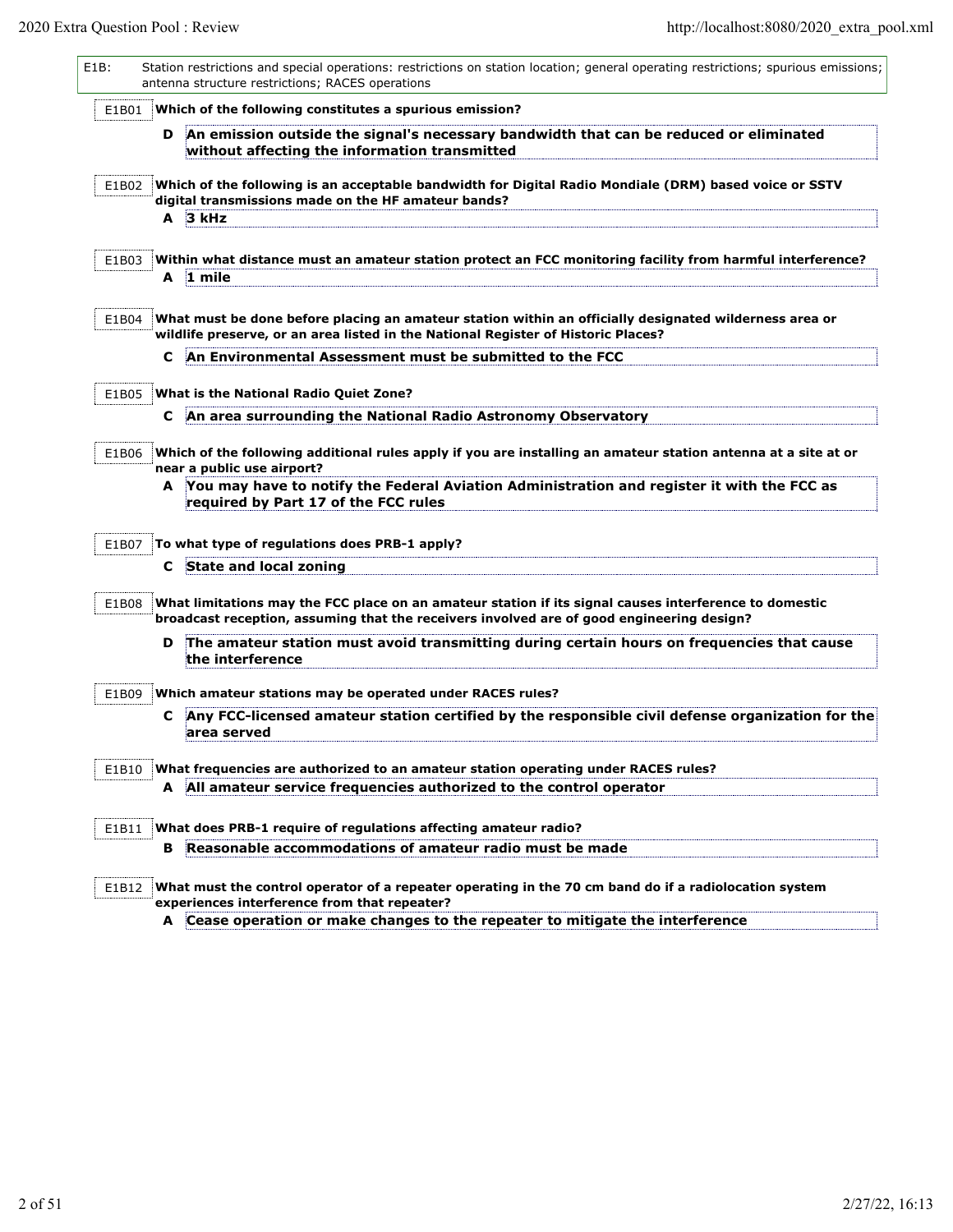| $E1C$ : |    | Rules pertaining to automatic and remote control; band-specific regulations; operating in, and communicating with foreign<br>countries; spurious emission standards; HF modulation index limit; bandwidth definition                                     |
|---------|----|----------------------------------------------------------------------------------------------------------------------------------------------------------------------------------------------------------------------------------------------------------|
| E1C01   |    | What is the maximum bandwidth for a data emission on 60 meters?                                                                                                                                                                                          |
|         | D  | 2.8 kHz                                                                                                                                                                                                                                                  |
| E1C02   |    | Which of the following types of communications may be transmitted to amateur stations in foreign countries?                                                                                                                                              |
|         | C. | Communications incidental to the purpose of the amateur service and remarks of a personal<br>nature                                                                                                                                                      |
| E1C03   |    | How do the control operator responsibilities of a station under automatic control differ from one under local<br>control?                                                                                                                                |
|         | в  | Under automatic control the control operator is not required to be present at the control point                                                                                                                                                          |
| E1C04   |    | What is meant by IARP?                                                                                                                                                                                                                                   |
|         |    | An international amateur radio permit that allows U.S. amateurs to operate in certain countries<br>of the Americas                                                                                                                                       |
| E1C05   | A  | When may an automatically controlled station originate third party communications?<br><b>Never</b>                                                                                                                                                       |
| E1C06   |    | Which of the following is required in order to operate in accordance with CEPT rules in foreign countries<br>where permitted?                                                                                                                            |
|         | c  | You must bring a copy of FCC Public Notice DA 16-1048                                                                                                                                                                                                    |
| E1C07   |    | At what level below a signal's mean power level is its bandwidth determined according to FCC rules?                                                                                                                                                      |
|         | D  | 26 dB                                                                                                                                                                                                                                                    |
| E1C08   |    | What is the maximum permissible duration of a remotely controlled station's transmissions if its control link<br>malfunctions?                                                                                                                           |
|         | в  | 3 minutes                                                                                                                                                                                                                                                |
| E1C09   |    | What is the highest modulation index permitted at the highest modulation frequency for angle modulation<br>below 29.0 MHz?                                                                                                                               |
|         | в  | 1.0                                                                                                                                                                                                                                                      |
| E1C10   |    | What is the permitted mean power of any spurious emission relative to the mean power of the fundamental<br>emission from a station transmitter or external RF amplifier installed after January 1, 2003 and transmitting<br>on a frequency below 30 MHz? |
|         |    | A At least 43 dB below                                                                                                                                                                                                                                   |
| E1C11   |    | Which of the following operating arrangements allows an FCC-licensed U.S. citizen to operate in many<br>European countries, and alien amateurs from many European countries to operate in the U.S.?<br>A CEPT agreement                                  |
|         |    |                                                                                                                                                                                                                                                          |
| E1C12   | D  | On what portion of the 630 meter band are phone emissions permitted?<br>The entire band                                                                                                                                                                  |
|         |    |                                                                                                                                                                                                                                                          |
| E1C13   | C. | What notifications must be given before transmitting on the 630 meter or 2200 meter bands?<br>Operators must inform the Utilities Telecom Council of their call sign and coordinates of the                                                              |
|         |    | station                                                                                                                                                                                                                                                  |
| E1C14   |    | How long must an operator wait after filing a notification with the Utilities Telecom Commission before<br>operating on the 2200 meter or 630 meter band?                                                                                                |
|         | в  | Operators may operate after 30 days, providing they have not been told that their station is<br>within 1 km of PLC systems using those frequencies                                                                                                       |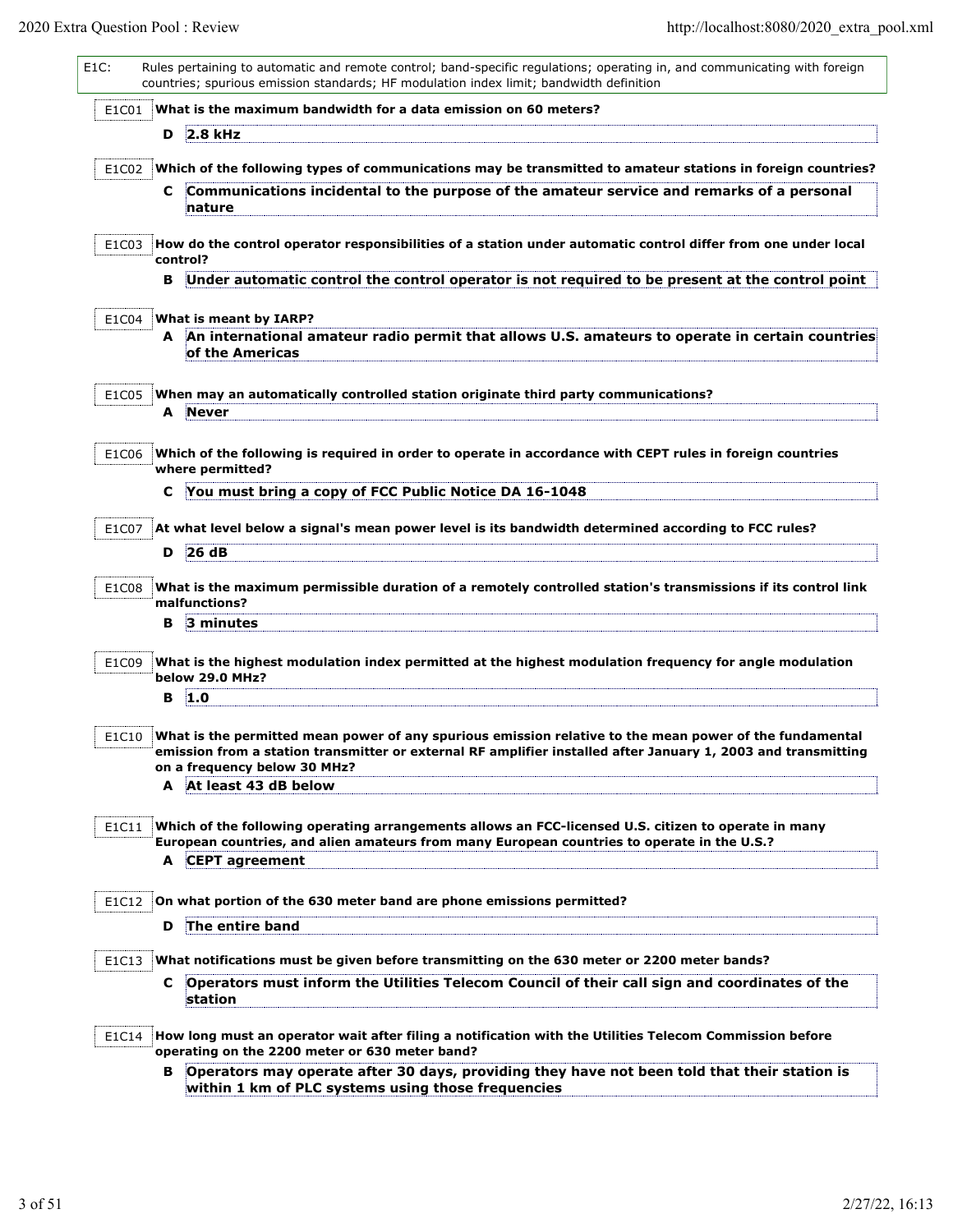| E1D:  |   | Amateur space and Earth stations; telemetry and telecommand rules; identification of balloon transmissions; one-way<br>communications                                                         |
|-------|---|-----------------------------------------------------------------------------------------------------------------------------------------------------------------------------------------------|
| E1D01 |   | What is the definition of telemetry?                                                                                                                                                          |
|       |   | A One-way transmission of measurements at a distance from the measuring instrument                                                                                                            |
| E1D02 |   | Which of the following may transmit special codes intended to obscure the meaning of messages?                                                                                                |
|       |   | A Telecommand signals from a space telecommand station                                                                                                                                        |
| E1D03 |   | What is a space telecommand station?                                                                                                                                                          |
|       | в | An amateur station that transmits communications to initiate, modify or terminate functions of<br>a space station                                                                             |
| E1D04 |   | Which of the following is required in the identification transmissions from a balloon-borne telemetry station?<br>A Call sign                                                                 |
| E1D05 |   | What must be posted at the station location of a station being operated by telecommand on or within 50 km<br>of the earth's surface?                                                          |
|       | D | All these choices are correct                                                                                                                                                                 |
| E1D06 |   | What is the maximum permitted transmitter output power when operating a model craft by telecommand?                                                                                           |
|       |   | A 1 watt                                                                                                                                                                                      |
| E1D07 |   | Which HF amateur bands have frequencies authorized for space stations?<br>A Only the 40, 20, 17, 15, 12, and 10 meter bands                                                                   |
| E1D08 |   | Which VHF amateur bands have frequencies authorized for space stations?                                                                                                                       |
|       | D | 2 meters                                                                                                                                                                                      |
| E1D09 |   | Which UHF amateur bands have frequencies authorized for space stations?                                                                                                                       |
|       |   | <b>B</b> 70 cm and 13 cm                                                                                                                                                                      |
| E1D10 |   | Which amateur stations are eligible to be telecommand stations of space stations (subject to the privileges of<br>the class of operator license held by the control operator of the station)? |
|       | в | Any amateur station so designated by the space station licensee                                                                                                                               |
| E1D11 |   | Which amateur stations are eligible to operate as Earth stations?                                                                                                                             |
|       | D | Any amateur station, subject to the privileges of the class of operator license held by the<br>control operator                                                                               |
| E1D12 |   | Which of the following amateur stations may transmit one-way communications?                                                                                                                  |
|       |   | A A space station, beacon station, or telecommand station                                                                                                                                     |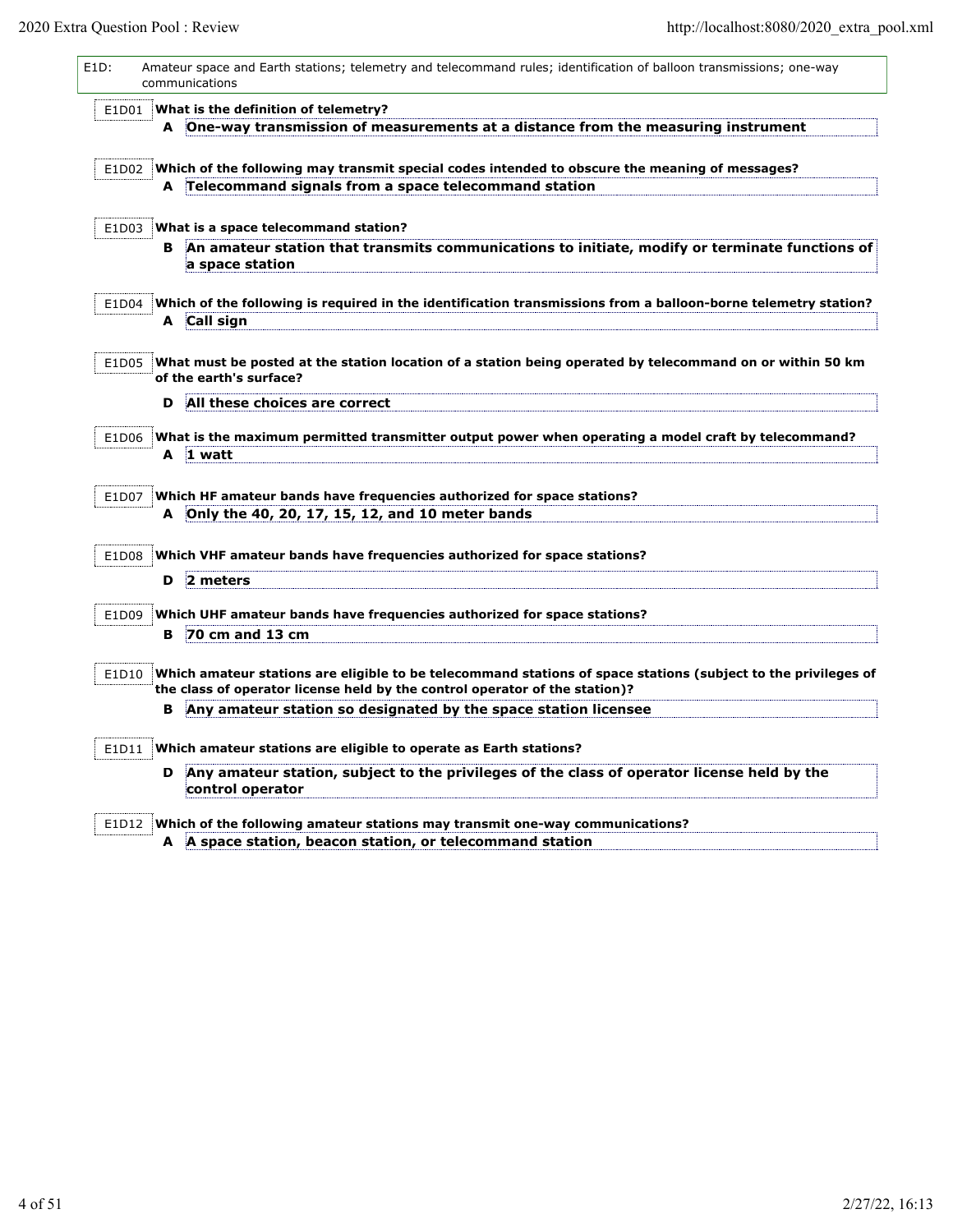| $E1E$ : |    | Volunteer examiner program: definitions; qualifications; preparation and administration of exams; accreditation; question<br>pools; documentation requirements |
|---------|----|----------------------------------------------------------------------------------------------------------------------------------------------------------------|
| E1E01   |    | For which types of out-of-pocket expenses do the Part 97 rules state that VEs and VECs may be reimbursed?                                                      |
|         | A  | Preparing, processing, administering, and coordinating an examination for an amateur radio<br>operator license                                                 |
| E1E02   |    | Who does Part 97 task with maintaining the pools of questions for all U.S. amateur license examinations?                                                       |
|         | C. | The VECs                                                                                                                                                       |
| E1E03   |    | What is a Volunteer Examiner Coordinator?                                                                                                                      |
|         |    | C An organization that has entered into an agreement with the FCC to coordinate, prepare, and<br>administer amateur operator license examinations              |
| E1E04   |    | Which of the following best describes the Volunteer Examiner accreditation process?                                                                            |
|         | D  | The procedure by which a VEC confirms that the VE applicant meets FCC requirements to serve<br>as an examiner                                                  |
| E1E05   |    | What is the minimum passing score on all amateur operator license examinations?                                                                                |
|         | в  | Minimum passing score of 74%                                                                                                                                   |
| E1E06   |    | Who is responsible for the proper conduct and necessary supervision during an amateur operator license<br>examination session?                                 |
|         | C  | <b>Each administering VE</b>                                                                                                                                   |
| E1E07   |    | What should a VE do if a candidate fails to comply with the examiner's instructions during an amateur<br>operator license examination?                         |
|         | в  | Immediately terminate the candidate's examination                                                                                                              |
| E1E08   |    | To which of the following examinees may a VE not administer an examination?                                                                                    |
|         | C  | Relatives of the VE as listed in the FCC rules                                                                                                                 |
|         |    |                                                                                                                                                                |
| E1E09   |    | What may be the penalty for a VE who fraudulently administers or certifies an examination?                                                                     |
|         |    | A Revocation of the VE's amateur station license grant and the suspension of the VE's amateur<br>operator license grant                                        |
| E1E10   |    | What must the administering VEs do after the administration of a successful examination for an amateur<br>operator license?                                    |
|         | C. | They must submit the application document to the coordinating VEC according to the<br>coordinating VEC instructions                                            |
| E1E11   |    | What must the VE team do if an examinee scores a passing grade on all examination elements needed for an<br>upgrade or new license?                            |
|         | в  | Three VEs must certify that the examinee is qualified for the license grant and that they have<br>complied with the administering VE requirements              |
| E1E12   |    | What must the VE team do with the application form if the examinee does not pass the exam?                                                                     |

**A Return the application document to the examinee**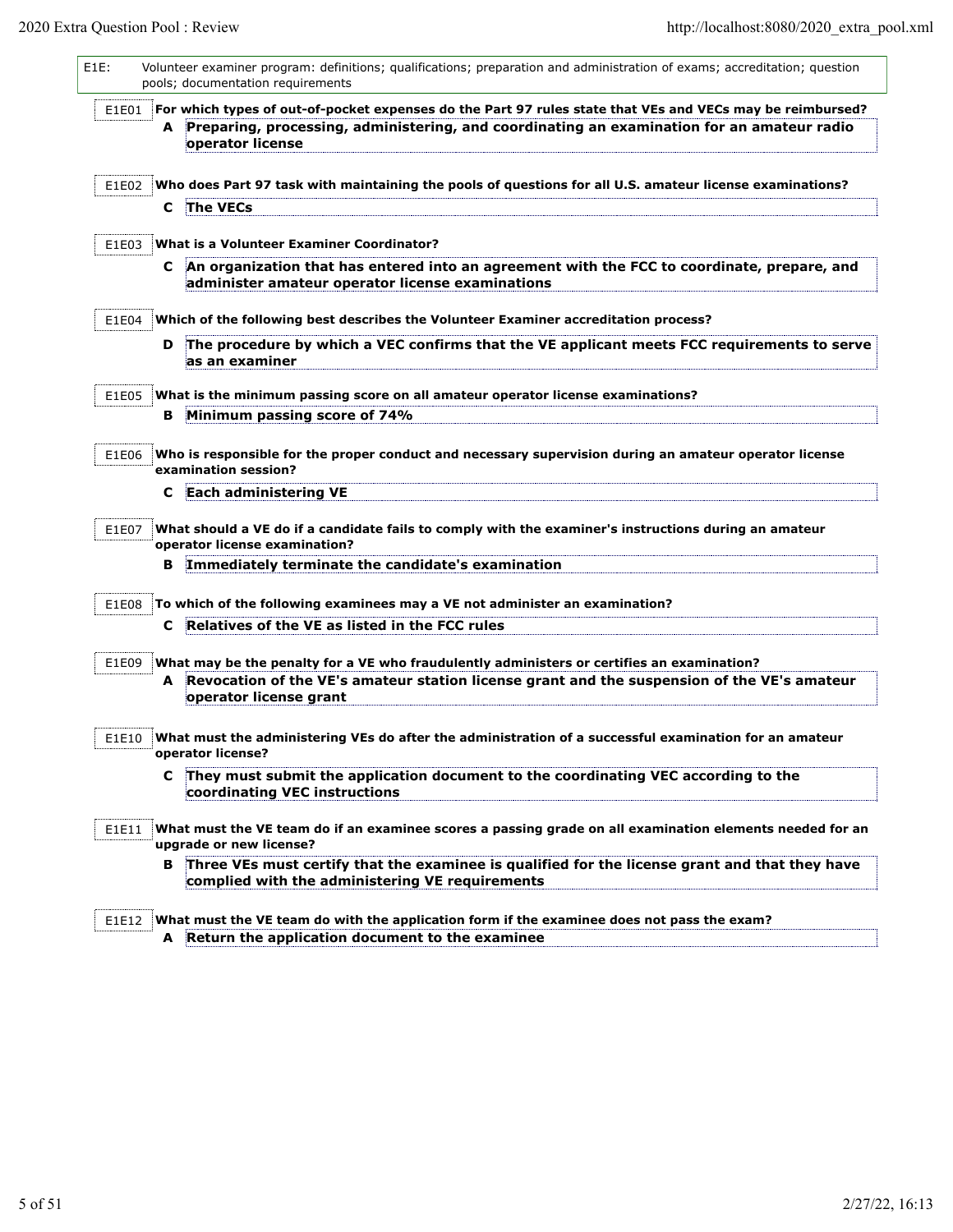L

| E1F:  |   | Miscellaneous rules: external RF power amplifiers; prohibited communications; spread spectrum; auxiliary stations; Canadian<br>amateurs operating in the U.S.; special temporary authority; control operator of an auxiliary station |
|-------|---|--------------------------------------------------------------------------------------------------------------------------------------------------------------------------------------------------------------------------------------|
| E1F01 |   | On what frequencies are spread spectrum transmissions permitted?                                                                                                                                                                     |
|       | в | Only on amateur frequencies above 222 MHz                                                                                                                                                                                            |
| E1F02 |   | What privileges are authorized in the U.S. to persons holding an amateur service license granted by the<br>government of Canada?                                                                                                     |
|       | C | The operating terms and conditions of the Canadian amateur service license, not to exceed U.S.<br>Amateur Extra Class license privileges                                                                                             |
| E1F03 |   | Under what circumstances may a dealer sell an external RF power amplifier capable of operation below 144<br>MHz if it has not been granted FCC certification?                                                                        |
|       | A | It was purchased in used condition from an amateur operator and is sold to another amateur<br>operator for use at that operator's station                                                                                            |
| E1F04 |   | Which of the following geographic descriptions approximately describes "Line A"?                                                                                                                                                     |
|       |   | A A line roughly parallel to and south of the border between the U.S. and Canada                                                                                                                                                     |
| E1F05 |   | Amateur stations may not transmit in which of the following frequency segments if they are located in the<br>contiguous 48 states and north of Line A?                                                                               |
|       | D | 420 MHz - 430 MHz                                                                                                                                                                                                                    |
| E1F06 |   | Under what circumstances might the FCC issue a Special Temporary Authority (STA) to an amateur station?                                                                                                                              |
|       |   | A To provide for experimental amateur communications                                                                                                                                                                                 |
| E1F07 |   | When may an amateur station send a message to a business?                                                                                                                                                                            |
|       | D | When neither the amateur nor his or her employer has a pecuniary interest in the<br>communications                                                                                                                                   |
| E1F08 |   | Which of the following types of amateur station communications are prohibited?                                                                                                                                                       |
|       | A | Communications transmitted for hire or material compensation, except as otherwise provided<br>in the rules                                                                                                                           |
| E1F09 |   | Which of the following conditions apply when transmitting spread spectrum emissions?                                                                                                                                                 |
|       | D | All these choices are correct                                                                                                                                                                                                        |
| E1F10 |   | Who may be the control operator of an auxiliary station?                                                                                                                                                                             |
|       | в | Only Technician, General, Advanced or Amateur Extra Class operators                                                                                                                                                                  |
| E1F11 |   | Which of the following best describes one of the standards that must be met by an external RF power<br>amplifier if it is to qualify for a grant of FCC certification?                                                               |
|       | D | It must satisfy the FCC's spurious emission standards when operated at the lesser of 1500<br>watts or its full output power                                                                                                          |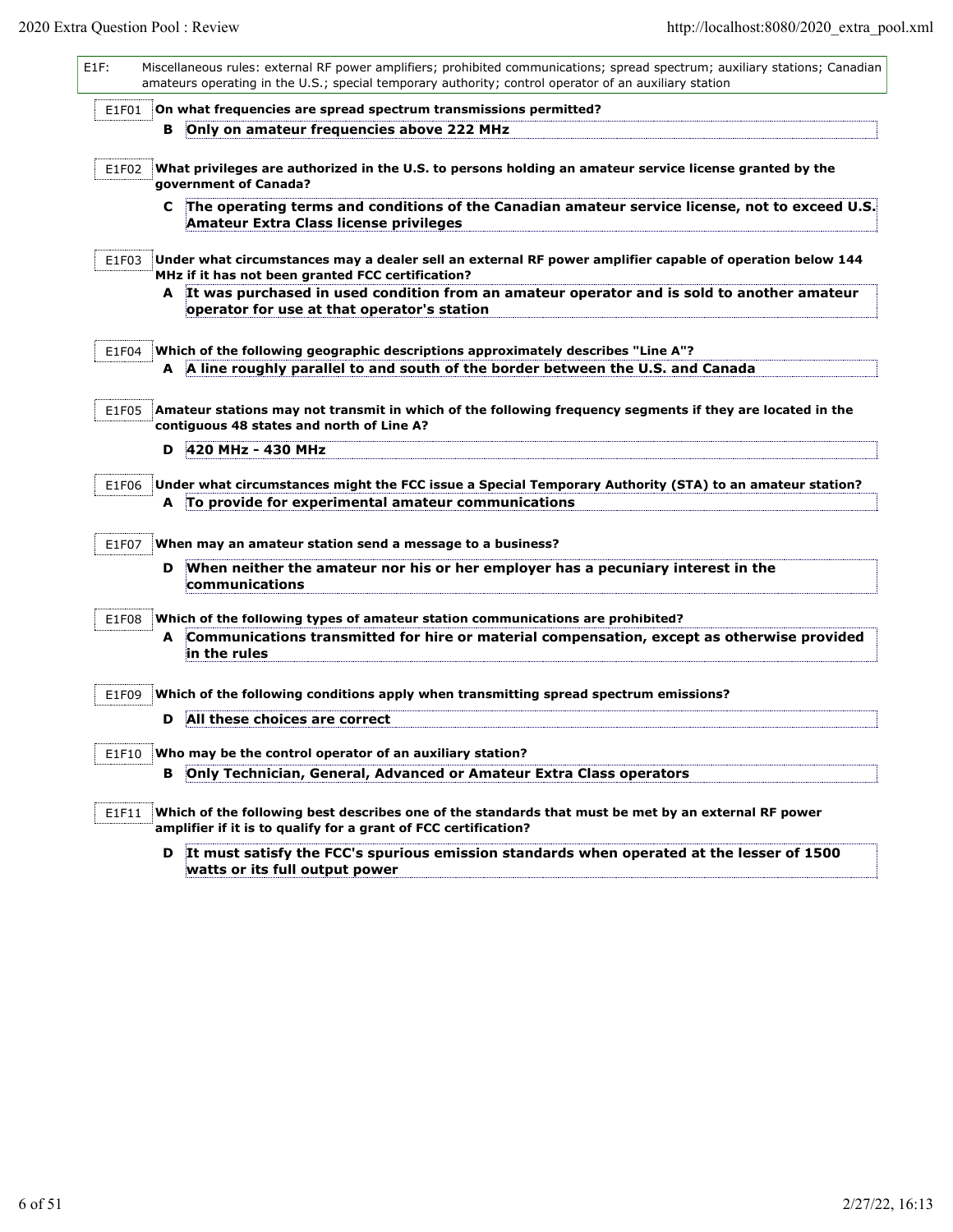Ę

|         |            | <b>E2: OPERATING PROCEDURES</b>                                                                                                   |
|---------|------------|-----------------------------------------------------------------------------------------------------------------------------------|
| $E2A$ : | operations | Amateur radio in space: amateur satellites; orbital mechanics; frequencies and modes; satellite hardware; satellite               |
| E2A01   |            | What is the direction of an ascending pass for an amateur satellite?                                                              |
|         | C          | From south to north                                                                                                               |
|         |            |                                                                                                                                   |
| E2A02   |            | Which of the following occurs when a satellite is using an inverted linear transponder?                                           |
|         | D          | All these choices are correct                                                                                                     |
| E2A03   |            | How is the signal inverted by an inverting linear transponder?                                                                    |
|         | D          | The signal is passed through a mixer and the difference rather than the sum is transmitted                                        |
|         |            |                                                                                                                                   |
| E2A04   | в          | What is meant by the term "mode" as applied to an amateur radio satellite?<br>The satellite's uplink and downlink frequency bands |
|         |            |                                                                                                                                   |
| E2A05   |            | What do the letters in a satellite's mode designator specify?                                                                     |
|         | D          | The uplink and downlink frequency ranges                                                                                          |
|         |            |                                                                                                                                   |
| E2A06   | A          | What are Keplerian elements?<br>Parameters that define the orbit of a satellite                                                   |
|         |            |                                                                                                                                   |
| E2A07   |            | Which of the following types of signals can be relayed through a linear transponder?                                              |
|         | D          | All these choices are correct                                                                                                     |
| E2A08   |            | Why should effective radiated power to a satellite that uses a linear transponder be limited?                                     |
|         | в          | To avoid reducing the downlink power to all other users                                                                           |
|         |            |                                                                                                                                   |
| E2A09   |            | What do the terms "L band" and "S band" specify regarding satellite communications?                                               |
|         |            | A The 23 centimeter and 13 centimeter bands                                                                                       |
|         |            |                                                                                                                                   |
| E2A10   | в          | What type of satellite appears to stay in one position in the sky?<br>Geostationary                                               |
|         |            |                                                                                                                                   |
| E2A11   |            | What type of antenna can be used to minimize the effects of spin modulation and Faraday rotation?                                 |
|         | в          | A circularly polarized antenna                                                                                                    |
|         |            |                                                                                                                                   |
| E2A12   |            | What is the purpose of digital store-and-forward functions on an amateur radio satellite?                                         |
|         | C          | To store digital messages in the satellite for later download by other stations                                                   |
| E2A13   |            | Which of the following techniques is normally used by low Earth orbiting digital satellites to relay messages                     |
|         |            | around the world?                                                                                                                 |
|         | в          | Store-and-forward                                                                                                                 |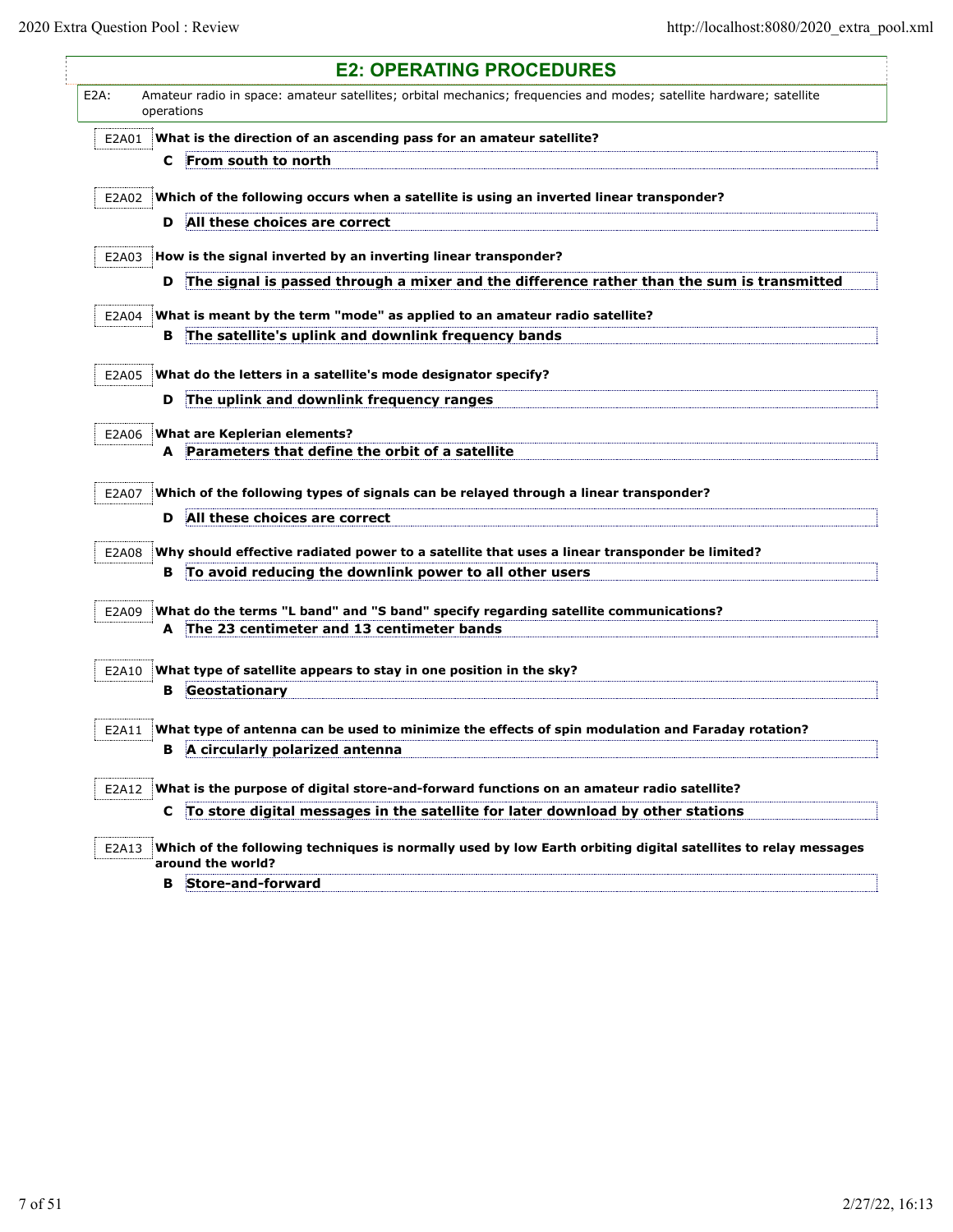| E2B01 |       |                                                                                                                                                                                                                                                                |
|-------|-------|----------------------------------------------------------------------------------------------------------------------------------------------------------------------------------------------------------------------------------------------------------------|
|       | A     | How many times per second is a new frame transmitted in a fast-scan (NTSC) television system?<br>30                                                                                                                                                            |
|       |       |                                                                                                                                                                                                                                                                |
| E2B02 |       | How many horizontal lines make up a fast-scan (NTSC) television frame?                                                                                                                                                                                         |
|       | C     | 525                                                                                                                                                                                                                                                            |
| E2B03 |       | How is an interlaced scanning pattern generated in a fast-scan (NTSC) television system?                                                                                                                                                                       |
|       | D     | By scanning odd numbered lines in one field and even numbered lines in the next                                                                                                                                                                                |
| E2B04 |       | How is color information sent in analog SSTV?                                                                                                                                                                                                                  |
|       | A     | Color lines are sent sequentially                                                                                                                                                                                                                              |
| E2B05 |       | Which of the following describes the use of vestigial sideband in analog fast-scan TV transmissions?                                                                                                                                                           |
|       | C     | Vestigial sideband reduces bandwidth while allowing for simple video detector circuitry                                                                                                                                                                        |
| E2B06 |       | What is vestigial sideband modulation?                                                                                                                                                                                                                         |
|       | A     | Amplitude modulation in which one complete sideband and a portion of the other are<br>transmitted                                                                                                                                                              |
| E2B07 |       | What is the name of the signal component that carries color information in NTSC video?                                                                                                                                                                         |
|       | в     | <b>Chroma</b>                                                                                                                                                                                                                                                  |
| E2B08 |       | What technique allows commercial analog TV receivers to be used for fast-scan TV operations on the 70 cm                                                                                                                                                       |
|       |       |                                                                                                                                                                                                                                                                |
|       | band? |                                                                                                                                                                                                                                                                |
|       | A     | Transmitting on channels shared with cable TV                                                                                                                                                                                                                  |
| E2B09 |       | using Digital Radio Mondiale (DRM)?                                                                                                                                                                                                                            |
|       | D     | No other hardware is needed                                                                                                                                                                                                                                    |
| E2B10 |       | What aspect of an analog slow-scan television signal encodes the brightness of the picture?                                                                                                                                                                    |
|       | A     | <b>Tone frequency</b>                                                                                                                                                                                                                                          |
|       |       |                                                                                                                                                                                                                                                                |
| E2B11 | в     | What hardware, other than a receiver with SSB capability and a suitable computer, is needed to decode SSTV<br>What is the function of the Vertical Interval Signaling (VIS) code sent as part of an SSTV transmission?<br>To identify the SSTV mode being used |
|       |       |                                                                                                                                                                                                                                                                |
| E2B12 |       | What signals SSTV receiving software to begin a new picture line?<br>A Specific tone frequencies                                                                                                                                                               |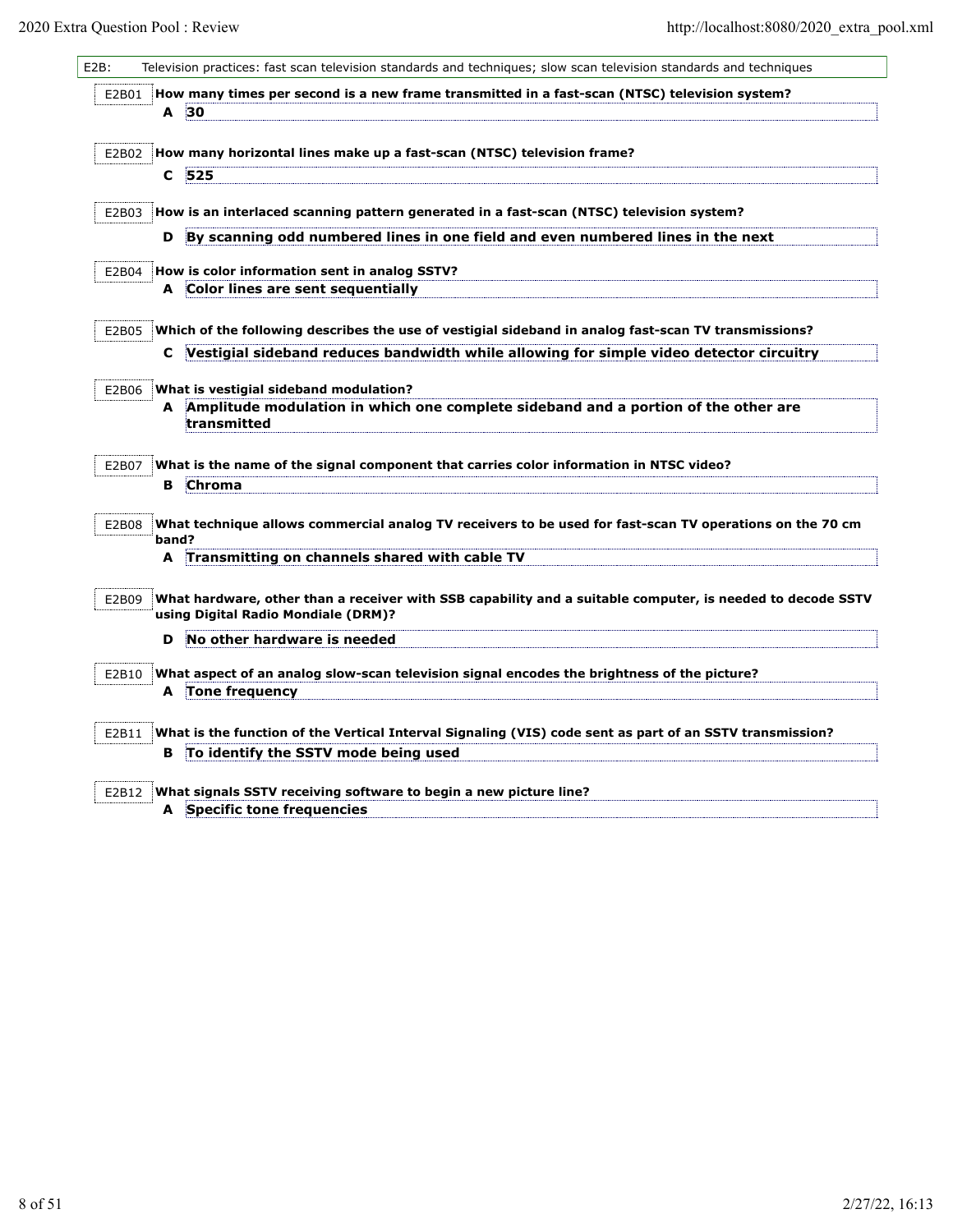L

| $E2C$ : | systems | Operating methods: contest and DX operating; remote operation techniques; Cabrillo format; QSLing; RF network connected                                                                                              |
|---------|---------|----------------------------------------------------------------------------------------------------------------------------------------------------------------------------------------------------------------------|
| E2C01   |         | What indicator is required to be used by U.S.-licensed operators when operating a station via remote control<br>and the remote transmitter is located in the U.S.?                                                   |
|         | D       | No additional indicator is required                                                                                                                                                                                  |
| E2C02   |         | Which of the following best describes the term "self-spotting" in connection with HF contest operating?                                                                                                              |
|         | A       | The often-prohibited practice of posting one's own call sign and frequency on a spotting<br>network                                                                                                                  |
| E2C03   |         | From which of the following bands is amateur radio contesting generally excluded?                                                                                                                                    |
|         |         | A 30 meters                                                                                                                                                                                                          |
| E2C04   |         | Which of the following frequencies are sometimes used for amateur radio mesh networks?                                                                                                                               |
|         | в       | Frequencies shared with various unlicensed wireless data services                                                                                                                                                    |
| E2C05   |         | What is the function of a DX QSL Manager?                                                                                                                                                                            |
|         | в       | To handle the receiving and sending of confirmation cards for a DX station                                                                                                                                           |
| E2C06   | C       | During a VHF/UHF contest, in which band segment would you expect to find the highest level of SSB or CW<br>activity?<br>In the weak signal segment of the band, with most of the activity near the calling frequency |
|         |         |                                                                                                                                                                                                                      |
| E2C07   |         | <b>What is the Cabrillo format?</b><br>A A standard for submission of electronic contest logs                                                                                                                        |
|         |         |                                                                                                                                                                                                                      |
| E2C08   |         | Which of the following contacts may be confirmed through the U.S. QSL bureau system?                                                                                                                                 |
|         | в       | Contacts between a U.S. station and a non-U.S. station                                                                                                                                                               |
| E2C09   |         | What type of equipment is commonly used to implement an amateur radio mesh network?                                                                                                                                  |
|         | C       | A wireless router running custom firmware                                                                                                                                                                            |
| E2C10   |         | Why might a DX station state that they are listening on another frequency?                                                                                                                                           |
|         | D       | All these choices are correct                                                                                                                                                                                        |
| E2C11   |         | How should you generally identify your station when attempting to contact a DX station during a contest or in<br>a pileup?                                                                                           |
|         |         | A Send your full call sign once or twice                                                                                                                                                                             |
|         |         |                                                                                                                                                                                                                      |
| E2C12   | C       | What technique do individual nodes use to form a mesh network?<br>Discovery and link establishment protocols                                                                                                         |
|         |         |                                                                                                                                                                                                                      |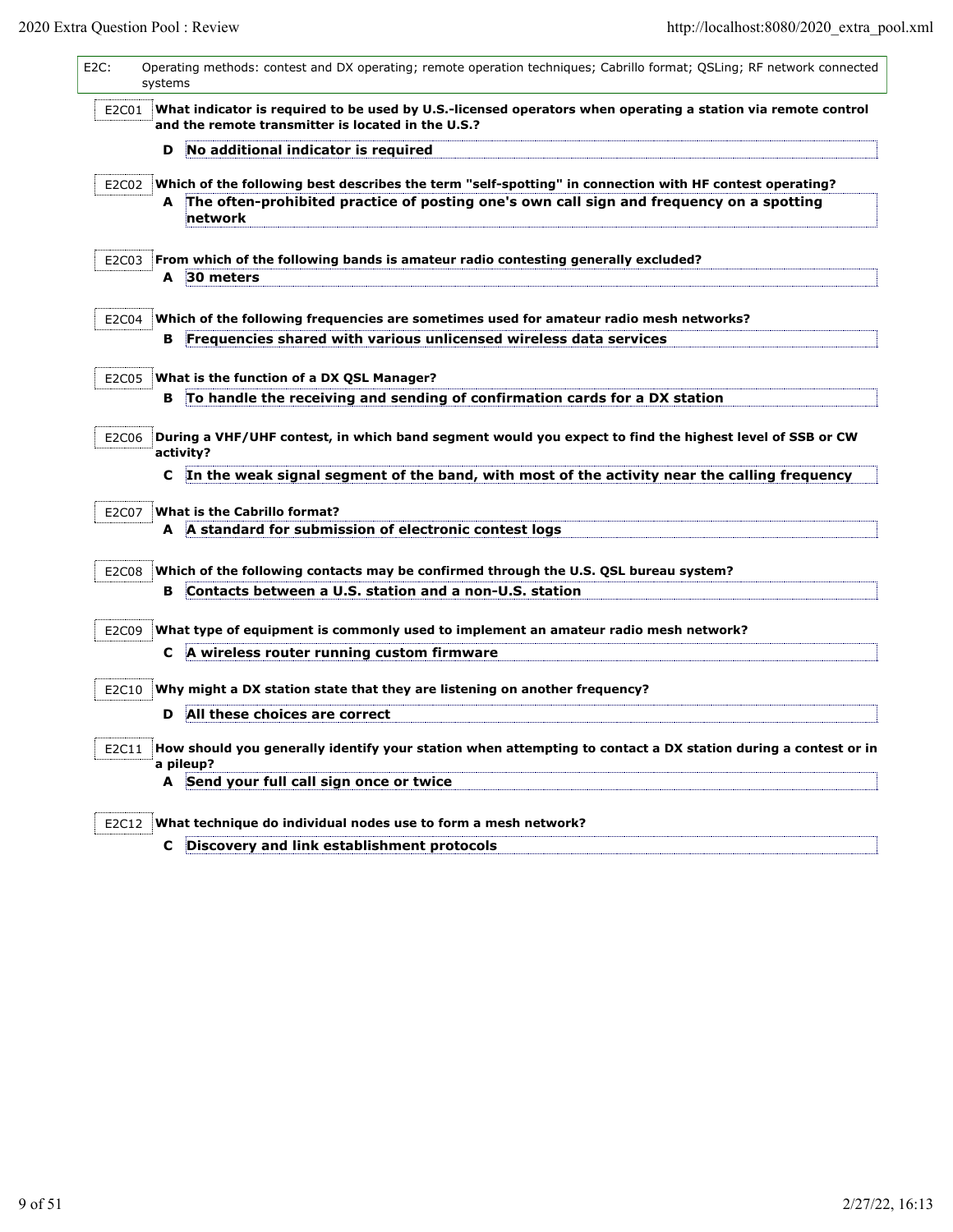| E2D:  |   | Operating methods: VHF and UHF digital modes and procedures; APRS; EME procedures; meteor scatter procedures                                         |
|-------|---|------------------------------------------------------------------------------------------------------------------------------------------------------|
| E2D01 |   | Which of the following digital modes is designed for meteor scatter communications?                                                                  |
|       | в | <b>MSK144</b>                                                                                                                                        |
|       |   |                                                                                                                                                      |
|       |   | E2D02 Which of the following is a good technique for making meteor scatter contacts?                                                                 |
|       | D | All these choices are correct                                                                                                                        |
| E2D03 |   | Which of the following digital modes is especially useful for EME communications?                                                                    |
|       | D | <b>JT65</b>                                                                                                                                          |
|       |   |                                                                                                                                                      |
| E2D04 |   | What technology is used to track, in real time, balloons carrying amateur radio transmitters?                                                        |
|       | C | <b>APRS</b>                                                                                                                                          |
|       |   | E2D05 What is one advantage of the JT65 mode?                                                                                                        |
|       | в | The ability to decode signals which have a very low signal-to-noise ratio                                                                            |
|       |   |                                                                                                                                                      |
| E2D06 |   | Which of the following describes a method of establishing EME contacts?                                                                              |
|       |   | A Time synchronous transmissions alternately from each station                                                                                       |
| E2D07 |   | What digital protocol is used by APRS?                                                                                                               |
|       | C | AX.25                                                                                                                                                |
|       |   |                                                                                                                                                      |
| E2D08 |   | What type of packet frame is used to transmit APRS beacon data?<br><b>A</b> Unnumbered Information                                                   |
|       |   |                                                                                                                                                      |
| E2D09 |   | What type of modulation is used for JT65 contacts?                                                                                                   |
|       | A | Multi-tone AFSK                                                                                                                                      |
|       |   |                                                                                                                                                      |
| E2D10 |   | How can an APRS station be used to help support a public service communications activity?                                                            |
|       | C | An APRS station with a Global Positioning System unit can automatically transmit information<br>to show a mobile station's position during the event |
| E2D11 |   | Which of the following data are used by the APRS network to communicate station location?                                                            |
|       | D | Latitude and longitude                                                                                                                               |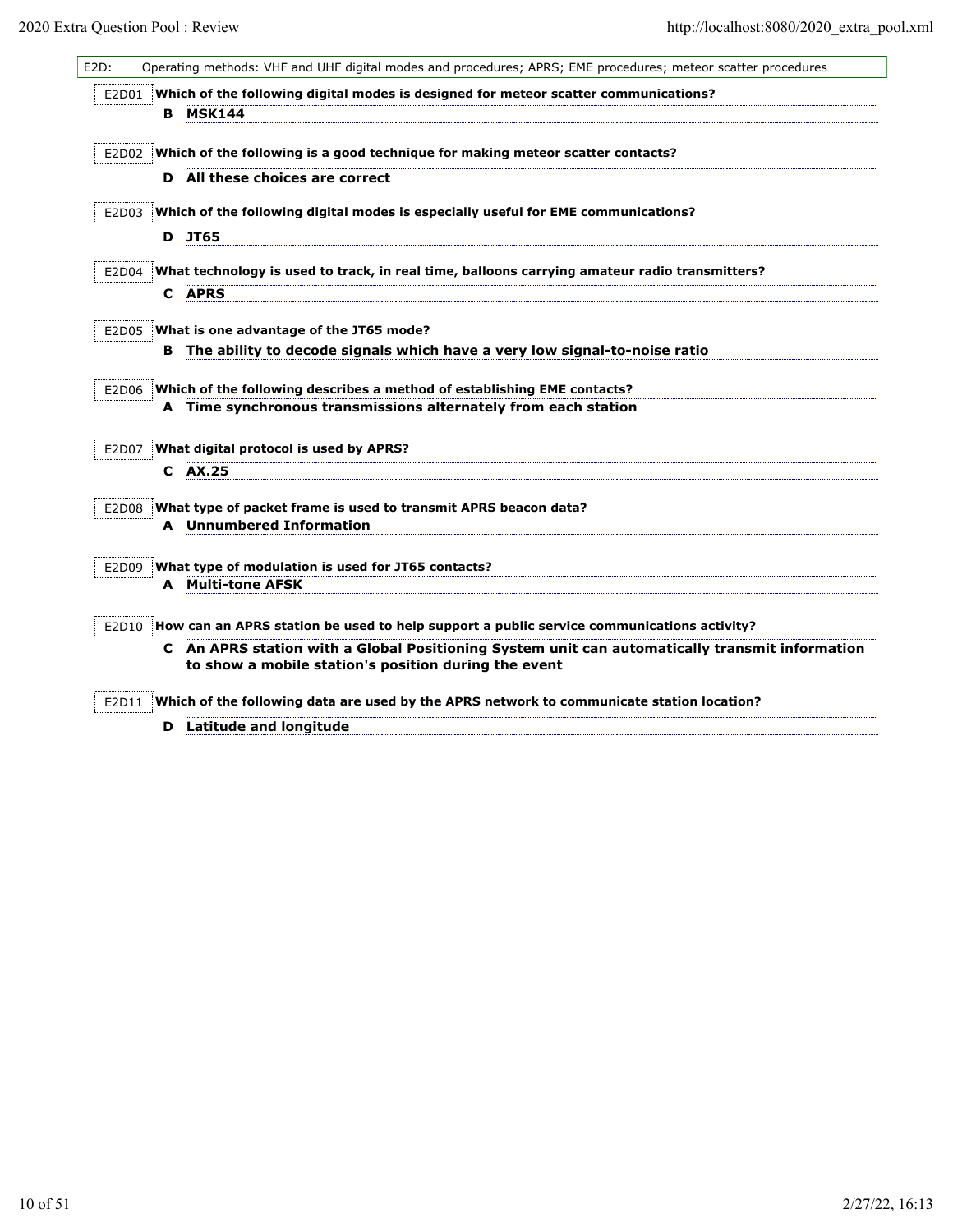| E <sub>2</sub> E: |   | Operating methods: operating HF digital modes                                                                                                         |
|-------------------|---|-------------------------------------------------------------------------------------------------------------------------------------------------------|
| E2E01             | в | Which of the following types of modulation is common for data emissions below 30 MHz?<br><b>FSK</b>                                                   |
| E2E02             |   | What do the letters FEC mean as they relate to digital operation?<br><b>Forward Error Correction</b>                                                  |
|                   | A |                                                                                                                                                       |
| E2E03             |   | How is the timing of FT4 contacts organized?                                                                                                          |
|                   | C | Alternating transmissions at 7.5 second intervals                                                                                                     |
| E2E04             |   | What is indicated when one of the ellipses in an FSK crossed-ellipse display suddenly disappears?<br>A Selective fading has occurred                  |
|                   |   |                                                                                                                                                       |
| E2E05             |   | Which of these digital modes does not support keyboard-to-keyboard operation?                                                                         |
|                   | A | <b>PACTOR</b>                                                                                                                                         |
| E2E06             |   | What is the most common data rate used for HF packet?                                                                                                 |
|                   | C | 300 baud                                                                                                                                              |
| E2E07             |   | Which of the following is a possible reason that attempts to initiate contact with a digital station on a clear<br>frequency are unsuccessful?        |
|                   | D | All these choices are correct                                                                                                                         |
| E2E08             |   | Which of the following HF digital modes can be used to transfer binary files?                                                                         |
|                   | в | <b>PACTOR</b>                                                                                                                                         |
| E2E09             |   | Which of the following HF digital modes uses variable-length coding for bandwidth efficiency?                                                         |
|                   | D | <b>PSK31</b>                                                                                                                                          |
| E2E10             |   | Which of these digital modes has the narrowest bandwidth?                                                                                             |
|                   | C | <b>PSK31</b>                                                                                                                                          |
| E2E11             |   | What is the difference between direct FSK and audio FSK?<br>Direct FSK applies the data signal to the transmitter VFO, while AFSK transmits tones via |
|                   | A | phone                                                                                                                                                 |
| E2E12             |   | How do ALE stations establish contact?                                                                                                                |
|                   | A | ALE constantly scans a list of frequencies, activating the radio when the designated call sign is<br>received                                         |
|                   |   |                                                                                                                                                       |
| E2E13             |   | Which of these digital modes has the fastest data throughput under clear communication conditions?<br>D 300 baud packet                               |
|                   |   |                                                                                                                                                       |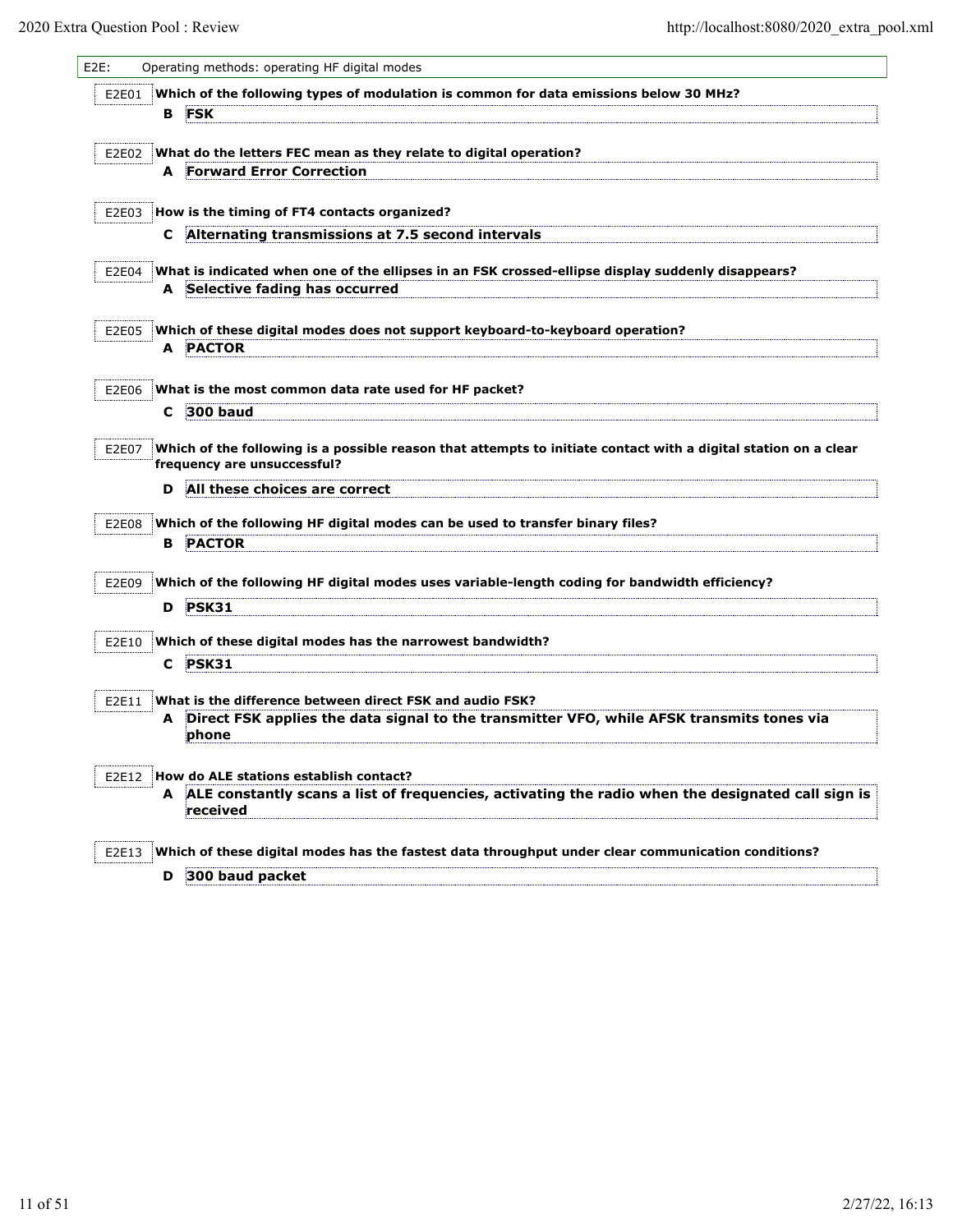Ę

|       |    | <b>E3: RADIO WAVE PROPAGATION</b>                                                                                                                                                                                  |
|-------|----|--------------------------------------------------------------------------------------------------------------------------------------------------------------------------------------------------------------------|
| E3A:  |    | Electromagnetic waves; Earth-Moon-Earth communications; meteor scatter; microwave tropospheric and scatter<br>propagation; aurora propagation; ionospheric propagation changes over the day; circular polarization |
| E3A01 |    | What is the approximate maximum separation measured along the surface of the Earth between two stations<br>communicating by EME?                                                                                   |
|       | D  | 12,000 miles, if the moon is visible by both stations                                                                                                                                                              |
| E3A02 |    | What characterizes libration fading of an EME signal?                                                                                                                                                              |
|       | в. | A fluttery irregular fading                                                                                                                                                                                        |
|       |    |                                                                                                                                                                                                                    |
| E3A03 |    | When scheduling EME contacts, which of these conditions will generally result in the least path loss?                                                                                                              |
|       | A  | When the moon is at perigee                                                                                                                                                                                        |
| E3A04 |    | What do Hepburn maps predict?                                                                                                                                                                                      |
|       | D  | Probability of tropospheric propagation                                                                                                                                                                            |
|       |    |                                                                                                                                                                                                                    |
| E3A05 |    | Tropospheric propagation of microwave signals often occurs in association with what phenomenon?                                                                                                                    |
|       | C  | Warm and cold fronts                                                                                                                                                                                               |
| E3A06 |    | What might help to restore contact when DX signals become too weak to copy across an entire HF band a few                                                                                                          |
|       | в  | hours after sunset?<br>Switch to a lower frequency HF band                                                                                                                                                         |
|       |    |                                                                                                                                                                                                                    |
| E3A07 |    | Atmospheric ducts capable of propagating microwave signals often form over what geographic feature?                                                                                                                |
|       | C  | <b>Bodies of water</b>                                                                                                                                                                                             |
|       |    | When a meteor strikes the Earth's atmosphere, a cylindrical region of free electrons is formed at what layer                                                                                                       |
| E3A08 |    | of the ionosphere?                                                                                                                                                                                                 |
|       | A  | The E layer                                                                                                                                                                                                        |
|       |    |                                                                                                                                                                                                                    |
| E3A09 |    | Which of the following frequency ranges is most suited for meteor scatter communications?                                                                                                                          |
|       | C  | 28 MHz - 148 MHz                                                                                                                                                                                                   |
| E3A10 |    | Which type of atmospheric structure can create a path for microwave propagation?                                                                                                                                   |
|       | в  | Temperature inversion                                                                                                                                                                                              |
|       |    |                                                                                                                                                                                                                    |
| E3A11 | в  | What is a typical range for tropospheric propagation of microwave signals?<br>100 miles to 300 miles                                                                                                               |
|       |    |                                                                                                                                                                                                                    |
| E3A12 |    | What is the cause of auroral activity?                                                                                                                                                                             |
|       | C  | The interaction in the E layer of charged particles from the Sun with the Earth's magnetic field                                                                                                                   |
|       |    | Which of these emission modes is best for auroral propagation?                                                                                                                                                     |
| E3A13 | A  | <b>CW</b>                                                                                                                                                                                                          |
|       |    |                                                                                                                                                                                                                    |
| E3A14 |    | What is meant by circularly polarized electromagnetic waves?                                                                                                                                                       |
|       | в  | Waves with a rotating electric field                                                                                                                                                                               |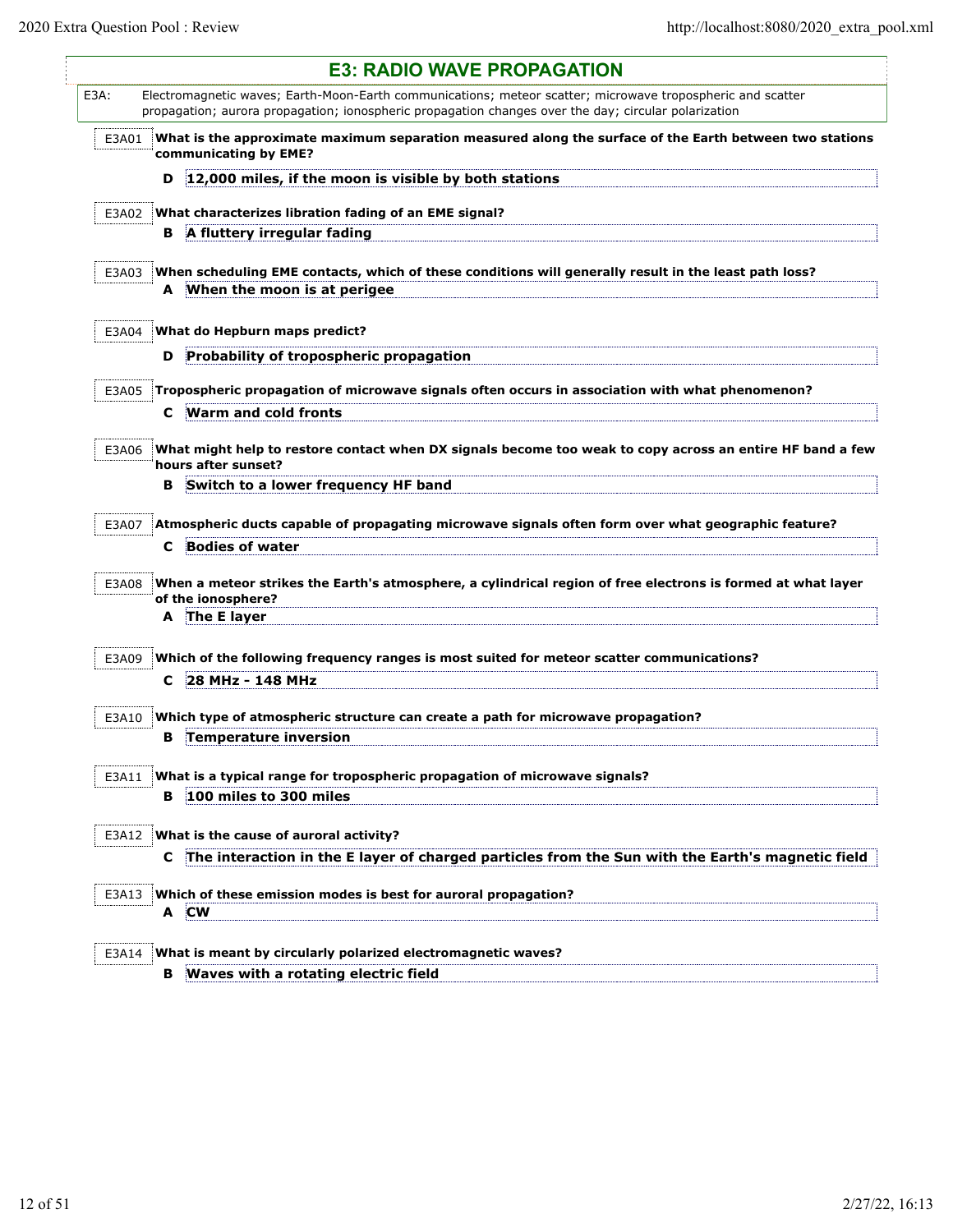| E3B:  |    | Transequatorial propagation; long-path; grayline; ordinary and extraordinary waves; chordal hop; sporadic E mechanisms                      |
|-------|----|---------------------------------------------------------------------------------------------------------------------------------------------|
| E3B01 |    | What is transequatorial propagation?                                                                                                        |
|       |    | A Propagation between two mid-latitude points at approximately the same distance north and                                                  |
|       |    | south of the magnetic equator                                                                                                               |
| E3B02 |    | What is the approximate maximum range for signals using transequatorial propagation?                                                        |
|       | C  | 5000 miles                                                                                                                                  |
| E3B03 |    | What is the best time of day for transequatorial propagation?                                                                               |
|       | C  | Afternoon or early evening                                                                                                                  |
| E3B04 |    | What is meant by the terms "extraordinary" and "ordinary" waves?                                                                            |
|       |    | B Independent waves created in the ionosphere that are elliptically polarized                                                               |
|       |    |                                                                                                                                             |
| E3B05 | C  | Which amateur bands typically support long-path propagation?<br>160 meters to 10 meters                                                     |
|       |    |                                                                                                                                             |
| E3B06 |    | Which of the following amateur bands most frequently provides long-path propagation?                                                        |
|       | в. | 20 meters                                                                                                                                   |
| E3B07 |    | What happens to linearly polarized radio waves that split into ordinary and extraordinary waves in the<br>ionosphere?                       |
|       | c  | They become elliptically polarized                                                                                                          |
| E3B08 |    | What is the term for the long path opening that exists between two points on the Earth which are<br>simultaneously near sunrise and sunset? |
|       | D  | Grayline                                                                                                                                    |
| E3B09 |    | At what time of year is sporadic E propagation most likely to occur?                                                                        |
|       |    | A Around the solstices, especially the summer solstice                                                                                      |
| E3B10 |    | Why is chordal hop propagation desirable?                                                                                                   |
|       |    | A The signal experiences less loss compared to multi-hop using Earth as a reflector                                                         |
|       |    |                                                                                                                                             |
| E3B11 |    | At what time of day can sporadic E propagation occur?                                                                                       |
|       | D  | Any time                                                                                                                                    |
| E3B12 |    | What is the primary characteristic of chordal hop propagation?                                                                              |
|       | в  | Successive ionospheric refractions without an intermediate reflection from the ground                                                       |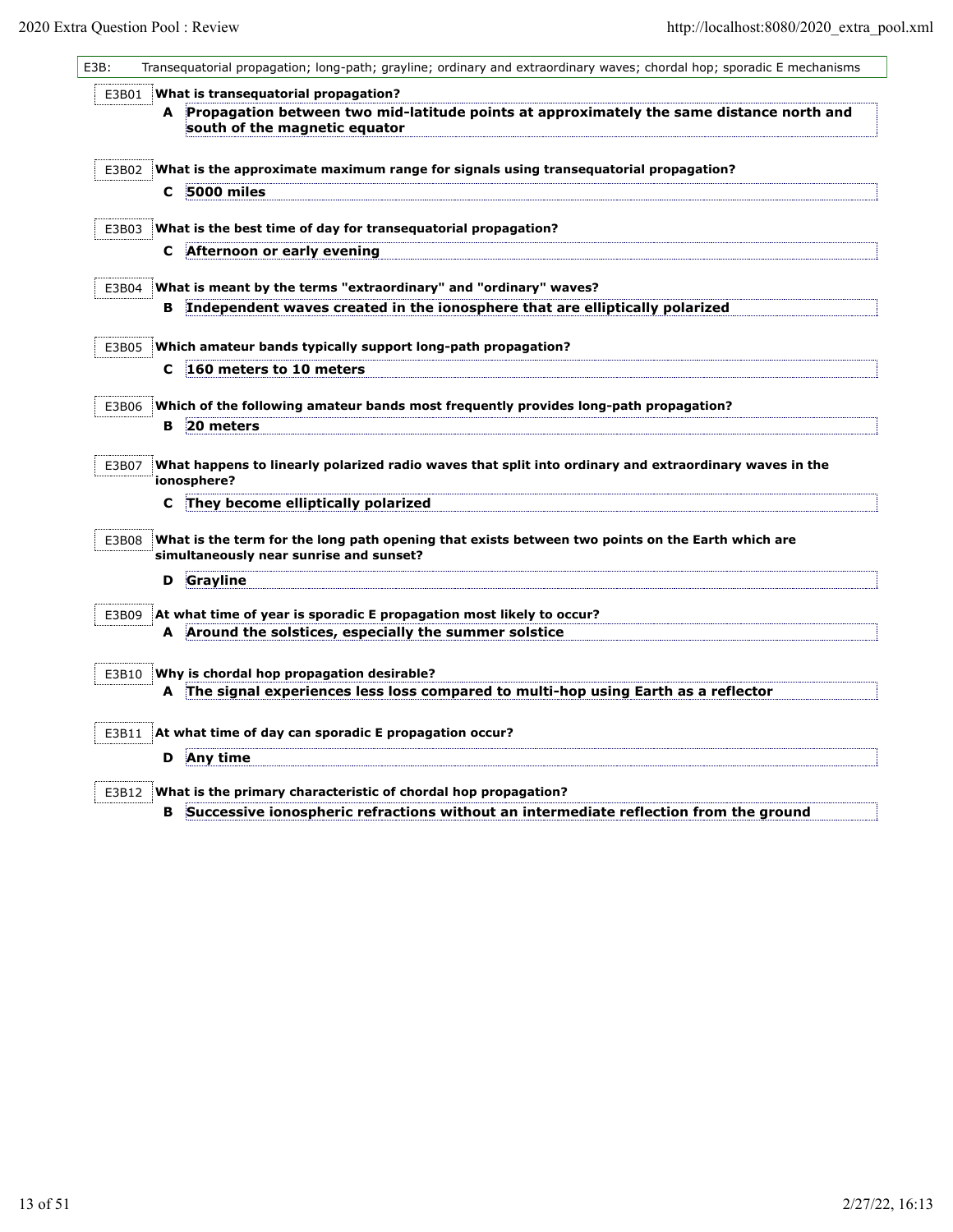| E3C:  |    | Radio horizon; ground wave; propagation prediction techniques and modeling; effects of space weather parameters on<br>propagation      |
|-------|----|----------------------------------------------------------------------------------------------------------------------------------------|
| E3C01 |    | What does the radio communication term "ray tracing" describe?                                                                         |
|       | в  | Modeling a radio wave's path through the ionosphere                                                                                    |
|       |    | E3C02 What is indicated by a rising A or K index?<br>A Increasing disruption of the geomagnetic field                                  |
| E3C03 |    | Which of the following signal paths is most likely to experience high levels of absorption when the A index or<br>K index is elevated? |
|       | в  | Polar                                                                                                                                  |
| E3C04 |    | What does the value of Bz (B sub Z) represent?                                                                                         |
|       | C  | Direction and strength of the interplanetary magnetic field                                                                            |
| E3C05 |    | What orientation of Bz (B sub z) increases the likelihood that incoming particles from the sun will cause<br>disturbed conditions?     |
|       | A  | Southward                                                                                                                              |
| E3C06 |    | By how much does the VHF/UHF radio horizon distance exceed the geometric horizon?<br>A By approximately 15 percent of the distance     |
|       |    |                                                                                                                                        |
| E3C07 |    | Which of the following descriptors indicates the greatest solar flare intensity?                                                       |
|       | D  | <b>Class X</b>                                                                                                                         |
| E3C08 |    | What does the space weather term "G5" mean?                                                                                            |
|       |    | A An extreme geomagnetic storm                                                                                                         |
| E3C09 |    | How does the intensity of an X3 flare compare to that of an X2 flare?                                                                  |
|       | в  | 50 percent greater                                                                                                                     |
| E3C10 |    | What does the 304A solar parameter measure?                                                                                            |
|       | в. | UV emissions at 304 angstroms, correlated to the solar flux index                                                                      |
|       |    |                                                                                                                                        |
| E3C11 |    | What does VOACAP software model?<br>C HF propagation                                                                                   |
|       |    |                                                                                                                                        |
| E3C12 |    | How does the maximum range of ground-wave propagation change when the signal frequency is increased?                                   |
|       | C  | It decreases                                                                                                                           |
| E3C13 |    | What type of polarization is best for ground-wave propagation?<br><b>A</b> Vertical                                                    |
| E3C14 |    | Why does the radio-path horizon distance exceed the geometric horizon?                                                                 |
|       | D  | Downward bending due to density variations in the atmosphere                                                                           |
| E3C15 |    | What might be indicated by a sudden rise in radio background noise across a large portion of the HF<br>spectrum?                       |
|       | в  | A solar flare has occurred                                                                                                             |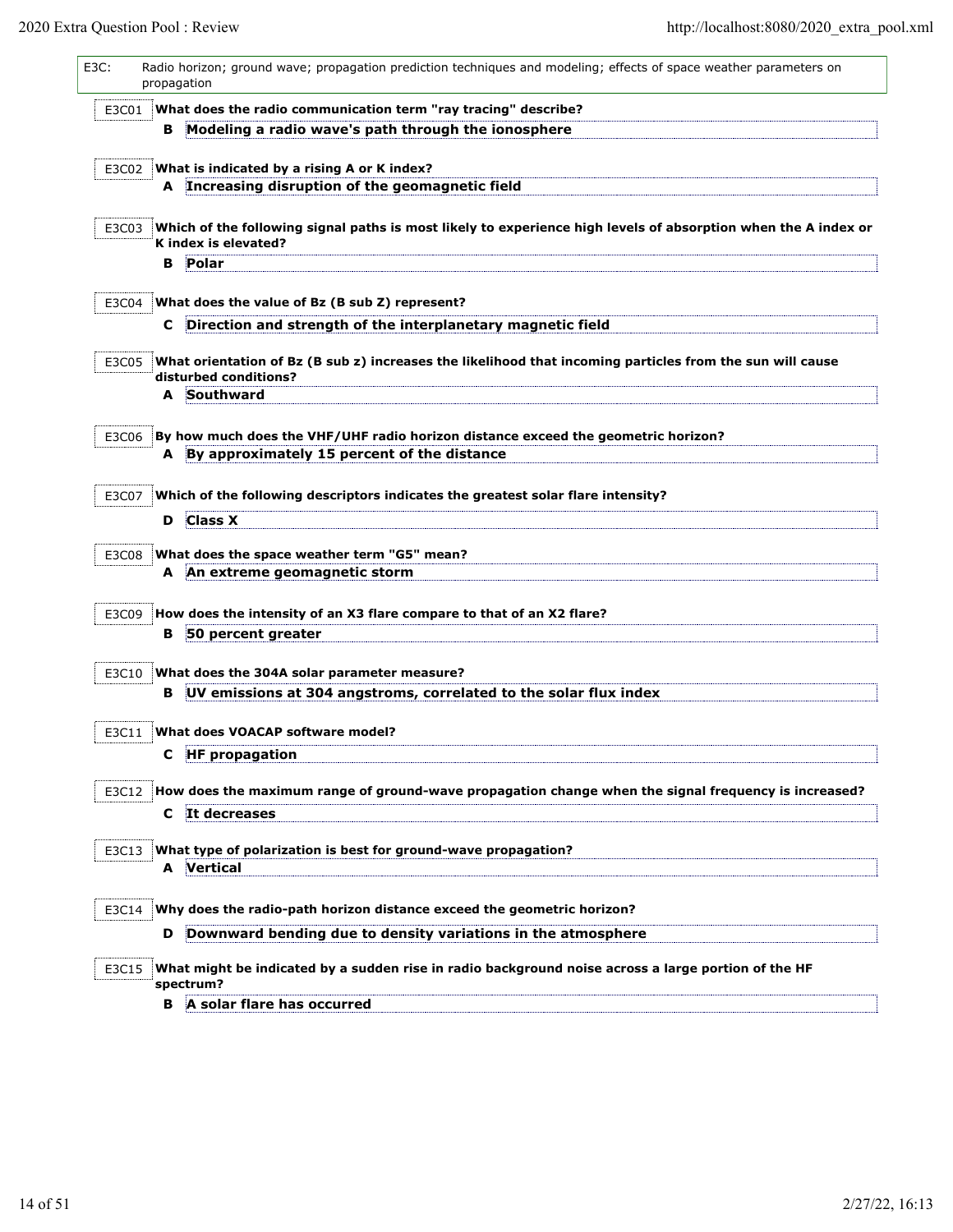Ę

|       |   | <b>E4: AMATEUR PRACTICES</b>                                                                                                                               |
|-------|---|------------------------------------------------------------------------------------------------------------------------------------------------------------|
| E4A:  |   | Test equipment: analog and digital instruments; spectrum analyzers; antenna analyzers; oscilloscopes; RF measurements;<br>computer-aided measurements      |
| E4A01 |   | Which of the following limits the highest frequency signal that can be accurately displayed on a digital<br>oscilloscope?                                  |
|       |   | A Sampling rate of the analog-to-digital converter                                                                                                         |
|       |   |                                                                                                                                                            |
| E4A02 | В | Which of the following parameters does a spectrum analyzer display on the vertical and horizontal axes?<br><b>RF</b> amplitude and frequency               |
|       |   |                                                                                                                                                            |
| E4A03 |   | Which of the following test instruments is used to display spurious signals and/or intermodulation distortion<br>products generated by an SSB transmitter? |
|       | в | A spectrum analyzer                                                                                                                                        |
| E4A04 |   | How is the compensation of an oscilloscope probe typically adjusted?                                                                                       |
|       | A | A square wave is displayed and the probe is adjusted until the horizontal portions of the<br>displayed wave are as nearly flat as possible                 |
| E4A05 |   | What is the purpose of the prescaler function on a frequency counter?                                                                                      |
|       | D | It divides a higher frequency signal so a low-frequency counter can display the input frequency                                                            |
| E4A06 |   | What is the effect of aliasing on a digital oscilloscope caused by setting the time base too slow?                                                         |
|       |   | A A false, jittery low-frequency version of the signal is displayed                                                                                        |
| E4A07 |   | Which of the following is an advantage of using an antenna analyzer compared to an SWR bridge to measure<br>antenna SWR?                                   |
|       | в | Antenna analyzers do not need an external RF source                                                                                                        |
| E4A08 |   | Which of the following measures SWR?                                                                                                                       |
|       | D | An antenna analyzer                                                                                                                                        |
|       |   |                                                                                                                                                            |
| E4A09 |   | Which of the following is good practice when using an oscilloscope probe?                                                                                  |
|       |   | A Keep the signal ground connection of the probe as short as possible                                                                                      |
| E4A10 |   | Which of the following displays multiple digital signal states simultaneously?                                                                             |
|       | D | Logic analyzer                                                                                                                                             |
| E4A11 |   | How should an antenna analyzer be connected when measuring antenna resonance and feed point<br>impedance?                                                  |
|       | D | Connect the antenna feed line directly to the analyzer's connector                                                                                         |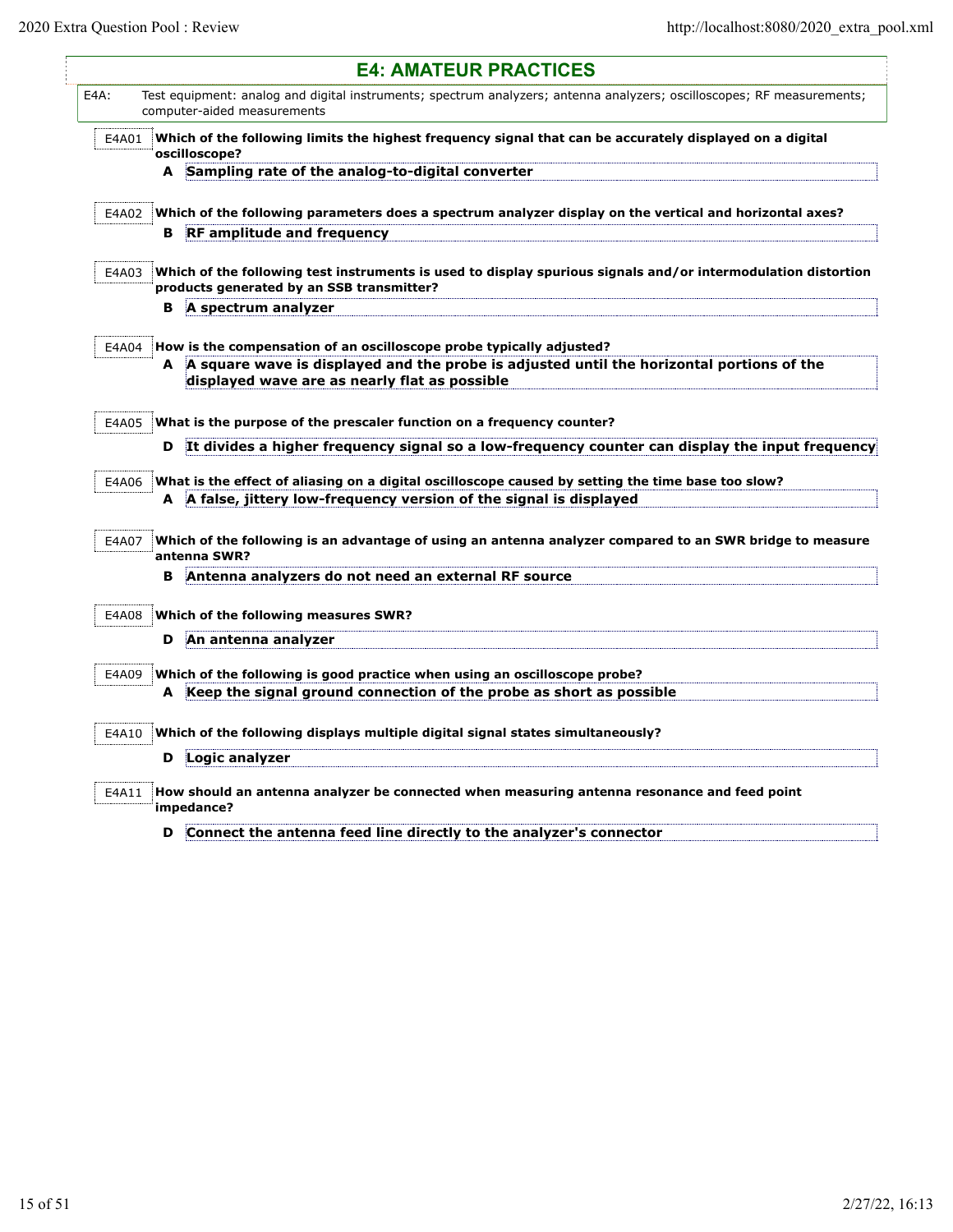| $E4B$ : |       |    | Measurement technique and limitations: instrument accuracy and performance limitations; probes; techniques to minimize<br>errors; measurement of Q; instrument calibration; S parameters; vector network analyzers    |
|---------|-------|----|-----------------------------------------------------------------------------------------------------------------------------------------------------------------------------------------------------------------------|
|         | E4B01 |    | Which of the following factors most affects the accuracy of a frequency counter?                                                                                                                                      |
|         |       | в. | Time base accuracy                                                                                                                                                                                                    |
|         | E4B02 |    | What is the significance of voltmeter sensitivity expressed in ohms per volt?<br>The full scale reading of the voltmeter multiplied by its ohms per volt rating will indicate the<br>input impedance of the voltmeter |
|         | E4B03 |    | Which S parameter is equivalent to forward gain?                                                                                                                                                                      |
|         |       |    | $C$ S <sub>21</sub>                                                                                                                                                                                                   |
|         |       |    |                                                                                                                                                                                                                       |
|         | E4B04 |    | Which S parameter represents input port return loss or reflection coefficient (equivalent to VSWR)?<br>A S11                                                                                                          |
|         |       |    |                                                                                                                                                                                                                       |
|         | E4B05 |    | What three test loads are used to calibrate an RF vector network analyzer?                                                                                                                                            |
|         |       | в  | Short circuit, open circuit, and 50 ohms                                                                                                                                                                              |
|         | E4B06 | D  | How much power is being absorbed by the load when a directional power meter connected between a<br>transmitter and a terminating load reads 100 watts forward power and 25 watts reflected power?<br>75 watts         |
|         | E4B07 |    | What do the subscripts of S parameters represent?                                                                                                                                                                     |
|         |       |    | A The port or ports at which measurements are made                                                                                                                                                                    |
|         |       |    |                                                                                                                                                                                                                       |
|         | E4B08 |    | Which of the following can be used to measure the Q of a series-tuned circuit?                                                                                                                                        |
|         |       | C  | The bandwidth of the circuit's frequency response                                                                                                                                                                     |
|         | E4B09 |    | What is indicated if the current reading on an RF ammeter placed in series with the antenna feed line of a<br>transmitter increases as the transmitter is tuned to resonance?                                         |
|         |       | D  | There is more power going into the antenna                                                                                                                                                                            |
|         | E4B10 |    | Which of the following methods measures intermodulation distortion in an SSB transmitter?                                                                                                                             |
|         |       | в  | Modulate the transmitter using two AF signals having non-harmonically related frequencies<br>and observe the RF output with a spectrum analyzer                                                                       |
|         | E4B11 |    | Which of the following can be measured with a vector network analyzer?                                                                                                                                                |
|         |       | D  | All these choices are correct                                                                                                                                                                                         |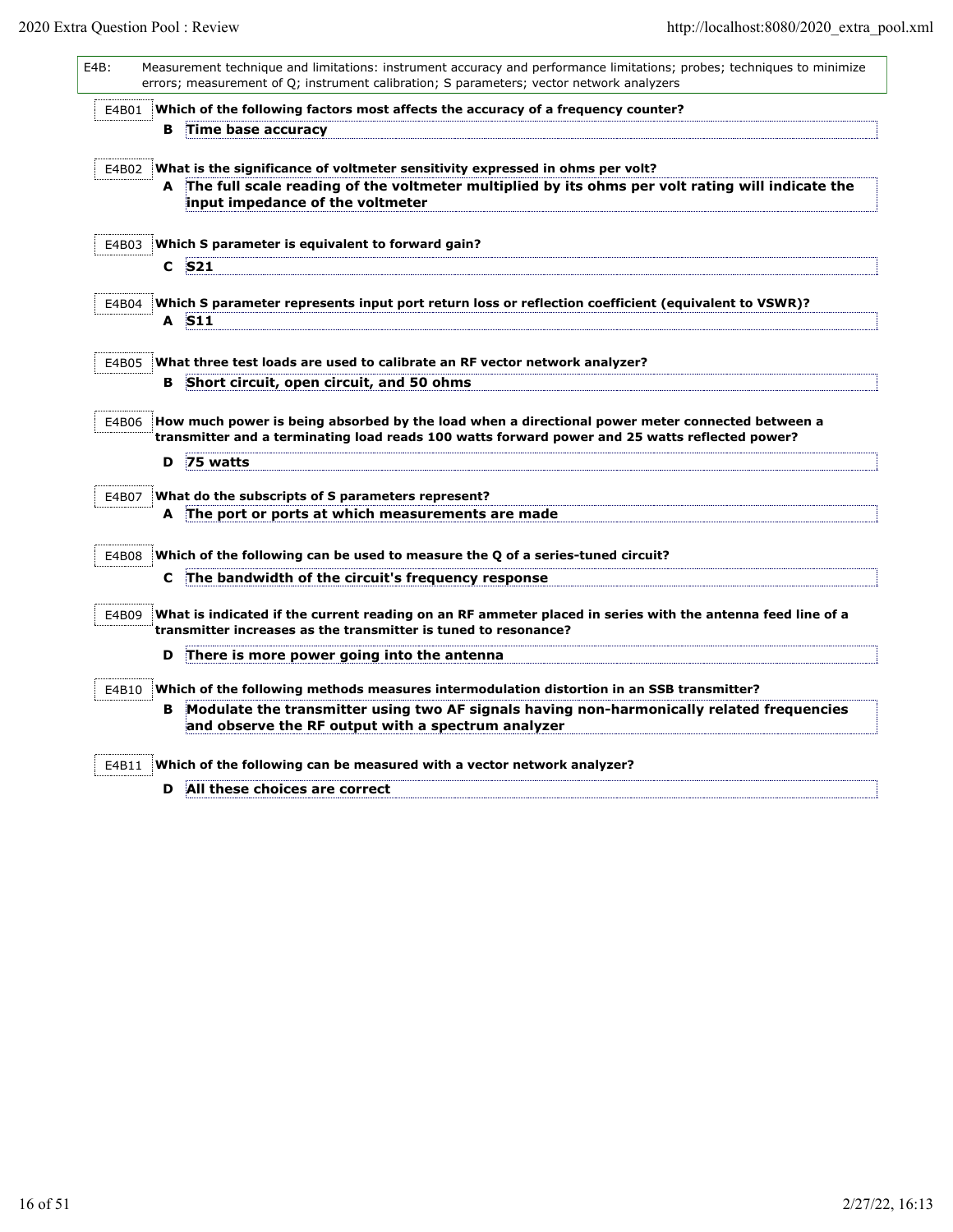| E4C:  |   | Receiver performance characteristics: phase noise, noise floor, image rejection, MDS, signal-to-noise ratio, noise figure,<br>reciprocal mixing; selectivity; effects of SDR receiver non-linearity; use of attenuators at low frequencies          |
|-------|---|-----------------------------------------------------------------------------------------------------------------------------------------------------------------------------------------------------------------------------------------------------|
| E4C01 |   | What is an effect of excessive phase noise in a receiver's local oscillator?                                                                                                                                                                        |
|       | D | It can combine with strong signals on nearby frequencies to generate interference                                                                                                                                                                   |
| E4C02 |   | Which of the following receiver circuits can be effective in eliminating interference from strong out-of-band<br>signals?                                                                                                                           |
|       |   | A A front-end filter or pre-selector                                                                                                                                                                                                                |
| E4C03 |   | What is the term for the suppression in an FM receiver of one signal by another stronger signal on the same<br>frequency?                                                                                                                           |
|       | с | Capture effect                                                                                                                                                                                                                                      |
| E4C04 |   | What is the noise figure of a receiver?                                                                                                                                                                                                             |
|       | D | The ratio in dB of the noise generated by the receiver to the theoretical minimum noise                                                                                                                                                             |
| E4C05 |   | What does a receiver noise floor of -174 dBm represent?                                                                                                                                                                                             |
|       | в | The theoretical noise in a 1 Hz bandwidth at the input of a perfect receiver at room<br>temperature                                                                                                                                                 |
| E4C06 |   | A CW receiver with the AGC off has an equivalent input noise power density of -174 dBm/Hz. What would be<br>the level of an unmodulated carrier input to this receiver that would yield an audio output SNR of 0 dB in a<br>400 Hz noise bandwidth? |
|       | D | -148 dBm                                                                                                                                                                                                                                            |
| E4C07 |   | What does the MDS of a receiver represent?                                                                                                                                                                                                          |
|       | в | The minimum discernible signal                                                                                                                                                                                                                      |
| E4C08 |   | An SDR receiver is overloaded when input signals exceed what level?                                                                                                                                                                                 |
|       | D | The reference voltage of the analog-to-digital converter                                                                                                                                                                                            |
| E4C09 |   | Which of the following choices is a good reason for selecting a high frequency for the design of the IF in a<br>superheterodyne HF or VHF communications receiver?                                                                                  |
|       | С | Easier for front-end circuitry to eliminate image responses                                                                                                                                                                                         |
| E4C10 |   | What is an advantage of having a variety of receiver IF bandwidths from which to select?                                                                                                                                                            |
|       |   | Receive bandwidth can be set to match the modulation bandwidth, maximizing signal-to-noise<br>ratio and minimizing interference                                                                                                                     |
| E4C11 |   | Why can an attenuator be used to reduce receiver overload on the lower frequency HF bands with little or no<br>impact on signal-to-noise ratio?                                                                                                     |
|       | D | Atmospheric noise is generally greater than internally generated noise even after attenuation                                                                                                                                                       |
| E4C12 |   | Which of the following has the largest effect on an SDR receiver's dynamic range?                                                                                                                                                                   |
|       | D | Analog-to-digital converter sample width in bits                                                                                                                                                                                                    |
| E4C13 |   | How does a narrow-band roofing filter affect receiver performance?                                                                                                                                                                                  |
|       | C | It improves dynamic range by attenuating strong signals near the receive frequency                                                                                                                                                                  |
| E4C14 |   | What transmit frequency might generate an image response signal in a receiver tuned to 14.300 MHz and<br>that uses a 455 kHz IF frequency?                                                                                                          |
|       | D | 15.210 MHz                                                                                                                                                                                                                                          |
| E4C15 |   | What is reciprocal mixing?                                                                                                                                                                                                                          |
|       | D | Local oscillator phase noise mixing with adjacent strong signals to create interference to<br>desired signals                                                                                                                                       |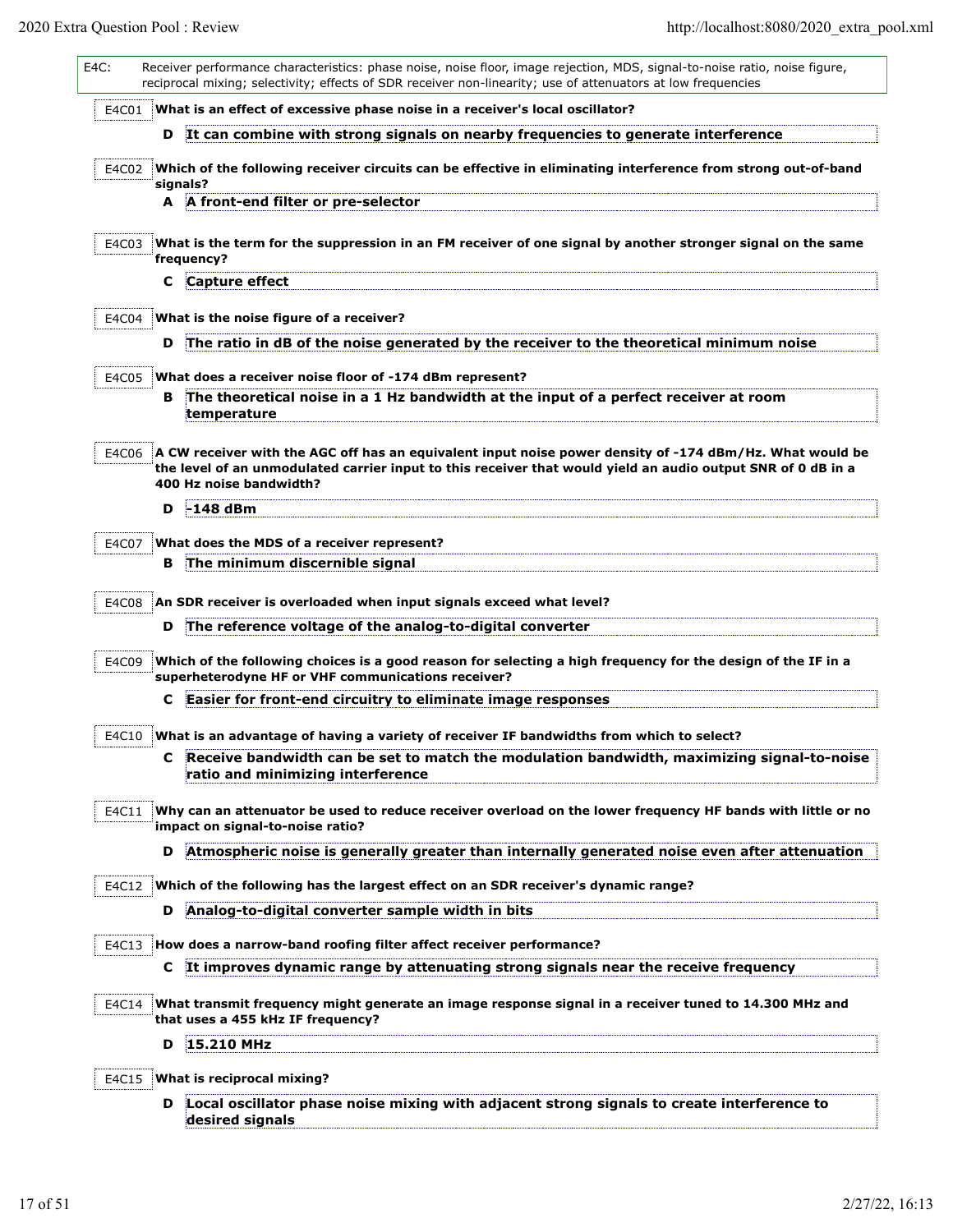| E4D:  | Receiver performance characteristics: blocking dynamic range; intermodulation and cross-modulation interference; third-<br>order intercept; desensitization; preselector                                                                                                              |
|-------|---------------------------------------------------------------------------------------------------------------------------------------------------------------------------------------------------------------------------------------------------------------------------------------|
| E4D01 | What is meant by the blocking dynamic range of a receiver?<br>A The difference in dB between the noise floor and the level of an incoming signal that will cause<br>1 dB of gain compression                                                                                          |
| E4D02 | Which of the following describes problems caused by poor dynamic range in a receiver?<br>A Spurious signals caused by cross-modulation and desensitization from strong adjacent signals                                                                                               |
| E4D03 | How can intermodulation interference between two repeaters occur?<br>When the repeaters are in close proximity and the signals mix in the final amplifier of one or<br>в<br>both transmitters                                                                                         |
| E4D04 | Which of the following may reduce or eliminate intermodulation interference in a repeater caused by another<br>transmitter operating in close proximity?                                                                                                                              |
| E4D05 | A properly terminated circulator at the output of the repeater's transmitter<br>в<br>What transmitter frequencies would cause an intermodulation-product signal in a receiver tuned to 146.70<br>MHz when a nearby station transmits on 146.52 MHz?<br>146.34 MHz and 146.61 MHz<br>A |
| E4D06 | What is the term for spurious signals generated by the combination of two or more signals in a non-linear<br>device or circuit?<br>Intermodulation<br>D                                                                                                                               |
| E4D07 | Which of the following reduces the likelihood of receiver desensitization?<br>Decrease the RF bandwidth of the receiver<br>A                                                                                                                                                          |
| E4D08 | What causes intermodulation in an electronic circuit?<br>Nonlinear circuits or devices<br>C                                                                                                                                                                                           |
| E4D09 | What is the purpose of the preselector in a communications receiver?<br>To increase rejection of signals outside the desired band<br>C.                                                                                                                                               |
| E4D10 | What does a third-order intercept level of 40 dBm mean with respect to receiver performance?<br>A pair of 40 dBm input signals will theoretically generate a third-order intermodulation product<br>C<br>that has the same output amplitude as either of the input signals            |
| E4D11 | Why are odd-order intermodulation products, created within a receiver, of particular interest compared to<br>other products?<br>A Odd-order products of two signals in the band of interest are also likely to be within the band                                                     |
| E4D12 | What is the term for the reduction in receiver sensitivity caused by a strong signal near the received<br>frequency?<br>A Desensitization                                                                                                                                             |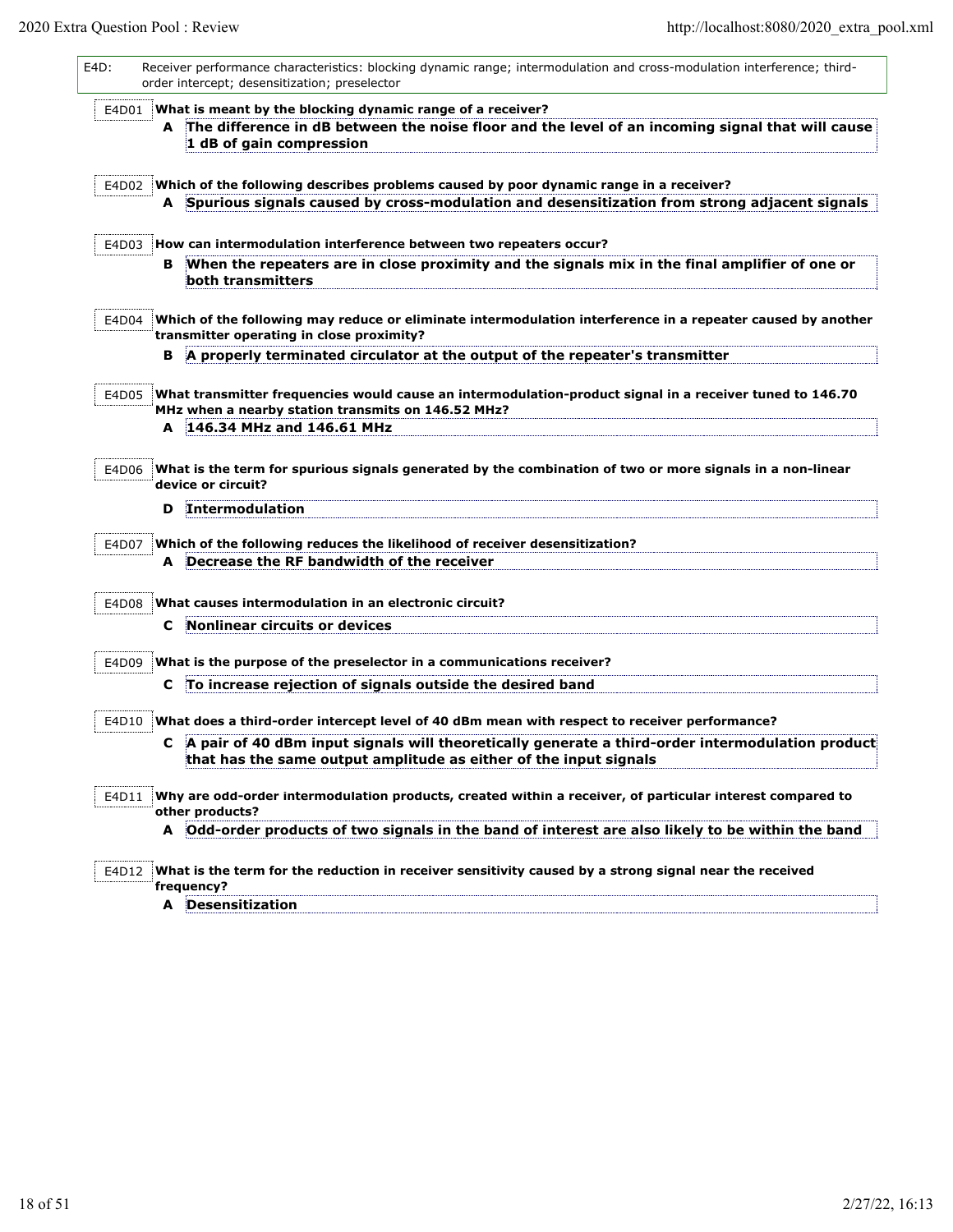|       |    | What problem can occur when using an automatic notch filter (ANF) to remove interfering carriers while<br>receiving CW signals?         |
|-------|----|-----------------------------------------------------------------------------------------------------------------------------------------|
|       |    | A Removal of the CW signal as well as the interfering carrier                                                                           |
| E4E02 |    | Which of the following types of noise can often be reduced with a digital signal processing noise filter?                               |
|       | D  | All these choices are correct                                                                                                           |
| E4E03 |    | Which of the following signals might a receiver noise blanker be able to remove from desired signals?                                   |
|       | в. | Signals that appear across a wide bandwidth                                                                                             |
| E4E04 |    | How can conducted and radiated noise caused by an automobile alternator be suppressed?                                                  |
|       | D  | By connecting the radio's power leads directly to the battery and by installing coaxial<br>capacitors in line with the alternator leads |
| E4E05 |    | How can radio frequency interference from an AC motor be suppressed?                                                                    |
|       | в  | By installing a brute-force AC-line filter in series with the motor leads                                                               |
| E4E06 |    | What is one type of electrical interference that might be caused by a nearby personal computer?                                         |
|       | C  | The appearance of unstable modulated or unmodulated signals at specific frequencies                                                     |
| E4E07 |    | Which of the following can cause shielded cables to radiate or receive interference?                                                    |
|       | в  | Common-mode currents on the shield and conductors                                                                                       |
| E4E08 |    | What current flows equally on all conductors of an unshielded multi-conductor cable?                                                    |
|       | в  | Common-mode current                                                                                                                     |
| E4E09 |    | What undesirable effect can occur when using an IF noise blanker?                                                                       |
|       | C  | Nearby signals may appear to be excessively wide even if they meet emission standards                                                   |
|       |    | What might be the cause of a loud roaring or buzzing AC line interference that comes and goes at intervals?                             |
| E4E10 |    |                                                                                                                                         |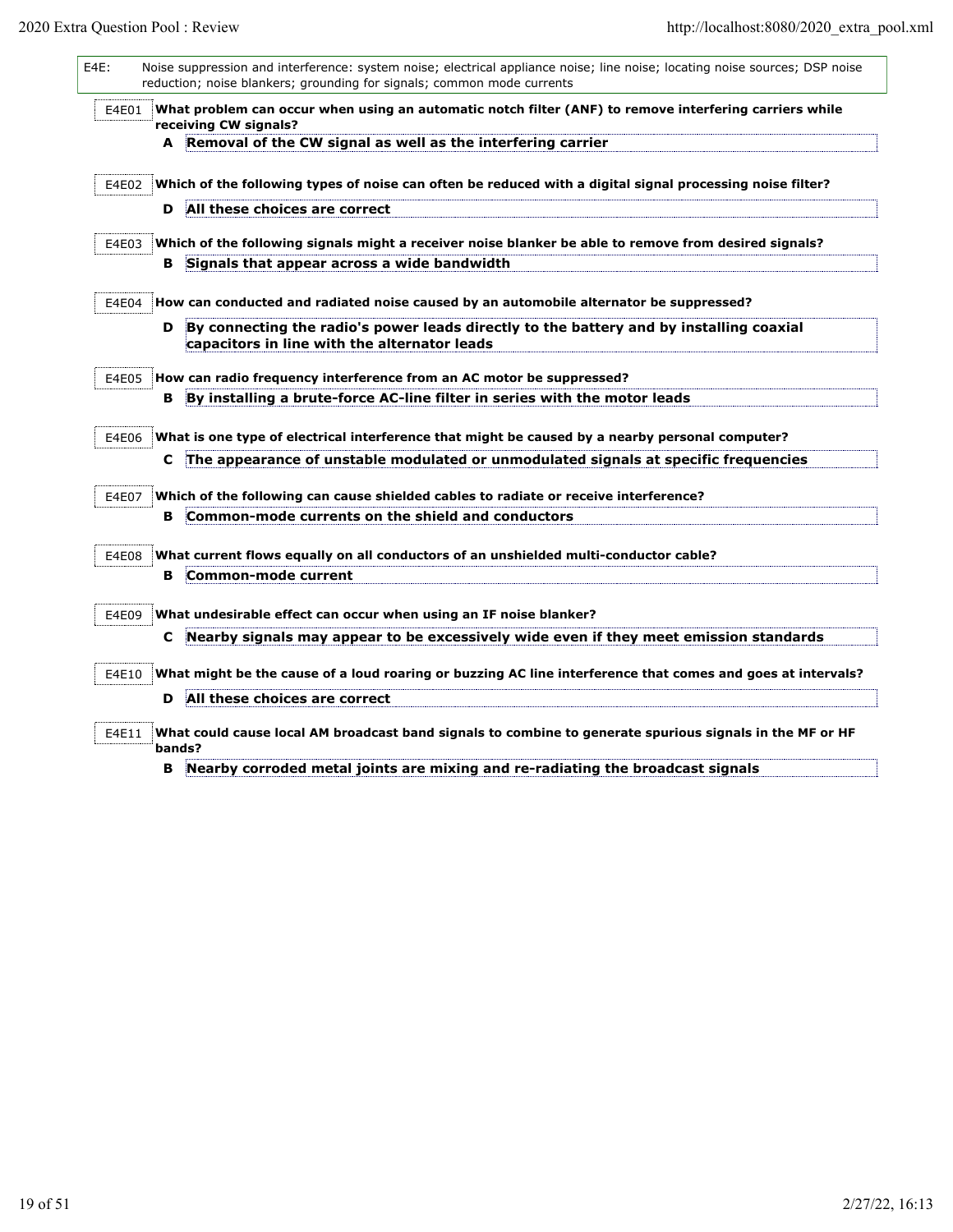$\mathsf{l}$ 

| <b>E5: ELECTRICAL PRINCIPLES</b>                                                                                                                                                              |  |
|-----------------------------------------------------------------------------------------------------------------------------------------------------------------------------------------------|--|
| E5A:<br>Resonance and Q: characteristics of resonant circuits: series and parallel resonance; definitions and effects of Q; half-power<br>bandwidth; phase relationships in reactive circuits |  |
| What can cause the voltage across reactances in a series RLC circuit to be higher than the voltage applied to<br>E5A01                                                                        |  |
| the entire circuit?<br>Resonance<br>A                                                                                                                                                         |  |
|                                                                                                                                                                                               |  |
| What is resonance in an LC or RLC circuit?<br>E5A02                                                                                                                                           |  |
| The frequency at which the capacitive reactance equals the inductive reactance<br>C                                                                                                           |  |
| E5A03<br>What is the magnitude of the impedance of a series RLC circuit at resonance?                                                                                                         |  |
| Approximately equal to circuit resistance<br>D                                                                                                                                                |  |
|                                                                                                                                                                                               |  |
| E5A04<br>What is the magnitude of the impedance of a parallel RLC circuit at resonance?                                                                                                       |  |
| A Approximately equal to circuit resistance                                                                                                                                                   |  |
| What is the result of increasing the Q of an impedance-matching circuit?<br>E5A05                                                                                                             |  |
| A Matching bandwidth is decreased                                                                                                                                                             |  |
|                                                                                                                                                                                               |  |
| What is the magnitude of the circulating current within the components of a parallel LC circuit at resonance?<br>E5A06<br>It is at a maximum                                                  |  |
| в.                                                                                                                                                                                            |  |
| E5A07<br>What is the magnitude of the current at the input of a parallel RLC circuit at resonance?                                                                                            |  |
| Minimum<br>A                                                                                                                                                                                  |  |
|                                                                                                                                                                                               |  |
| What is the phase relationship between the current through and the voltage across a series resonant circuit<br>E5A08<br>at resonance?                                                         |  |
| The voltage and current are in phase<br>С                                                                                                                                                     |  |
|                                                                                                                                                                                               |  |
| How is the Q of an RLC parallel resonant circuit calculated?<br>E5A09<br>Resistance divided by the reactance of either the inductance or capacitance<br>C                                     |  |
|                                                                                                                                                                                               |  |
| How is the Q of an RLC series resonant circuit calculated?<br>E5A10                                                                                                                           |  |
| Reactance of either the inductance or capacitance divided by the resistance<br>A                                                                                                              |  |
| E5A11<br>What is the half-power bandwidth of a resonant circuit that has a resonant frequency of 7.1 MHz and a Q of                                                                           |  |
| 150?                                                                                                                                                                                          |  |
| C<br>47.3 kHz                                                                                                                                                                                 |  |
| What is the half-power bandwidth of a resonant circuit that has a resonant frequency of 3.7 MHz and a Q of<br>E5A12                                                                           |  |
| 118?                                                                                                                                                                                          |  |
| 31.4 kHz<br>C                                                                                                                                                                                 |  |
| What is an effect of increasing Q in a series resonant circuit?                                                                                                                               |  |
| E5A13<br>C Internal voltages increase                                                                                                                                                         |  |
|                                                                                                                                                                                               |  |
| What is the resonant frequency of an RLC circuit if R is 22 ohms, L is 50 microhenries and C is 40 picofarads?<br>E5A14                                                                       |  |
| 3.56 MHz<br>C.                                                                                                                                                                                |  |
| Which of the following increases Q for inductors and capacitors?<br>E5A15                                                                                                                     |  |
| <b>A</b> Lower losses                                                                                                                                                                         |  |
|                                                                                                                                                                                               |  |
| What is the resonant frequency of an RLC circuit if R is 33 ohms, L is 50 microhenries and C is 10 picofarads?<br>E5A16                                                                       |  |
| 7.12 MHz<br>D                                                                                                                                                                                 |  |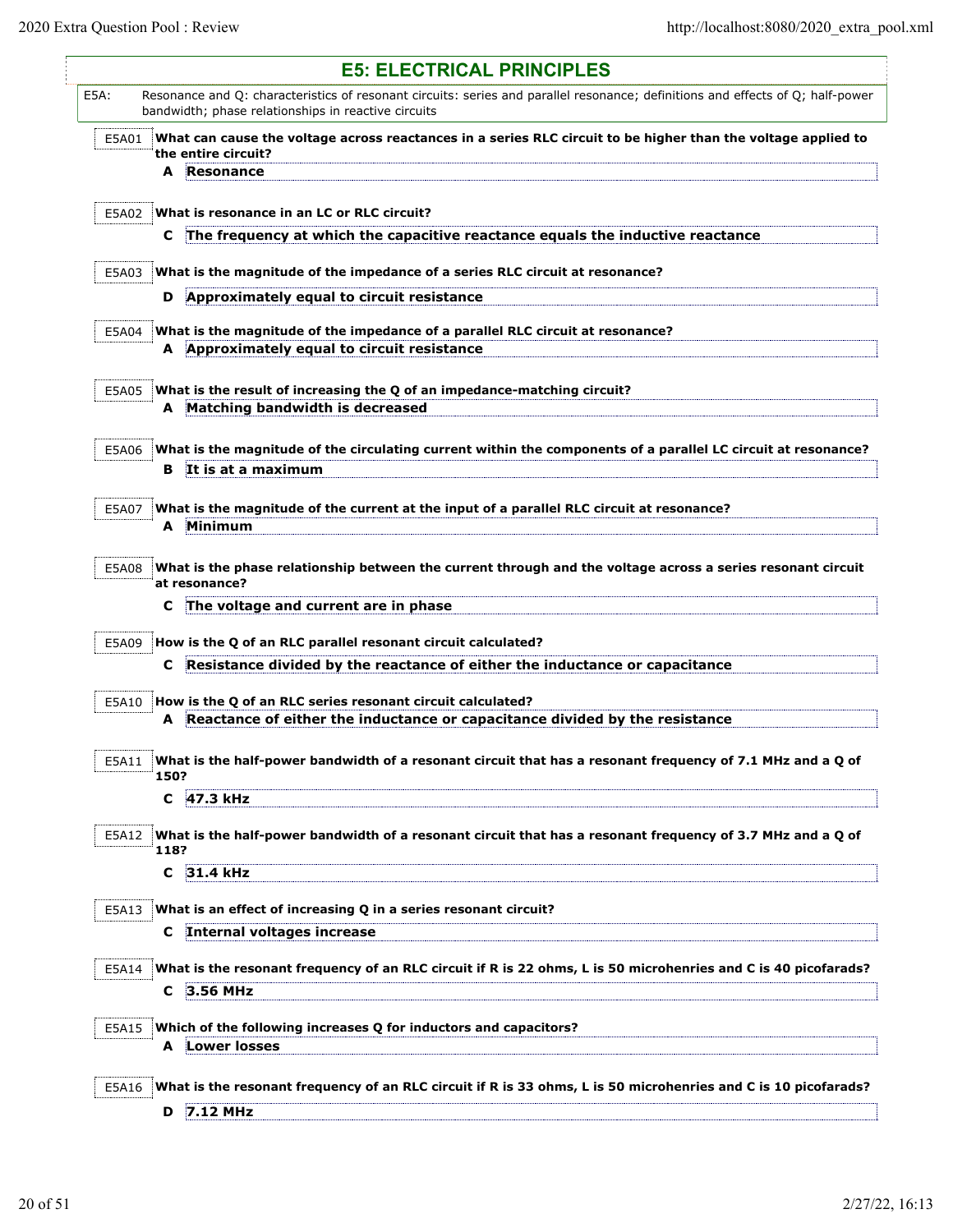| E5B:  | Time constants and phase relationships: RL and RC time constants; phase angle in reactive circuits and components;<br>admittance and susceptance                            |
|-------|-----------------------------------------------------------------------------------------------------------------------------------------------------------------------------|
| E5B01 | What is the term for the time required for the capacitor in an RC circuit to be charged to 63.2% of the applied<br>voltage or to discharge to 36.8% of its initial voltage? |
|       | One time constant<br>в                                                                                                                                                      |
| E5B02 | What letter is commonly used to represent susceptance?                                                                                                                      |
|       | B<br>D                                                                                                                                                                      |
|       |                                                                                                                                                                             |
| E5B03 | How is impedance in polar form converted to an equivalent admittance?                                                                                                       |
|       | Take the reciprocal of the magnitude and change the sign of the angle<br>в.                                                                                                 |
| E5B04 | What is the time constant of a circuit having two 220 microfarad capacitors and two 1 megohm resistors, all<br>in parallel?                                                 |
|       | 220 seconds<br>D                                                                                                                                                            |
| E5B05 | What happens to the magnitude of a pure reactance when it is converted to a susceptance?                                                                                    |
|       | It becomes the reciprocal<br>D                                                                                                                                              |
| E5B06 | What is susceptance?                                                                                                                                                        |
|       | The imaginary part of admittance<br>C                                                                                                                                       |
| E5B07 | What is the phase angle between the voltage across and the current through a series RLC circuit if XC is 500<br>ohms, R is 1 kilohm, and XL is 250 ohms?                    |
|       | 14.0 degrees with the voltage lagging the current<br>C                                                                                                                      |
| E5B08 | What is the phase angle between the voltage across and the current through a series RLC circuit if XC is 100<br>ohms, R is 100 ohms, and XL is 75 ohms?                     |
|       | A 14 degrees with the voltage lagging the current                                                                                                                           |
| E5B09 | What is the relationship between the AC current through a capacitor and the voltage across a capacitor?                                                                     |
|       | Current leads voltage by 90 degrees<br>D                                                                                                                                    |
| E5B10 | What is the relationship between the AC current through an inductor and the voltage across an inductor?                                                                     |
|       | Voltage leads current by 90 degrees<br>A                                                                                                                                    |
| E5B11 | What is the phase angle between the voltage across and the current through a series RLC circuit if XC is 25                                                                 |
|       | ohms, R is 100 ohms, and XL is 50 ohms?                                                                                                                                     |
|       | 14 degrees with the voltage leading the current<br>в                                                                                                                        |
| E5B12 | What is admittance?                                                                                                                                                         |
|       | A The inverse of impedance                                                                                                                                                  |
|       |                                                                                                                                                                             |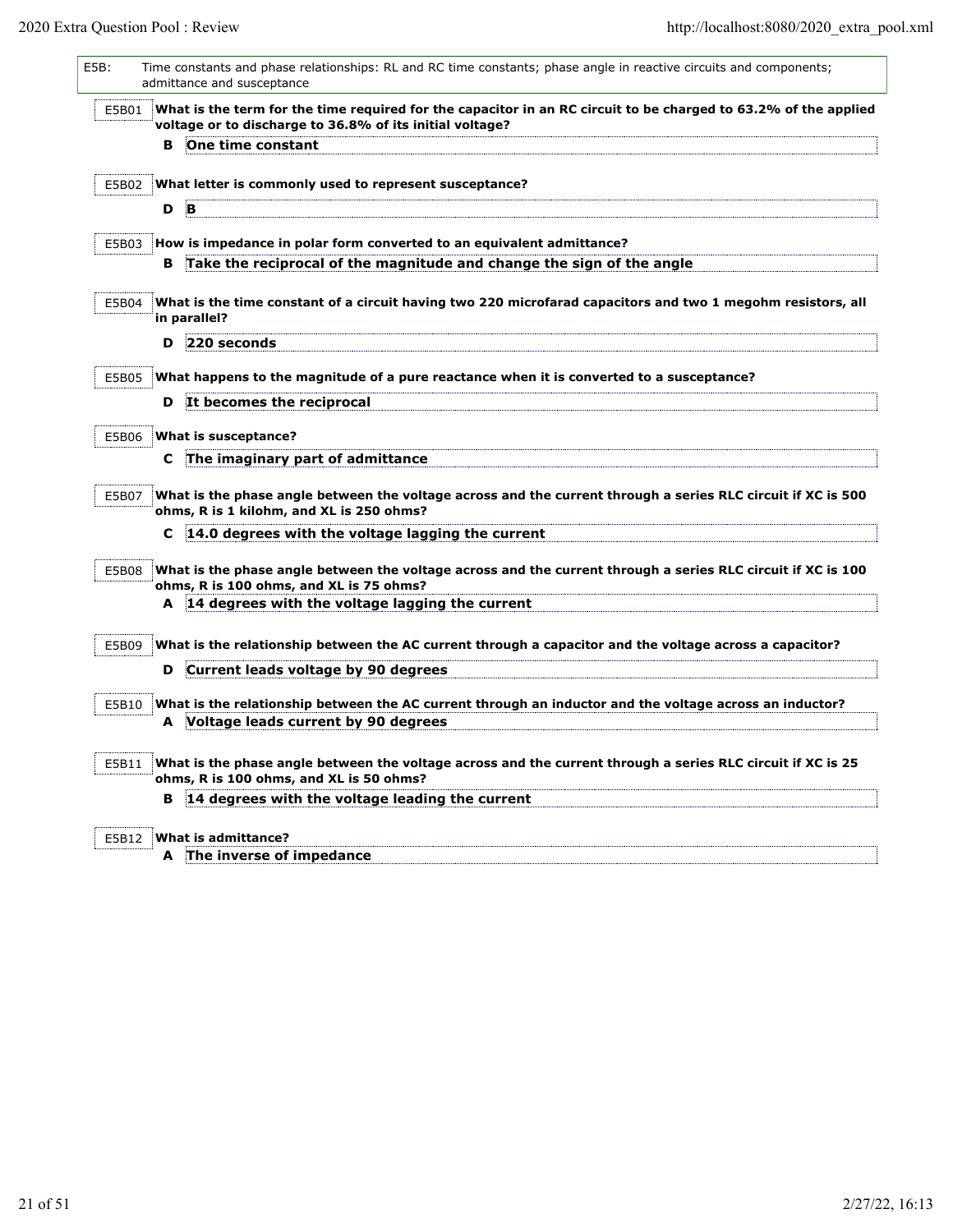| E5C:  | Coordinate systems and phasors in electronics: Rectangular Coordinates; Polar Coordinates; Phasors                                                                    |
|-------|-----------------------------------------------------------------------------------------------------------------------------------------------------------------------|
| E5C01 | Which of the following represents capacitive reactance in rectangular notation?<br>∤-jX<br>A                                                                          |
| E5C02 | How are impedances described in polar coordinates?                                                                                                                    |
|       | By phase angle and magnitude<br>C.                                                                                                                                    |
|       |                                                                                                                                                                       |
| E5C03 | Which of the following represents an inductive reactance in polar coordinates?<br>A positive phase angle<br>C                                                         |
|       |                                                                                                                                                                       |
| E5C04 | What coordinate system is often used to display the resistive, inductive, and/or capacitive reactance<br>components of impedance?                                     |
|       | <b>Rectangular coordinates</b><br>D                                                                                                                                   |
| E5C05 | What is the name of the diagram used to show the phase relationship between impedances at a given<br>frequency?                                                       |
|       | Phasor diagram<br>С                                                                                                                                                   |
| E5C06 | What does the impedance 50-j25 represent?                                                                                                                             |
|       | 50 ohms resistance in series with 25 ohms capacitive reactance<br>в                                                                                                   |
|       |                                                                                                                                                                       |
| E5C07 | Where is the impedance of a pure resistance plotted on rectangular coordinates?                                                                                       |
|       | On the horizontal axis<br>D                                                                                                                                           |
| E5C08 | What coordinate system is often used to display the phase angle of a circuit containing resistance, inductive<br>and/or capacitive reactance?                         |
|       | Polar coordinates<br>D                                                                                                                                                |
| E5C09 | When using rectangular coordinates to graph the impedance of a circuit, what do the axes represent?                                                                   |
|       | The X axis represents the resistive component and the Y axis represents the reactive<br>A<br>component                                                                |
| E5C10 | Which point on Figure E5-1 best represents the impedance of a series circuit consisting of a 400-ohm resistor<br>and a 38-picofarad capacitor at 14 MHz? (view image) |
|       | Point 4<br>в                                                                                                                                                          |
| E5C11 | Which point in Figure E5-1 best represents the impedance of a series circuit consisting of a 300-ohm resistor                                                         |
|       | and an 18-microhenry inductor at 3.505 MHz? (view image)<br>Point 3<br>в                                                                                              |
|       |                                                                                                                                                                       |
| E5C12 | Which point on Figure E5-1 best represents the impedance of a series circuit consisting of a 300-ohm resistor                                                         |
|       | and a 19-picofarad capacitor at 21.200 MHz? (view image)                                                                                                              |
|       | A Point 1                                                                                                                                                             |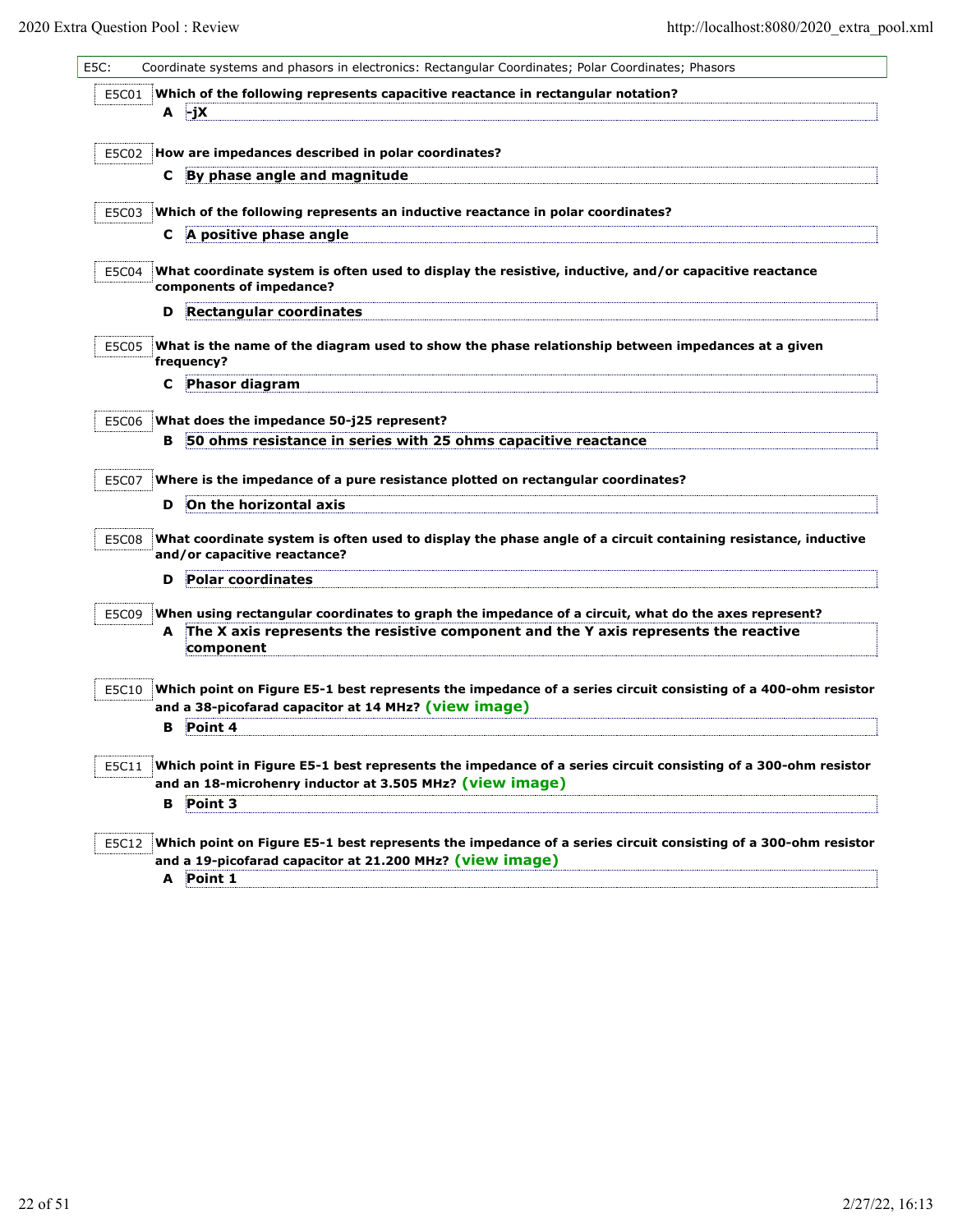| E5D:  |          | AC and RF energy in real circuits: skin effect; electromagnetic fields; reactive power; power factor; electrical length of<br>conductors at UHF and microwave frequencies; microstrip |
|-------|----------|---------------------------------------------------------------------------------------------------------------------------------------------------------------------------------------|
| E5D01 |          | What is the result of skin effect?                                                                                                                                                    |
|       |          | A As frequency increases, RF current flows in a thinner layer of the conductor, closer to the<br>surface                                                                              |
| E5D02 |          | Why is it important to keep lead lengths short for components used in circuits for VHF and above?                                                                                     |
|       | в.       | To avoid unwanted inductive reactance                                                                                                                                                 |
|       |          |                                                                                                                                                                                       |
| E5D03 |          | What is microstrip?                                                                                                                                                                   |
|       | D        | Precision printed circuit conductors above a ground plane that provide constant impedance<br>interconnects at microwave frequencies                                                   |
| E5D04 |          | Why are short connections used at microwave frequencies?                                                                                                                              |
|       |          | B To reduce phase shift along the connection                                                                                                                                          |
|       |          |                                                                                                                                                                                       |
| E5D05 | current? | What is the power factor of an RL circuit having a 30-degree phase angle between the voltage and the                                                                                  |
|       |          | $C$ 0.866                                                                                                                                                                             |
|       |          |                                                                                                                                                                                       |
|       |          | E5D06 In what direction is the magnetic field oriented about a conductor in relation to the direction of electron flow?                                                               |
|       | D        | In a circle around the conductor                                                                                                                                                      |
|       |          |                                                                                                                                                                                       |
| E5D07 |          | How many watts are consumed in a circuit having a power factor of 0.71 if the apparent power is 500VA?                                                                                |
|       | в        | 355 W                                                                                                                                                                                 |
|       |          |                                                                                                                                                                                       |
| E5D08 |          | How many watts are consumed in a circuit having a power factor of 0.6 if the input is 200VAC at 5 amperes?                                                                            |
|       | D        | 600 watts                                                                                                                                                                             |
|       |          |                                                                                                                                                                                       |
| E5D09 |          | What happens to reactive power in an AC circuit that has both ideal inductors and ideal capacitors?                                                                                   |
|       |          | B It is repeatedly exchanged between the associated magnetic and electric fields, but is not<br>dissipated                                                                            |
|       |          |                                                                                                                                                                                       |
| E5D10 |          | How can the true power be determined in an AC circuit where the voltage and current are out of phase?                                                                                 |
|       | A        | By multiplying the apparent power by the power factor                                                                                                                                 |
|       |          |                                                                                                                                                                                       |
| E5D11 |          | What is the power factor of an RL circuit having a 60-degree phase angle between the voltage and the                                                                                  |
|       | current? |                                                                                                                                                                                       |
|       | C        | 0.5                                                                                                                                                                                   |
|       |          |                                                                                                                                                                                       |
| E5D12 |          | How many watts are consumed in a circuit having a power factor of 0.2 if the input is 100 VAC at 4 amperes?                                                                           |
|       |          | <b>B</b> 80 watts                                                                                                                                                                     |
|       |          |                                                                                                                                                                                       |
| E5D13 |          | How many watts are consumed in a circuit consisting of a 100-ohm resistor in series with a 100-ohm                                                                                    |
|       |          | inductive reactance drawing 1 ampere?                                                                                                                                                 |
|       | в        | 100 watts                                                                                                                                                                             |
|       |          |                                                                                                                                                                                       |
| E5D14 |          | What is reactive power?                                                                                                                                                               |
|       |          | A Wattless, nonproductive power                                                                                                                                                       |
|       |          |                                                                                                                                                                                       |
| E5D15 |          | What is the power factor of an RL circuit having a 45-degree phase angle between the voltage and the                                                                                  |
|       | current? |                                                                                                                                                                                       |
|       | D        | 0.707                                                                                                                                                                                 |
|       |          |                                                                                                                                                                                       |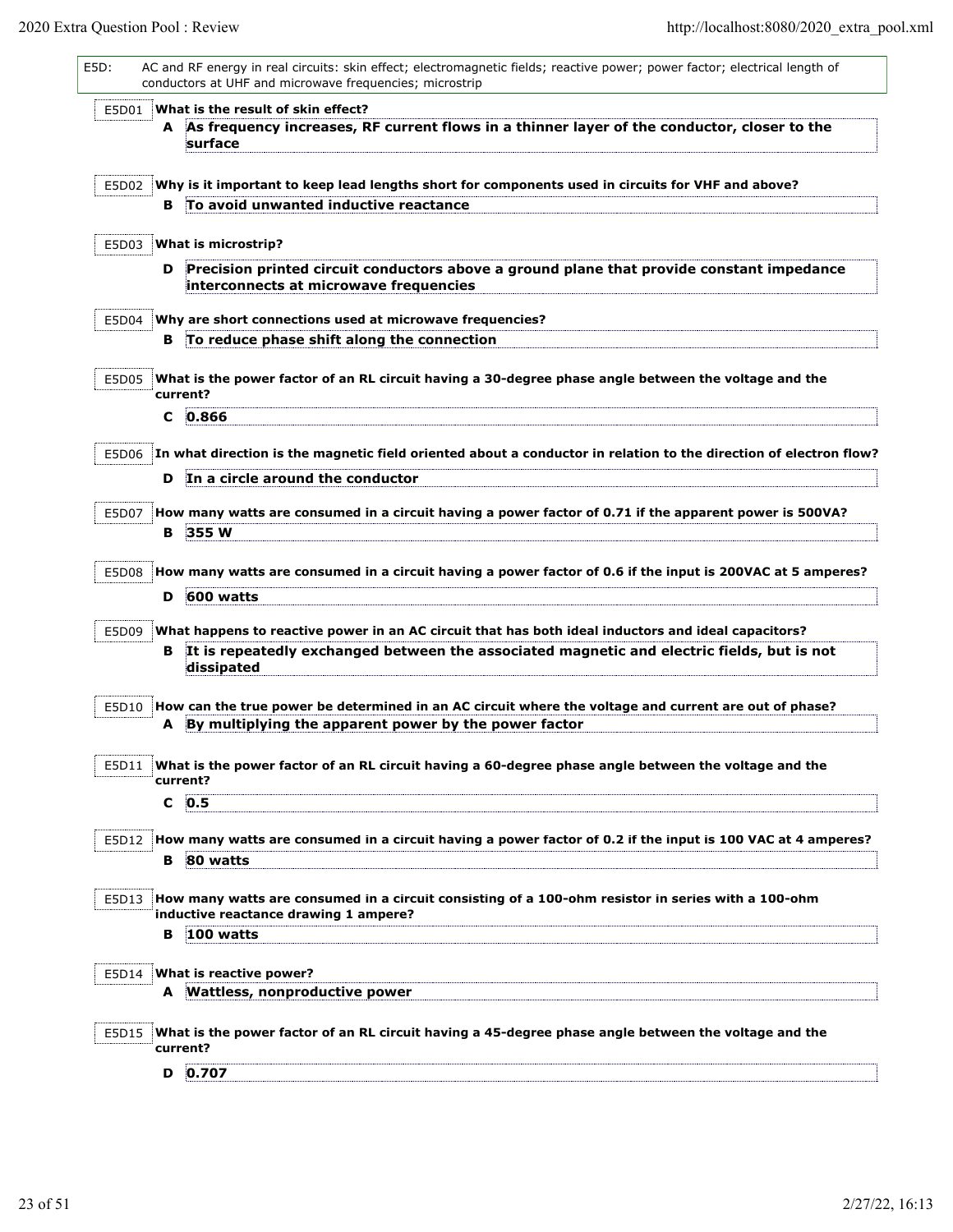$\mathsf{l}$ 

|       | <b>E6: CIRCUIT COMPONENTS</b>                                                                                                                                                                                                          |
|-------|----------------------------------------------------------------------------------------------------------------------------------------------------------------------------------------------------------------------------------------|
| E6A:  | Semiconductor materials and devices: semiconductor materials; germanium, silicon, P-type, N-type; transistor types: NPN,<br>PNP, junction, field-effect transistors: enhancement mode; depletion mode; MOS; CMOS; N-channel; P-channel |
| E6A01 | In what application is gallium arsenide used as a semiconductor material?                                                                                                                                                              |
|       | C In microwave circuits                                                                                                                                                                                                                |
|       |                                                                                                                                                                                                                                        |
| E6A02 | Which of the following semiconductor materials contains excess free electrons?<br>A N-type                                                                                                                                             |
|       |                                                                                                                                                                                                                                        |
| E6A03 | Why does a PN-junction diode not conduct current when reverse biased?                                                                                                                                                                  |
|       | Holes in P-type material and electrons in the N-type material are separated by the applied<br>C.<br>voltage, widening the depletion region                                                                                             |
| E6A04 | What is the name given to an impurity atom that adds holes to a semiconductor crystal structure?                                                                                                                                       |
|       | <b>Acceptor impurity</b><br>C.                                                                                                                                                                                                         |
| E6A05 | How does DC input impedance at the gate of a field-effect transistor compare with the DC input impedance of<br>a bipolar transistor?                                                                                                   |
|       | An FET has higher input impedance<br>C                                                                                                                                                                                                 |
|       |                                                                                                                                                                                                                                        |
| E6A06 | What is the beta of a bipolar junction transistor?<br>The change in collector current with respect to base current<br>в                                                                                                                |
|       |                                                                                                                                                                                                                                        |
| E6A07 | Which of the following indicates that a silicon NPN junction transistor is biased on?                                                                                                                                                  |
|       | Base-to-emitter voltage of approximately 0.6 to 0.7 volts<br>D                                                                                                                                                                         |
| E6A08 | What term indicates the frequency at which the grounded-base current gain of a transistor has decreased to<br>0.7 of the gain obtainable at 1 kHz?                                                                                     |
|       | Alpha cutoff frequency<br>D                                                                                                                                                                                                            |
| E6A09 | What is a depletion-mode FET?                                                                                                                                                                                                          |
|       | A An FET that exhibits a current flow between source and drain when no gate voltage is applied                                                                                                                                         |
|       |                                                                                                                                                                                                                                        |
| E6A10 | In Figure E6-1, what is the schematic symbol for an N-channel dual-gate MOSFET?                                                                                                                                                        |
|       | <b>B</b> 4                                                                                                                                                                                                                             |
| E6A11 | In Figure E6-1, what is the schematic symbol for a P-channel junction FET?<br>$A$ 1                                                                                                                                                    |
| E6A12 | Why do many MOSFET devices have internally connected Zener diodes on the gates?                                                                                                                                                        |
|       | To reduce the chance of static damage to the gate<br>D                                                                                                                                                                                 |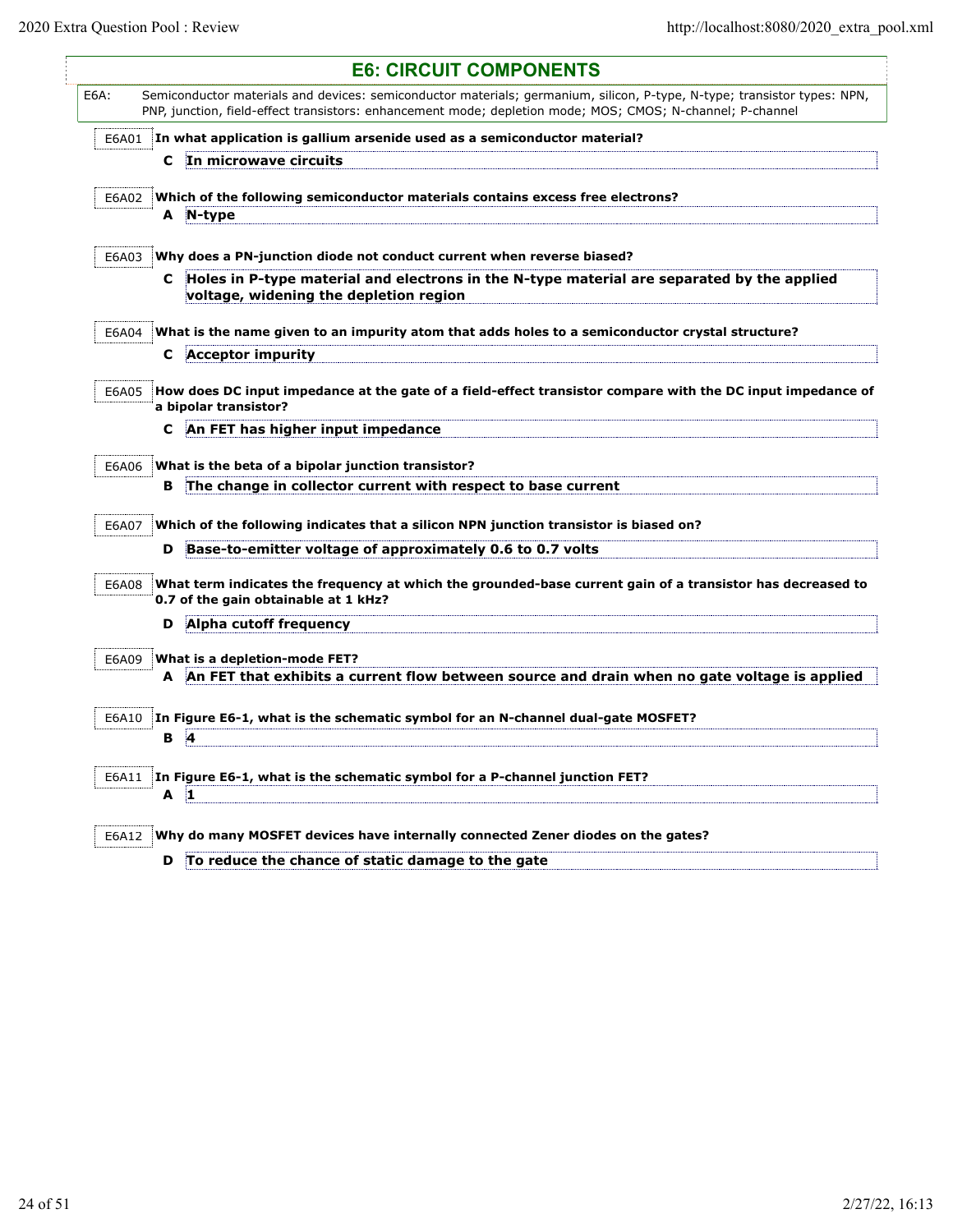| E6B:  | <b>Diodes</b> |                                                                                                                                            |
|-------|---------------|--------------------------------------------------------------------------------------------------------------------------------------------|
| E6B01 |               | What is the most useful characteristic of a Zener diode?                                                                                   |
|       | в             | A constant voltage drop under conditions of varying current                                                                                |
| E6B02 |               | What is an important characteristic of a Schottky diode as compared to an ordinary silicon diode when used<br>as a power supply rectifier? |
|       | D             | Less forward voltage drop                                                                                                                  |
| E6B03 |               | What type of bias is required for an LED to emit light?                                                                                    |
|       | в             | <b>Forward bias</b>                                                                                                                        |
| E6B04 | A             | What type of semiconductor device is designed for use as a voltage-controlled capacitor?<br>Varactor diode                                 |
| E6B05 |               | What characteristic of a PIN diode makes it useful as an RF switch?                                                                        |
|       | D             | Low junction capacitance                                                                                                                   |
| E6B06 |               | Which of the following is a common use of a Schottky diode?                                                                                |
|       | D             | As a VHF/UHF mixer or detector                                                                                                             |
| E6B07 |               | What is the failure mechanism when a junction diode fails due to excessive current?                                                        |
|       | в             | <b>Excessive junction temperature</b>                                                                                                      |
|       |               |                                                                                                                                            |
| E6B08 | A             | Which of the following is a Schottky barrier diode?<br>Metal-semiconductor junction                                                        |
|       |               |                                                                                                                                            |
| E6B09 |               | What is a common use for point-contact diodes?                                                                                             |
|       | C             | As an RF detector                                                                                                                          |
| E6B10 |               | In Figure E6-2, what is the schematic symbol for a light-emitting diode?                                                                   |
|       | в             | 5                                                                                                                                          |
|       |               |                                                                                                                                            |
| E6B11 |               | What is used to control the attenuation of RF signals by a PIN diode?                                                                      |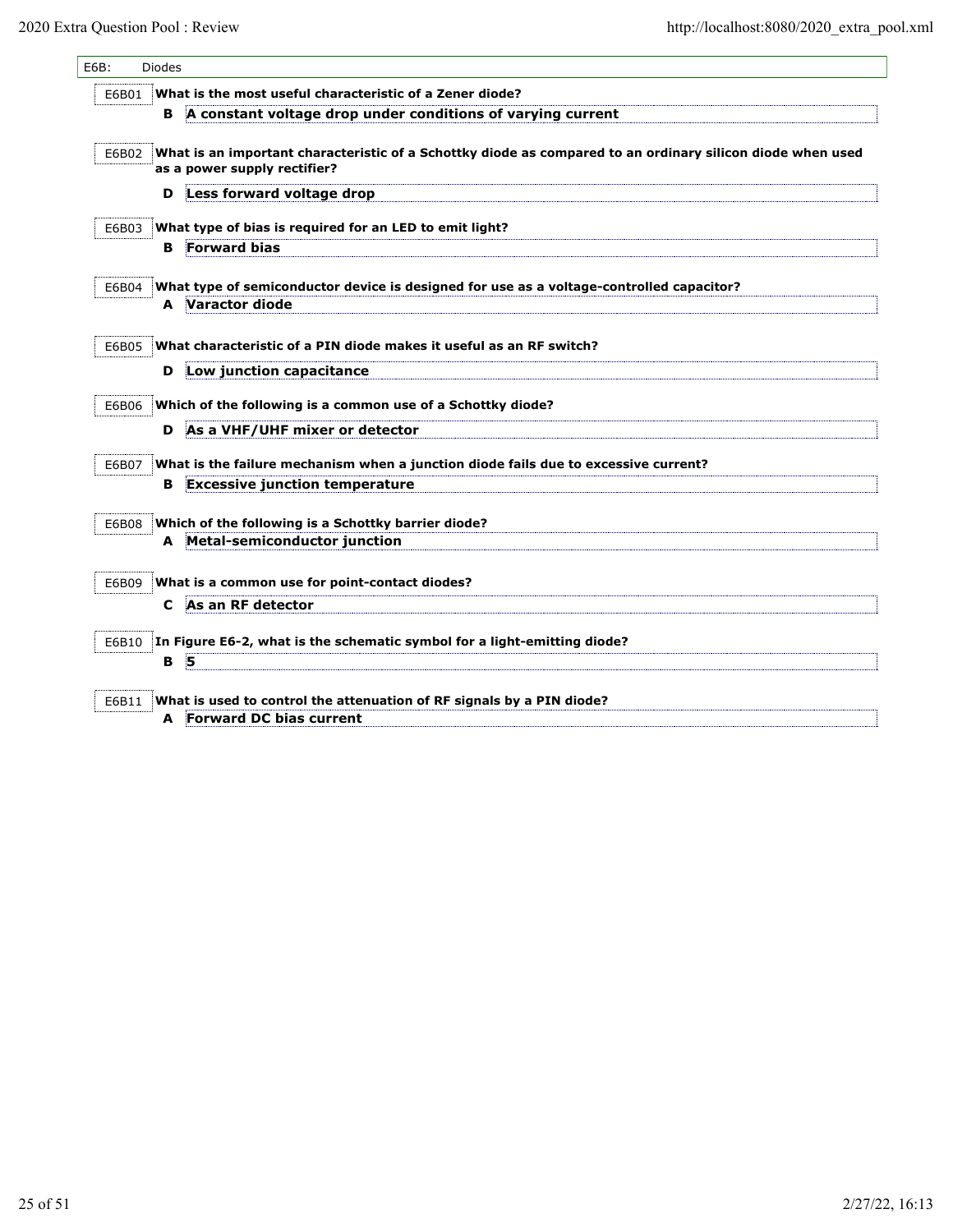| E6C: |       |   | Digital ICs: Families of digital ICs; gates; Programmable Logic Devices (PLDs)                                                         |
|------|-------|---|----------------------------------------------------------------------------------------------------------------------------------------|
|      | E6C01 |   | What is the function of hysteresis in a comparator?                                                                                    |
|      |       |   | A To prevent input noise from causing unstable output signals                                                                          |
|      |       |   |                                                                                                                                        |
|      | E6C02 |   | What happens when the level of a comparator's input signal crosses the threshold?                                                      |
|      |       | в | The comparator changes its output state                                                                                                |
|      | E6C03 |   | What is tri-state logic?                                                                                                               |
|      |       |   | A Logic devices with 0, 1, and high-impedance output states                                                                            |
|      | E6C04 |   | Which of the following is an advantage of BiCMOS logic?                                                                                |
|      |       | C | It has the high input impedance of CMOS and the low output impedance of bipolar transistors                                            |
|      |       |   |                                                                                                                                        |
|      | E6C05 |   | What is an advantage of CMOS logic devices over TTL devices?                                                                           |
|      |       | D | Lower power consumption                                                                                                                |
|      | E6C06 |   | Why do CMOS digital integrated circuits have high immunity to noise on the input signal or power supply?                               |
|      |       | C | The input switching threshold is about one-half the power supply voltage                                                               |
|      | E6C07 |   | What best describes a pull-up or pull-down resistor?                                                                                   |
|      |       | в | A resistor connected to the positive or negative supply line used to establish a voltage when an<br>input or output is an open circuit |
|      | E6C08 |   | In Figure E6-3, what is the schematic symbol for a NAND gate?                                                                          |
|      |       | В | 2                                                                                                                                      |
|      | E6C09 |   | What is a Programmable Logic Device (PLD)?                                                                                             |
|      |       | в | A programmable collection of logic gates and circuits in a single integrated circuit                                                   |
|      | E6C10 |   | In Figure E6-3, what is the schematic symbol for a NOR gate?                                                                           |
|      |       | D | $\overline{a}$                                                                                                                         |
|      | E6C11 |   | In Figure E6-3, what is the schematic symbol for the NOT operation (inverter)?                                                         |
|      |       | C | 5                                                                                                                                      |
|      |       |   |                                                                                                                                        |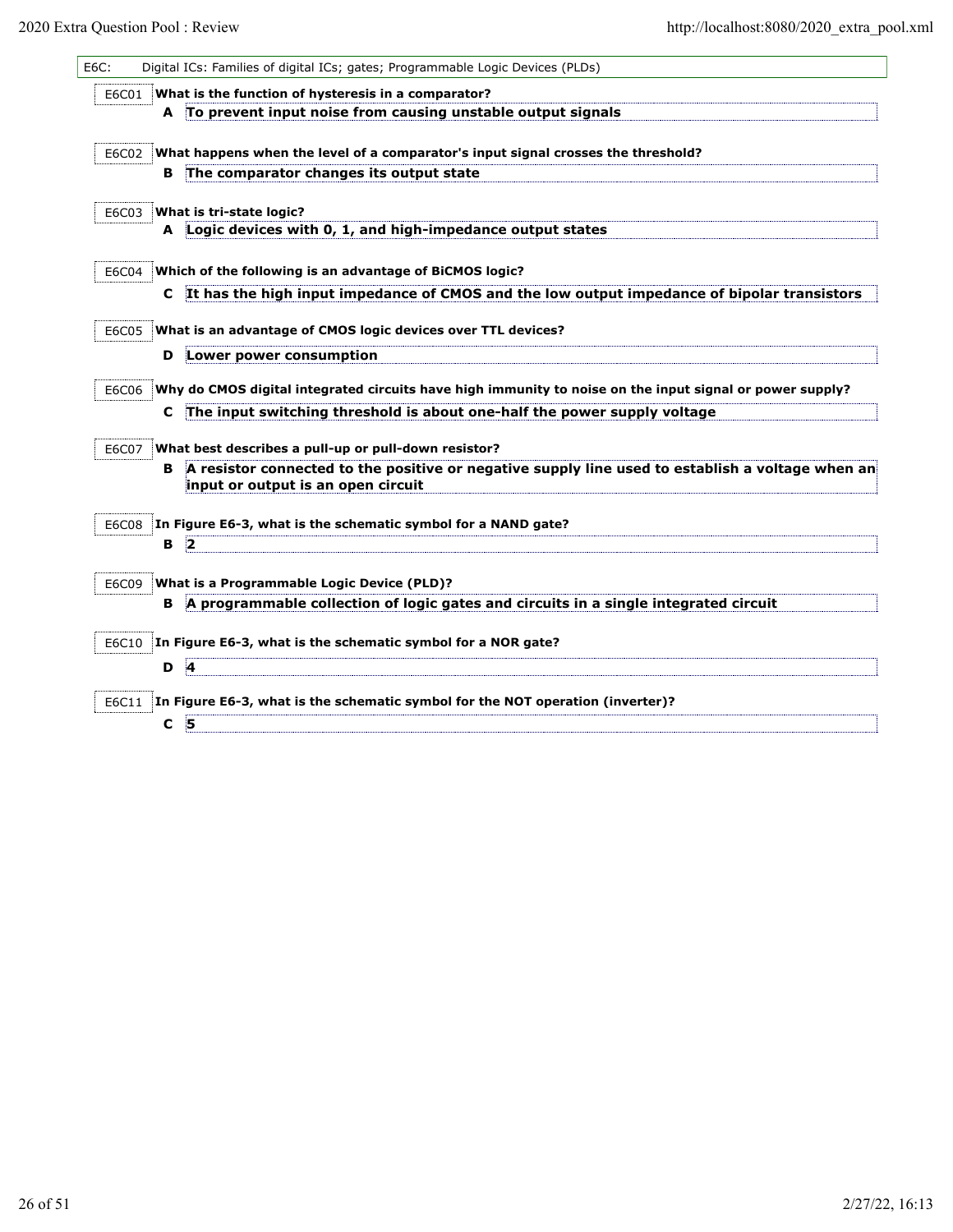| E6D:  | Toroidal and Solenoidal Inductors: permeability, core material, selecting, winding; transformers; piezoelectric devices                                                         |
|-------|---------------------------------------------------------------------------------------------------------------------------------------------------------------------------------|
| E6D01 | Why should core saturation of an impedance matching transformer be avoided?                                                                                                     |
|       | A Harmonics and distortion could result                                                                                                                                         |
|       |                                                                                                                                                                                 |
| E6D02 | What is the equivalent circuit of a quartz crystal?                                                                                                                             |
|       | A Motional capacitance, motional inductance, and loss resistance in series, all in parallel with a                                                                              |
|       | shunt capacitor representing electrode and stray capacitance                                                                                                                    |
|       |                                                                                                                                                                                 |
| E6D03 | Which of the following is an aspect of the piezoelectric effect?                                                                                                                |
|       | A Mechanical deformation of material by the application of a voltage                                                                                                            |
|       | Which materials are commonly used as a core in an inductor?                                                                                                                     |
| E6D04 | <b>Ferrite and brass</b><br>в                                                                                                                                                   |
|       |                                                                                                                                                                                 |
| E6D05 | What is one reason for using ferrite cores rather than powdered iron in an inductor?                                                                                            |
|       | Ferrite toroids generally require fewer turns to produce a given inductance value<br>C                                                                                          |
|       |                                                                                                                                                                                 |
| E6D06 | What core material property determines the inductance of an inductor?                                                                                                           |
|       | Permeability<br>D                                                                                                                                                               |
|       |                                                                                                                                                                                 |
| E6D07 | What is current in the primary winding of a transformer called if no load is attached to the secondary?                                                                         |
|       | A Magnetizing current                                                                                                                                                           |
|       |                                                                                                                                                                                 |
| E6D08 | What is one reason for using powdered-iron cores rather than ferrite cores in an inductor?<br>B Powdered-iron cores generally maintain their characteristics at higher currents |
|       |                                                                                                                                                                                 |
| E6D09 | What devices are commonly used as VHF and UHF parasitic suppressors at the input and output terminals of a                                                                      |
|       | transistor HF amplifier?                                                                                                                                                        |
|       | <b>Ferrite beads</b><br>c                                                                                                                                                       |
|       |                                                                                                                                                                                 |
| E6D10 | What is a primary advantage of using a toroidal core instead of a solenoidal core in an inductor?                                                                               |
|       | A Toroidal cores confine most of the magnetic field within the core material                                                                                                    |
|       |                                                                                                                                                                                 |
| E6D11 | Which type of core material decreases inductance when inserted into a coil?                                                                                                     |
|       | <b>Brass</b><br>в                                                                                                                                                               |
| E6D12 | What is inductor saturation?                                                                                                                                                    |
|       |                                                                                                                                                                                 |
|       | C The ability of the inductor's core to store magnetic energy has been exceeded                                                                                                 |
| E6D13 | What is the primary cause of inductor self-resonance?                                                                                                                           |
|       | A Inter-turn capacitance                                                                                                                                                        |
|       |                                                                                                                                                                                 |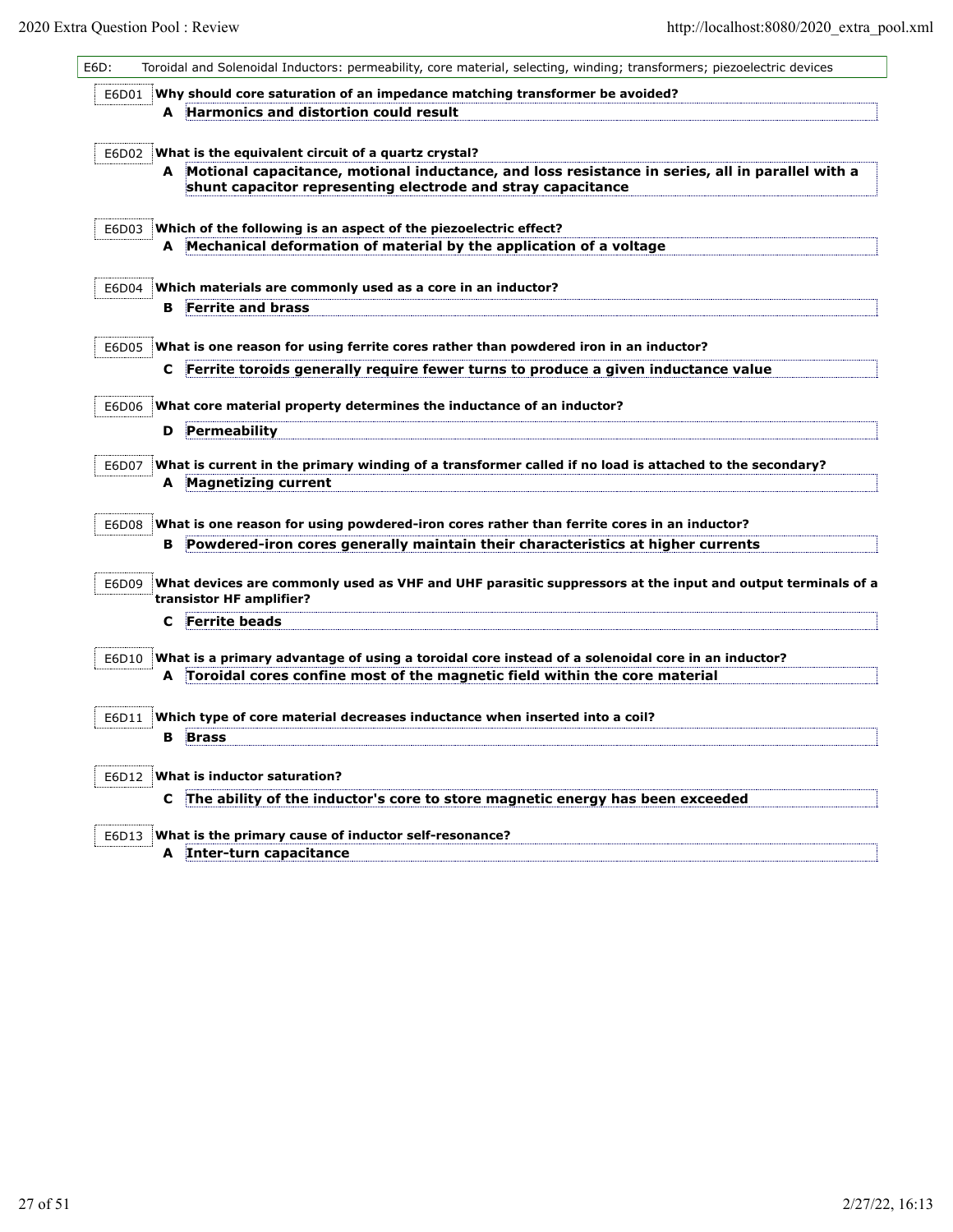| E6E:  |        | Analog ICs: MMICs, IC packaging characteristics                                                                                     |
|-------|--------|-------------------------------------------------------------------------------------------------------------------------------------|
| E6E01 |        | Why is gallium arsenide (GaAs) useful for semiconductor devices operating at UHF and higher frequencies?                            |
|       | в      | <b>Higher electron mobility</b>                                                                                                     |
|       |        |                                                                                                                                     |
| E6E02 |        | Which of the following device packages is a through-hole type?<br>A DIP                                                             |
|       |        |                                                                                                                                     |
| E6E03 |        | Which of the following materials is likely to provide the highest frequency of operation when used in MMICs?                        |
|       | D      | <b>Gallium nitride</b>                                                                                                              |
| E6E04 |        | Which is the most common input and output impedance of circuits that use MMICs?                                                     |
|       |        | A 50 ohms                                                                                                                           |
|       |        |                                                                                                                                     |
| E6E05 |        | Which of the following noise figure values is typical of a low-noise UHF preamplifier?                                              |
|       | A      | 2 dB                                                                                                                                |
| E6E06 |        | What characteristics of the MMIC make it a popular choice for VHF through microwave circuits?                                       |
|       | D      | Controlled gain, low noise figure, and constant input and output impedance over the specified                                       |
|       |        | frequency range                                                                                                                     |
| E6E07 |        | What type of transmission line is used for connections to MMICs?                                                                    |
|       | D      | Microstrip                                                                                                                          |
|       |        |                                                                                                                                     |
| E6E08 |        | How is power supplied to the most common type of MMIC?<br>Through a resistor and/or RF choke connected to the amplifier output lead |
|       | A      |                                                                                                                                     |
| E6E09 |        | Which of the following component package types would be most suitable for use at frequencies above the HF                           |
|       | range? |                                                                                                                                     |
|       | D      | Surface mount                                                                                                                       |
| E6E10 |        | What advantage does surface-mount technology offer at RF compared to using through-hole components?                                 |
|       | D      | All these choices are correct                                                                                                       |
|       |        |                                                                                                                                     |
| E6E11 |        | What is a characteristic of DIP packaging used for integrated circuits?                                                             |
|       | D      | A total of two rows of connecting pins placed on opposite sides of the package (Dual In-line<br>Package)                            |
| E6E12 |        | Why are DIP through-hole package ICs not typically used at UHF and higher frequencies?                                              |
|       | C      | <b>Excessive lead length</b>                                                                                                        |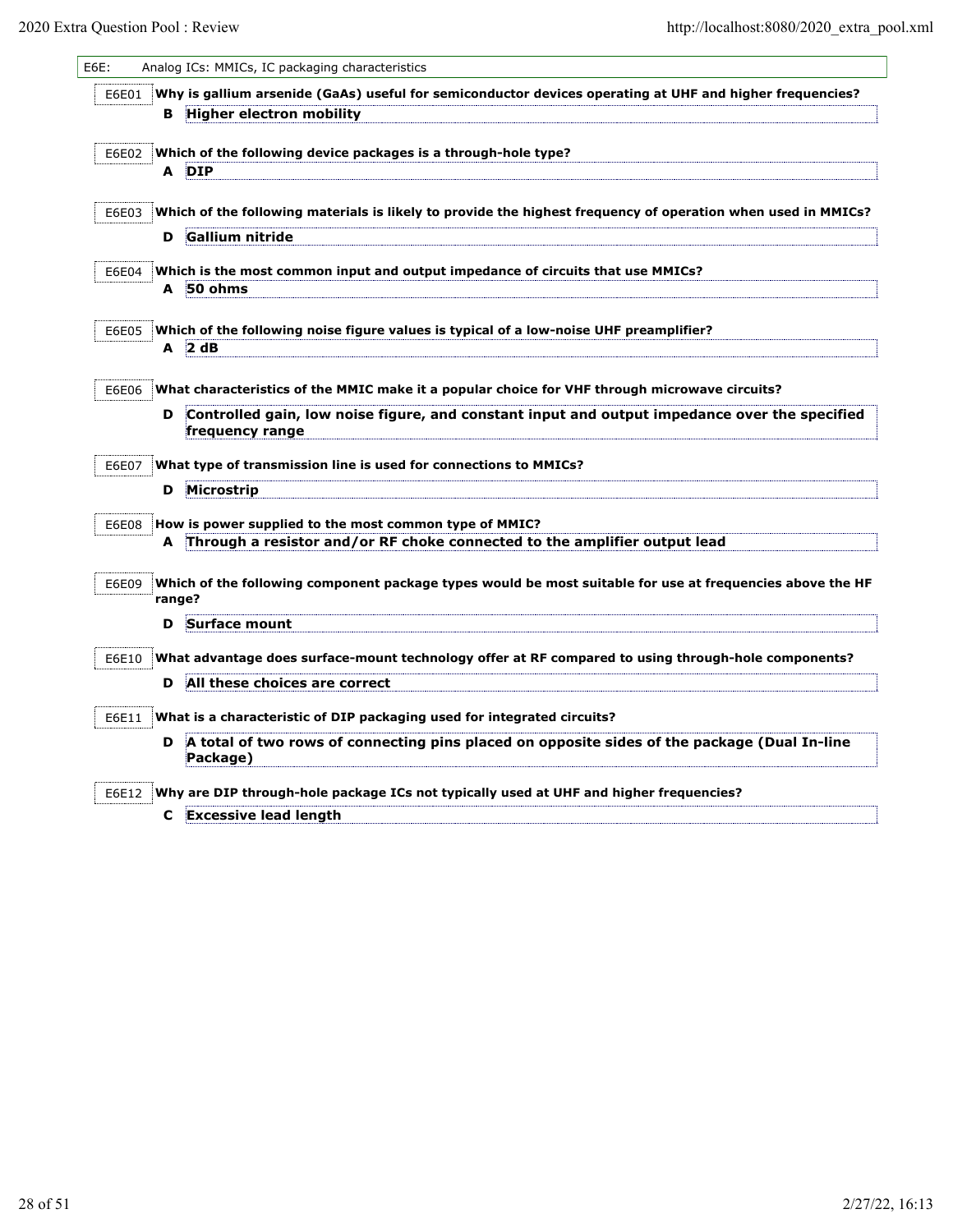| E6F:  |   | Electro-optical technology: photoconductivity; photovoltaic devices; optical sensors and encoders; optical isolation         |
|-------|---|------------------------------------------------------------------------------------------------------------------------------|
| E6F01 |   | What absorbs the energy from light falling on a photovoltaic cell?                                                           |
|       | C | Electrons                                                                                                                    |
| E6F02 |   | What happens to the conductivity of a photoconductive material when light shines on it?                                      |
|       |   | A It increases                                                                                                               |
| E6F03 |   | What is the most common configuration of an optoisolator or optocoupler?                                                     |
|       | D | An LED and a phototransistor                                                                                                 |
| E6F04 |   | What is the photovoltaic effect?                                                                                             |
|       | в | The conversion of light to electrical energy                                                                                 |
| E6F05 |   | Which describes an optical shaft encoder?                                                                                    |
|       |   | A A device that detects rotation of a control by interrupting a light source with a patterned wheel                          |
| E6F06 |   | Which of these materials is most commonly used to create photoconductive devices?                                            |
|       |   | A A crystalline semiconductor                                                                                                |
| E6F07 |   | What is a solid-state relay?                                                                                                 |
|       | в | A device that uses semiconductors to implement the functions of an electromechanical relay                                   |
| E6F08 |   | Why are optoisolators often used in conjunction with solid-state circuits when switching 120 VAC?                            |
|       | C | Optoisolators provide a very high degree of electrical isolation between a control circuit and<br>the circuit being switched |
| E6F09 |   | What is the efficiency of a photovoltaic cell?                                                                               |
|       | D | The relative fraction of light that is converted to current                                                                  |
| E6F10 |   | What is the most common type of photovoltaic cell used for electrical power generation?                                      |
|       | в | Silicon                                                                                                                      |
| E6F11 |   | What is the approximate open-circuit voltage produced by a fully illuminated silicon photovoltaic cell?                      |
|       | в | 0.5V                                                                                                                         |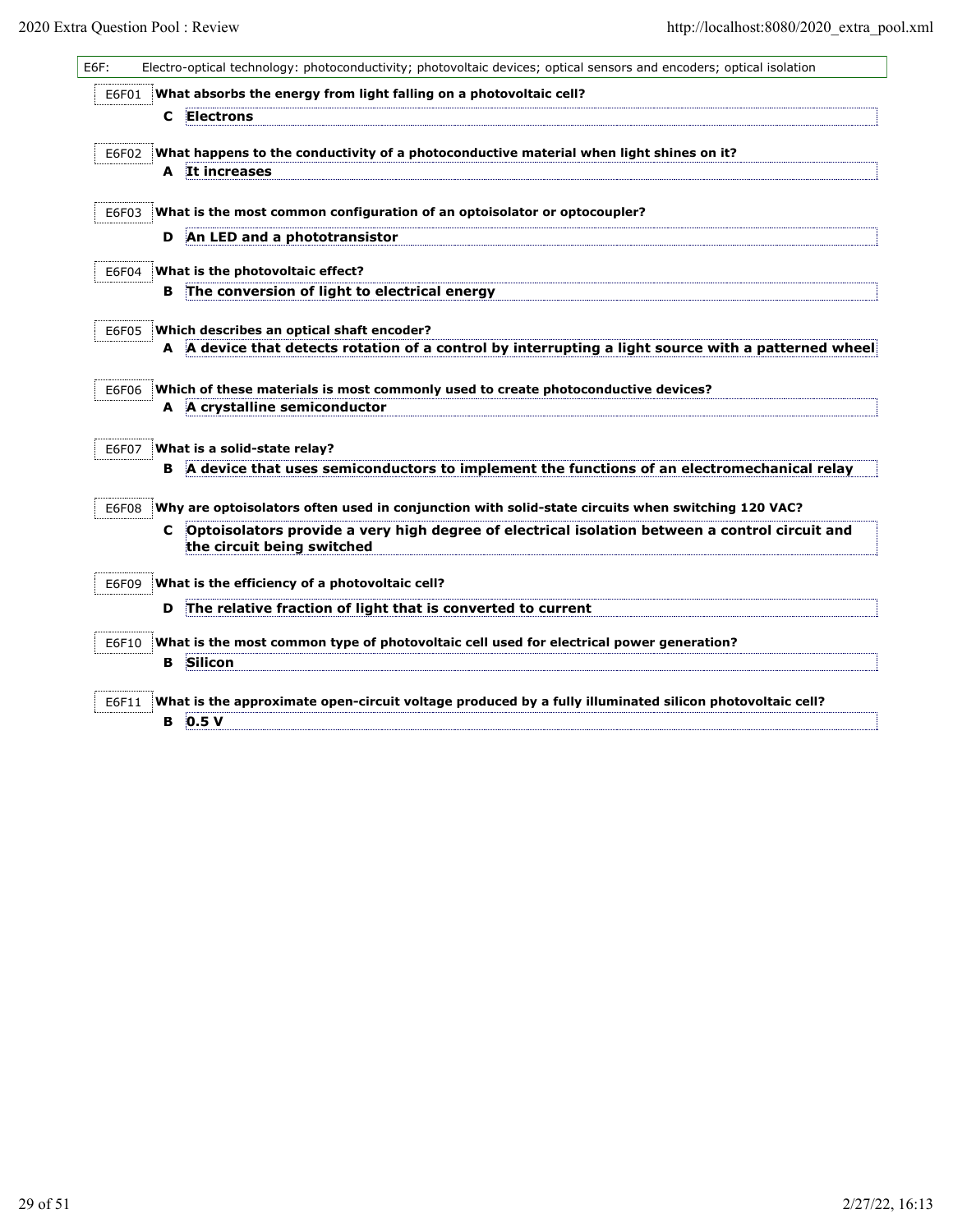$\mathsf{l}$ 

|             |   | <b>E7: PRACTICAL CIRCUITS</b>                                                                                                                                |
|-------------|---|--------------------------------------------------------------------------------------------------------------------------------------------------------------|
| <b>E7A:</b> |   | Digital circuits: digital circuit principles and logic circuits; classes of logic elements; positive and negative logic; frequency<br>dividers; truth tables |
| E7A01       |   | Which circuit is bistable?                                                                                                                                   |
|             | C | A flip-flop                                                                                                                                                  |
| E7A02       |   | What is the function of a decade counter?                                                                                                                    |
|             |   | A It produces one output pulse for every 10 input pulses                                                                                                     |
| E7A03       |   | Which of the following can divide the frequency of a pulse train by 2?                                                                                       |
|             | в | A flip-flop                                                                                                                                                  |
| E7A04       |   | How many flip-flops are required to divide a signal frequency by 4?                                                                                          |
|             | В | $\vert$ 2                                                                                                                                                    |
| E7A05       |   | Which of the following is a circuit that continuously alternates between two states without an external clock?                                               |
|             | D | Astable multivibrator                                                                                                                                        |
| E7A06       |   | What is a characteristic of a monostable multivibrator?                                                                                                      |
|             | A | It switches momentarily to the opposite binary state and then returns to its original state after<br>a set time                                              |
| E7A07       |   | What logical operation does a NAND gate perform?                                                                                                             |
|             | D | It produces logic 0 at its output only when all inputs are logic 1                                                                                           |
| E7A08       |   | What logical operation does an OR gate perform?                                                                                                              |
|             |   | A It produces logic 1 at its output if any or all inputs are logic 1                                                                                         |
| E7A09       |   | What logical operation is performed by an exclusive NOR gate?                                                                                                |
|             | C | It produces logic 0 at its output if only one input is logic 1                                                                                               |
| E7A10       |   | What is a truth table?                                                                                                                                       |
|             | C | A list of inputs and corresponding outputs for a digital device                                                                                              |
| E7A11       |   | What type of logic defines "1" as a high voltage?                                                                                                            |
|             | D | <b>Positive Logic</b>                                                                                                                                        |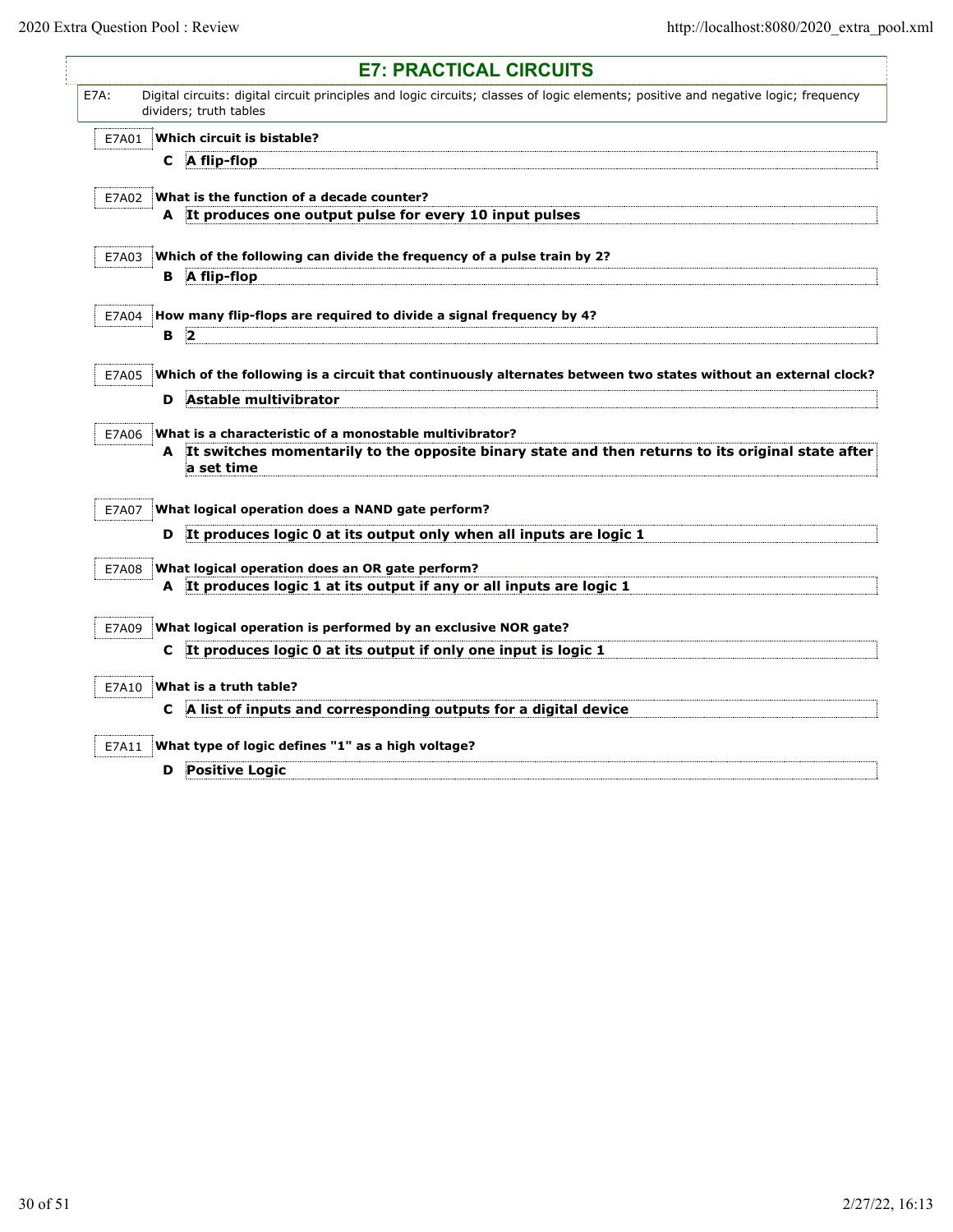| E7B:  |    | Amplifiers: Class of operation; vacuum tube and solid-state circuits; distortion and intermodulation; spurious and parasitic<br>suppression; microwave amplifiers; switching-type amplifiers |
|-------|----|----------------------------------------------------------------------------------------------------------------------------------------------------------------------------------------------|
| E7B01 |    | For what portion of the signal cycle does each active element in a push-pull Class AB amplifier conduct?                                                                                     |
|       | A  | More than 180 degrees but less than 360 degrees                                                                                                                                              |
|       |    |                                                                                                                                                                                              |
| E7B02 |    | What is a Class D amplifier?<br>A A type of amplifier that uses switching technology to achieve high efficiency                                                                              |
|       |    |                                                                                                                                                                                              |
| E7B03 |    | Which of the following components form the output of a class D amplifier circuit?                                                                                                            |
|       |    | A A low-pass filter to remove switching signal components                                                                                                                                    |
|       |    |                                                                                                                                                                                              |
| E7B04 |    | Where on the load line of a Class A common emitter amplifier would bias normally be set?<br>A Approximately halfway between saturation and cutoff                                            |
|       |    |                                                                                                                                                                                              |
| E7B05 |    | What can be done to prevent unwanted oscillations in an RF power amplifier?                                                                                                                  |
|       | C. | Install parasitic suppressors and/or neutralize the stage                                                                                                                                    |
|       |    |                                                                                                                                                                                              |
| E7B06 |    | Which of the following amplifier types reduces even-order harmonics?                                                                                                                         |
|       | В  | Push-pull                                                                                                                                                                                    |
| E7B07 |    | Which of the following is a likely result when a Class C amplifier is used to amplify a single-sideband phone                                                                                |
|       |    | signal?                                                                                                                                                                                      |
|       | D  | Signal distortion and excessive bandwidth                                                                                                                                                    |
|       |    |                                                                                                                                                                                              |
| E7B08 |    | How can an RF power amplifier be neutralized?                                                                                                                                                |
|       | c  | By feeding a 180-degree out-of-phase portion of the output back to the input                                                                                                                 |
| E7B09 |    | Which of the following describes how the loading and tuning capacitors are to be adjusted when tuning a<br>vacuum tube RF power amplifier that employs a Pi-network output circuit?          |
|       | D  | The tuning capacitor is adjusted for minimum plate current, and the loading capacitor is                                                                                                     |
|       |    | adjusted for maximum permissible plate current                                                                                                                                               |
| E7B10 |    | In Figure E7-1, what is the purpose of R1 and R2?                                                                                                                                            |
|       | в  | Voltage divider bias                                                                                                                                                                         |
|       |    |                                                                                                                                                                                              |
| E7B11 |    | In Figure E7-1, what is the purpose of R3?                                                                                                                                                   |
|       | D  | <b>Self bias</b>                                                                                                                                                                             |
|       |    |                                                                                                                                                                                              |
| E7B12 |    | What type of amplifier circuit is shown in Figure E7-1?                                                                                                                                      |
|       | C  | <b>Common emitter</b>                                                                                                                                                                        |
| E7B13 |    | Which of the following describes an emitter follower (or common collector) amplifier?                                                                                                        |
|       | D  | An amplifier with a low impedance output that follows the base input voltage                                                                                                                 |
|       |    |                                                                                                                                                                                              |
| E7B14 |    | Why are switching amplifiers more efficient than linear amplifiers?                                                                                                                          |
|       | в  | The power transistor is at saturation or cutoff most of the time                                                                                                                             |
| E7B15 |    | What is one way to prevent thermal runaway in a bipolar transistor amplifier?                                                                                                                |
|       | c  | Use a resistor in series with the emitter                                                                                                                                                    |
|       |    |                                                                                                                                                                                              |
| E7B16 |    | What is the effect of intermodulation products in a linear power amplifier?                                                                                                                  |
|       |    | A Transmission of spurious signals                                                                                                                                                           |
|       |    |                                                                                                                                                                                              |
| E7B17 |    | Why are odd-order rather than even-order intermodulation distortion products of concern in linear power<br>amplifiers?                                                                       |
|       |    | A Because they are relatively close in frequency to the desired signal                                                                                                                       |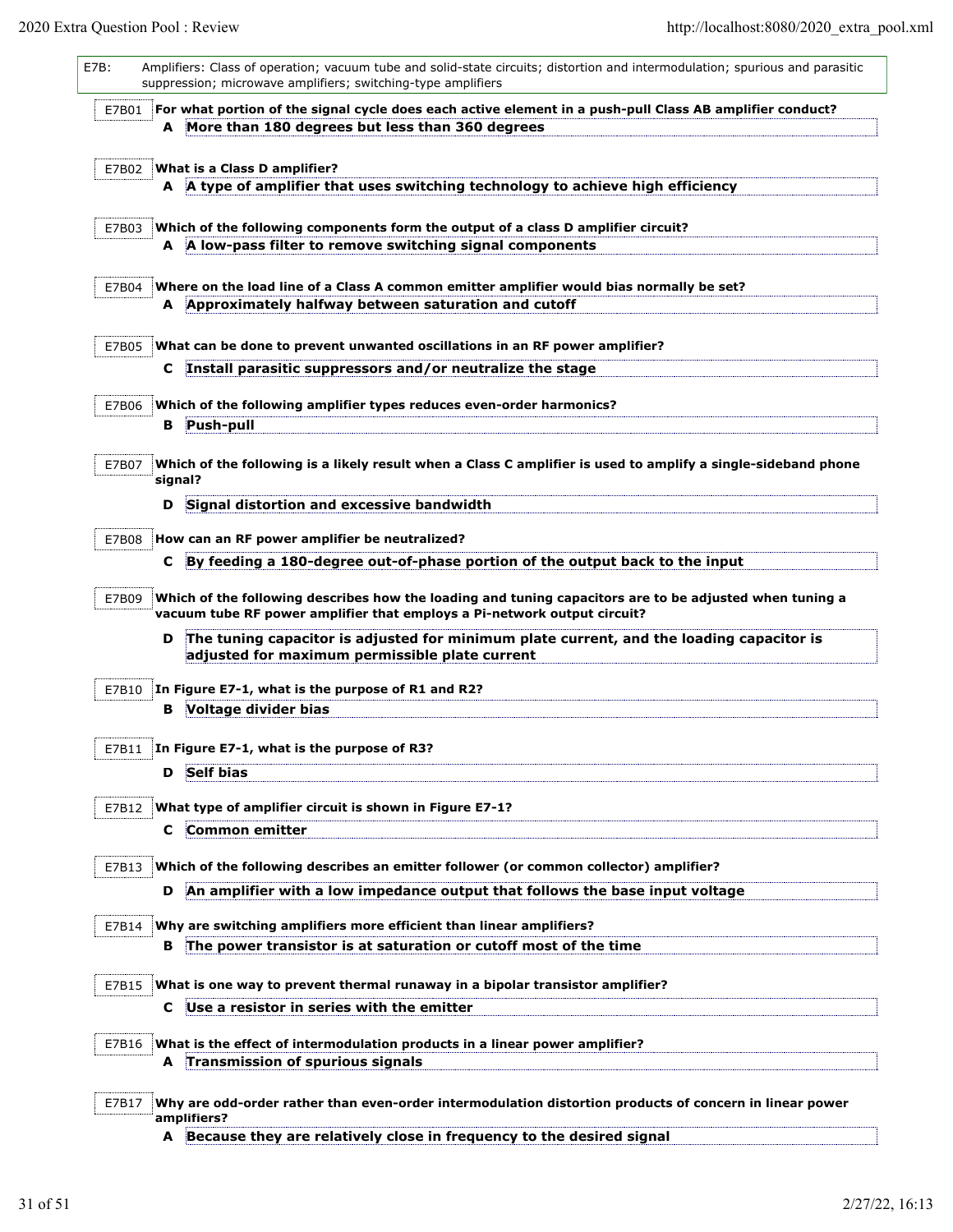E7B18 **What is a characteristic of a grounded-grid amplifier?**

|  | Low input impedance |
|--|---------------------|
|--|---------------------|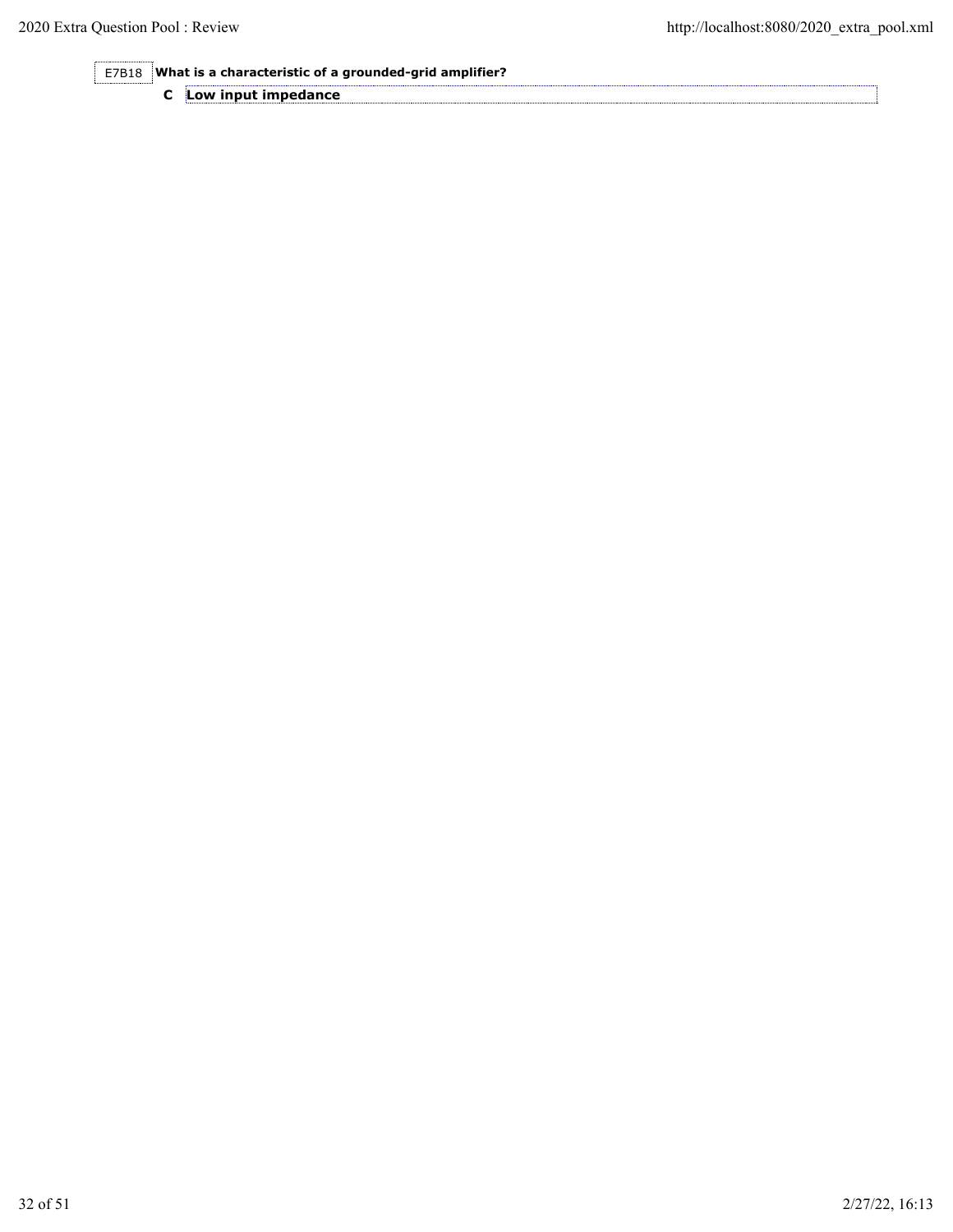| E7C: |       |   | Filters and matching networks: types of networks; types of filters; filter applications; filter characteristics; impedance<br>matching; DSP filtering                          |
|------|-------|---|--------------------------------------------------------------------------------------------------------------------------------------------------------------------------------|
|      | E7C01 |   | How are the capacitors and inductors of a low-pass filter Pi-network arranged between the network's input<br>and output?                                                       |
|      |       | D | A capacitor is connected between the input and ground, another capacitor is connected<br>between the output and ground, and an inductor is connected between input and output  |
|      | E7C02 |   | Which of the following is a property of a T-network with series capacitors and a parallel shunt inductor?                                                                      |
|      |       |   | C It is a high-pass filter                                                                                                                                                     |
|      | E7C03 |   | What advantage does a series-L Pi-L-network have over a series-L Pi-network for impedance matching<br>between the final amplifier of a vacuum-tube transmitter and an antenna? |
|      |       |   | A Greater harmonic suppression                                                                                                                                                 |
|      |       |   | E7C04   How does an impedance-matching circuit transform a complex impedance to a resistive impedance?                                                                         |
|      |       | C | It cancels the reactive part of the impedance and changes the resistive part to a desired value                                                                                |
|      |       |   |                                                                                                                                                                                |
|      | E7C05 |   | Which filter type is described as having ripple in the passband and a sharp cutoff?                                                                                            |
|      |       | D | A Chebyshev filter                                                                                                                                                             |
|      | E7C06 |   | What are the distinguishing features of an elliptical filter?                                                                                                                  |
|      |       | C | Extremely sharp cutoff with one or more notches in the stop band                                                                                                               |
|      | E7C07 |   | Which describes a Pi-L-network used for matching a vacuum tube final amplifier to a 50-ohm unbalanced<br>output?                                                               |
|      |       | В | A Pi-network with an additional series inductor on the output                                                                                                                  |
|      | E7C08 |   | Which of the following factors has the greatest effect on the bandwidth and response shape of a crystal<br>ladder filter?                                                      |
|      |       |   | A The relative frequencies of the individual crystals                                                                                                                          |
|      |       |   |                                                                                                                                                                                |
|      | E7C09 |   | What is a crystal lattice filter?                                                                                                                                              |
|      |       | D | A filter with narrow bandwidth and steep skirts made using quartz crystals $\sim\sim$                                                                                          |
|      | E7C10 |   | Which of the following filters would be the best choice for use in a 2 meter band repeater duplexer?                                                                           |
|      |       | В | A cavity filter                                                                                                                                                                |
|      | E7C11 |   | Which of the following describes a receiving filter's ability to reject signals occupying an adjacent channel?                                                                 |
|      |       |   | C Shape factor                                                                                                                                                                 |
|      | E7C12 |   | What is one advantage of a Pi-matching network over an L-matching network consisting of a single inductor<br>and a single capacitor?                                           |
|      |       |   | A The Q of Pi-networks can be controlled                                                                                                                                       |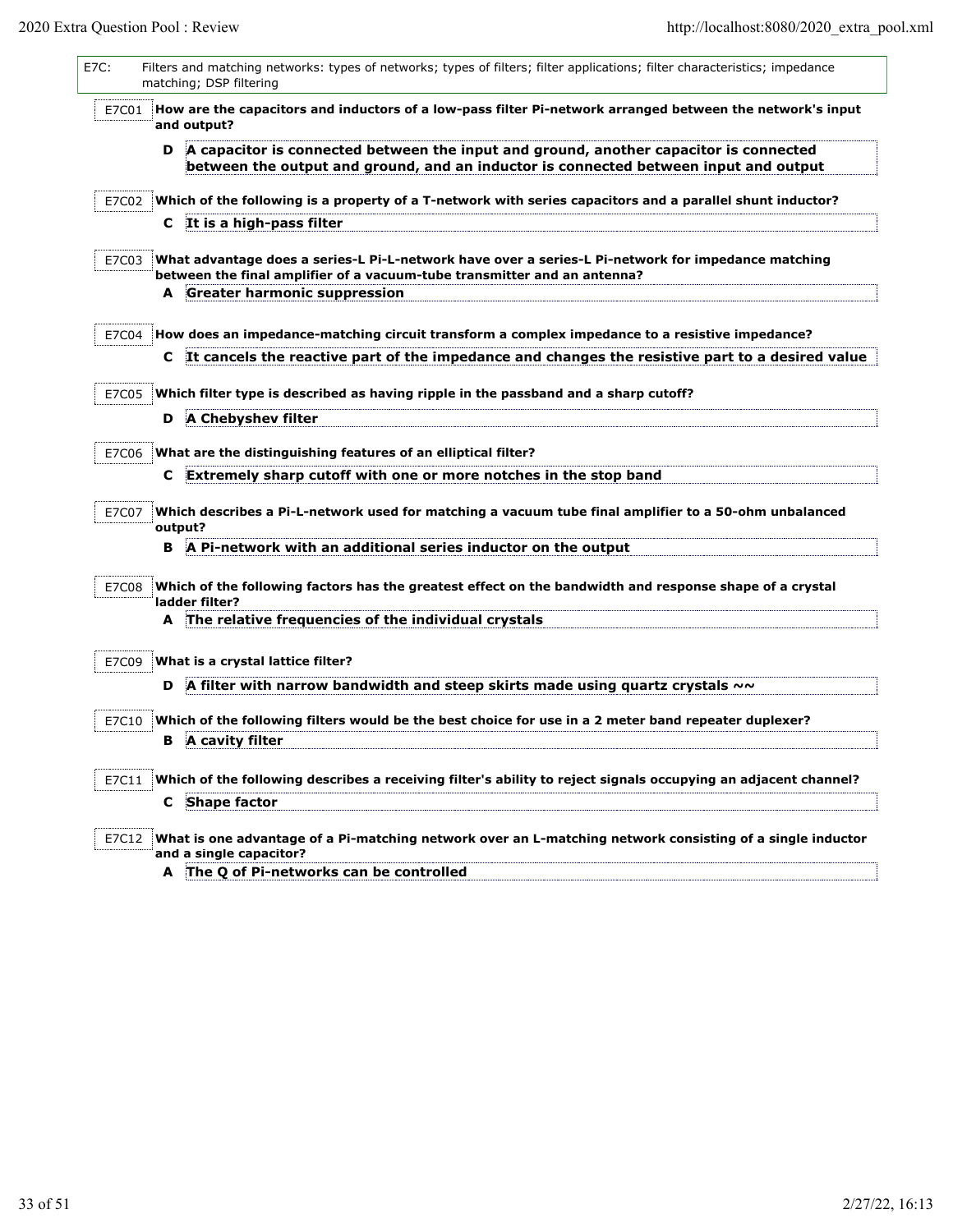| E7D:  |    | Power supplies and voltage regulators; Solar array charge controllers                                                                                                           |
|-------|----|---------------------------------------------------------------------------------------------------------------------------------------------------------------------------------|
| E7D01 |    | How does a linear electronic voltage regulator work?                                                                                                                            |
|       | D  | The conduction of a control element is varied to maintain a constant output voltage                                                                                             |
| E7D02 |    | What is a characteristic of a switching electronic voltage regulator?                                                                                                           |
|       | C  | The controlled device's duty cycle is changed to produce a constant average output voltage                                                                                      |
| E7D03 |    | What device is typically used as a stable voltage reference in a linear voltage regulator?                                                                                      |
|       |    | A A Zener diode                                                                                                                                                                 |
|       |    |                                                                                                                                                                                 |
| E7D04 |    | Which of the following types of linear voltage regulator usually make the most efficient use of the primary<br>power source?                                                    |
|       | в  | A series regulator                                                                                                                                                              |
| E7D05 |    | Which of the following types of linear voltage regulator places a constant load on the unregulated voltage<br>source?                                                           |
|       | D  | A shunt regulator                                                                                                                                                               |
| E7D06 |    | What is the purpose of Q1 in the circuit shown in Figure E7-2?                                                                                                                  |
|       | C. | It controls the current supplied to the load                                                                                                                                    |
| E7D07 |    | What is the purpose of C2 in the circuit shown in Figure E7-2?                                                                                                                  |
|       |    | A It bypasses rectifier output ripple around D1                                                                                                                                 |
|       |    |                                                                                                                                                                                 |
| E7D08 |    | What type of circuit is shown in Figure E7-2?                                                                                                                                   |
|       | С  | Linear voltage regulator                                                                                                                                                        |
| E7D09 |    | What is the main reason to use a charge controller with a solar power system?                                                                                                   |
|       | C  | Prevention of battery damage due to overcharge                                                                                                                                  |
| E7D10 |    | What is the primary reason that a high-frequency switching type high-voltage power supply can be both less<br>expensive and lighter in weight than a conventional power supply? |
|       | C  | The high frequency inverter design uses much smaller transformers and filter components for<br>an equivalent power output                                                       |
| E7D11 |    | What is the function of the pass transistor in a linear voltage regulator circuit?                                                                                              |
|       | D  | Maintains nearly constant output voltage over a wide range of load current                                                                                                      |
| E7D12 |    | What is the dropout voltage of an analog voltage regulator?                                                                                                                     |
|       | С  | Minimum input-to-output voltage required to maintain regulation                                                                                                                 |
|       |    |                                                                                                                                                                                 |
| E7D13 |    | What is the equation for calculating power dissipated by a series linear voltage regulator?                                                                                     |
|       | C  | Voltage difference from input to output multiplied by output current                                                                                                            |
| E7D14 |    | What is the purpose of connecting equal-value resistors across power supply filter capacitors connected in<br>series?                                                           |
|       | D  | All these choices are correct                                                                                                                                                   |
| E7D15 |    | What is the purpose of a step-start circuit in a high-voltage power supply?                                                                                                     |
|       |    | D To allow the filter capacitors to charge gradually                                                                                                                            |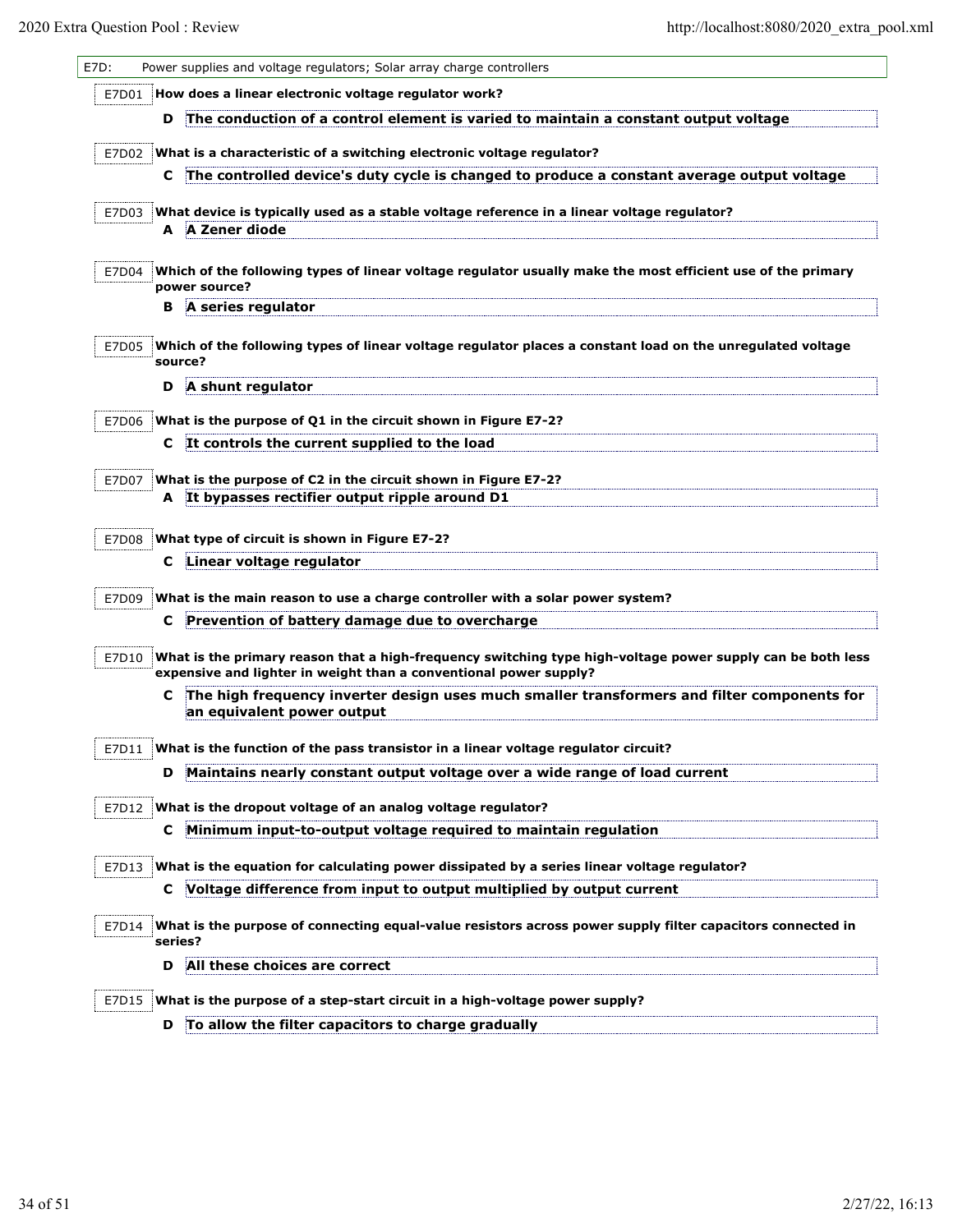| E7E: |       |   | Modulation and demodulation: reactance, phase and balanced modulators; detectors; mixer stages |
|------|-------|---|------------------------------------------------------------------------------------------------|
|      | E7E01 |   | Which of the following can be used to generate FM phone emissions?                             |
|      |       | в | A reactance modulator on the oscillator                                                        |
|      |       |   |                                                                                                |
|      | E7E02 |   | What is the function of a reactance modulator?                                                 |
|      |       | D | To produce PM or FM signals by using an electrically variable inductance or capacitance        |
|      | E7E03 |   | What is a frequency discriminator stage in a FM receiver?                                      |
|      |       | D | A circuit for detecting FM signals                                                             |
|      | E7E04 |   | What is one way a single-sideband phone signal can be generated?                               |
|      |       |   | A By using a balanced modulator followed by a filter                                           |
|      |       |   |                                                                                                |
|      | E7E05 |   | What circuit is added to an FM transmitter to boost the higher audio frequencies?              |
|      |       | D | A pre-emphasis network                                                                         |
|      | E7E06 |   | Why is de-emphasis commonly used in FM communications receivers?                               |
|      |       | A | For compatibility with transmitters using phase modulation                                     |
|      |       |   |                                                                                                |
|      | E7E07 |   | What is meant by the term "baseband" in radio communications?                                  |
|      |       | в | The frequency range occupied by a message signal prior to modulation                           |
|      | E7E08 |   | What are the principal frequencies that appear at the output of a mixer circuit?               |
|      |       | c | The two input frequencies along with their sum and difference frequencies                      |
|      | E7E09 |   | What occurs when an excessive amount of signal energy reaches a mixer circuit?                 |
|      |       |   | A Spurious mixer products are generated                                                        |
|      |       |   |                                                                                                |
|      | E7E10 |   | How does a diode envelope detector function?                                                   |
|      |       | A | By rectification and filtering of RF signals                                                   |
|      | E7E11 |   | Which type of detector circuit is used for demodulating SSB signals?                           |
|      |       | c | <b>Product detector</b>                                                                        |
|      |       |   |                                                                                                |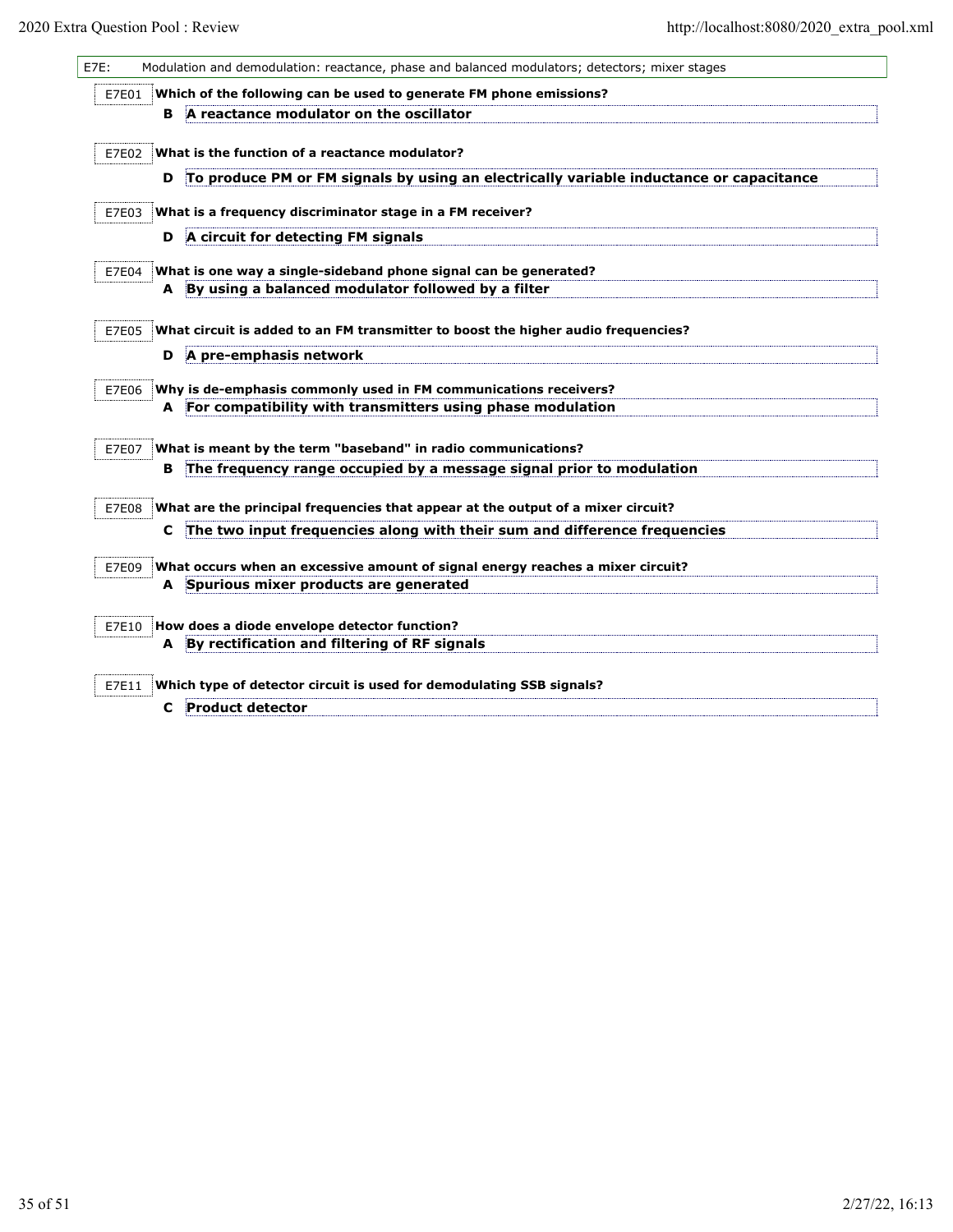| What is meant by direct digital conversion as applied to software defined radios?<br>E7F01<br>C Incoming RF is digitized by an analog-to-digital converter without being mixed with a local<br>oscillator signal<br>E7F02<br>What kind of digital signal processing audio filter is used to remove unwanted noise from a received SSB<br>signal?<br>An adaptive filter<br>A<br>E7F03<br>What type of digital signal processing filter is used to generate an SSB signal?<br>A Hilbert-transform filter<br>C<br>What is a common method of generating an SSB signal using digital signal processing?<br>E7F04<br>Signals are combined in quadrature phase relationship<br>D<br>How frequently must an analog signal be sampled by an analog-to-digital converter so that the signal can be<br>E7F05<br>accurately reproduced?<br>At least twice the rate of the highest frequency component of the signal<br>в<br>What is the minimum number of bits required for an analog-to-digital converter to sample a signal with a<br>E7F06<br>range of 1 volt at a resolution of 1 millivolt?<br>10 bits<br>D<br>What function is performed by a Fast Fourier Transform?<br>E7F07<br>Converting digital signals from the time domain to the frequency domain<br>С<br>What is the function of decimation?<br>E7F08<br>Reducing the effective sample rate by removing samples<br>в<br>Why is an anti-aliasing digital filter required in a digital decimator?<br>E7F09<br>It removes high-frequency signal components that would otherwise be reproduced as lower<br>A<br>frequency components<br>What aspect of receiver analog-to-digital conversion determines the maximum receive bandwidth of a Direct<br>E7F10<br><b>Digital Conversion SDR?</b><br>A Sample rate<br>What sets the minimum detectable signal level for a direct-sampling SDR receiver in the absence of<br>E7F11<br>atmospheric or thermal noise?<br>Reference voltage level and sample width in bits<br>В<br>Which of the following is an advantage of a Finite Impulse Response (FIR) filter vs an Infinite Impulse<br>E7F12<br>Response (IIR) digital filter? | E7F: | DSP filtering and other operations; software defined radio fundamentals; DSP modulation and demodulation |
|------------------------------------------------------------------------------------------------------------------------------------------------------------------------------------------------------------------------------------------------------------------------------------------------------------------------------------------------------------------------------------------------------------------------------------------------------------------------------------------------------------------------------------------------------------------------------------------------------------------------------------------------------------------------------------------------------------------------------------------------------------------------------------------------------------------------------------------------------------------------------------------------------------------------------------------------------------------------------------------------------------------------------------------------------------------------------------------------------------------------------------------------------------------------------------------------------------------------------------------------------------------------------------------------------------------------------------------------------------------------------------------------------------------------------------------------------------------------------------------------------------------------------------------------------------------------------------------------------------------------------------------------------------------------------------------------------------------------------------------------------------------------------------------------------------------------------------------------------------------------------------------------------------------------------------------------------------------------------------------------------------------------------------------------------------------------------------------------------------------------------|------|----------------------------------------------------------------------------------------------------------|
|                                                                                                                                                                                                                                                                                                                                                                                                                                                                                                                                                                                                                                                                                                                                                                                                                                                                                                                                                                                                                                                                                                                                                                                                                                                                                                                                                                                                                                                                                                                                                                                                                                                                                                                                                                                                                                                                                                                                                                                                                                                                                                                              |      |                                                                                                          |
|                                                                                                                                                                                                                                                                                                                                                                                                                                                                                                                                                                                                                                                                                                                                                                                                                                                                                                                                                                                                                                                                                                                                                                                                                                                                                                                                                                                                                                                                                                                                                                                                                                                                                                                                                                                                                                                                                                                                                                                                                                                                                                                              |      |                                                                                                          |
|                                                                                                                                                                                                                                                                                                                                                                                                                                                                                                                                                                                                                                                                                                                                                                                                                                                                                                                                                                                                                                                                                                                                                                                                                                                                                                                                                                                                                                                                                                                                                                                                                                                                                                                                                                                                                                                                                                                                                                                                                                                                                                                              |      |                                                                                                          |
|                                                                                                                                                                                                                                                                                                                                                                                                                                                                                                                                                                                                                                                                                                                                                                                                                                                                                                                                                                                                                                                                                                                                                                                                                                                                                                                                                                                                                                                                                                                                                                                                                                                                                                                                                                                                                                                                                                                                                                                                                                                                                                                              |      |                                                                                                          |
|                                                                                                                                                                                                                                                                                                                                                                                                                                                                                                                                                                                                                                                                                                                                                                                                                                                                                                                                                                                                                                                                                                                                                                                                                                                                                                                                                                                                                                                                                                                                                                                                                                                                                                                                                                                                                                                                                                                                                                                                                                                                                                                              |      |                                                                                                          |
|                                                                                                                                                                                                                                                                                                                                                                                                                                                                                                                                                                                                                                                                                                                                                                                                                                                                                                                                                                                                                                                                                                                                                                                                                                                                                                                                                                                                                                                                                                                                                                                                                                                                                                                                                                                                                                                                                                                                                                                                                                                                                                                              |      |                                                                                                          |
|                                                                                                                                                                                                                                                                                                                                                                                                                                                                                                                                                                                                                                                                                                                                                                                                                                                                                                                                                                                                                                                                                                                                                                                                                                                                                                                                                                                                                                                                                                                                                                                                                                                                                                                                                                                                                                                                                                                                                                                                                                                                                                                              |      |                                                                                                          |
|                                                                                                                                                                                                                                                                                                                                                                                                                                                                                                                                                                                                                                                                                                                                                                                                                                                                                                                                                                                                                                                                                                                                                                                                                                                                                                                                                                                                                                                                                                                                                                                                                                                                                                                                                                                                                                                                                                                                                                                                                                                                                                                              |      |                                                                                                          |
|                                                                                                                                                                                                                                                                                                                                                                                                                                                                                                                                                                                                                                                                                                                                                                                                                                                                                                                                                                                                                                                                                                                                                                                                                                                                                                                                                                                                                                                                                                                                                                                                                                                                                                                                                                                                                                                                                                                                                                                                                                                                                                                              |      |                                                                                                          |
|                                                                                                                                                                                                                                                                                                                                                                                                                                                                                                                                                                                                                                                                                                                                                                                                                                                                                                                                                                                                                                                                                                                                                                                                                                                                                                                                                                                                                                                                                                                                                                                                                                                                                                                                                                                                                                                                                                                                                                                                                                                                                                                              |      |                                                                                                          |
|                                                                                                                                                                                                                                                                                                                                                                                                                                                                                                                                                                                                                                                                                                                                                                                                                                                                                                                                                                                                                                                                                                                                                                                                                                                                                                                                                                                                                                                                                                                                                                                                                                                                                                                                                                                                                                                                                                                                                                                                                                                                                                                              |      |                                                                                                          |
|                                                                                                                                                                                                                                                                                                                                                                                                                                                                                                                                                                                                                                                                                                                                                                                                                                                                                                                                                                                                                                                                                                                                                                                                                                                                                                                                                                                                                                                                                                                                                                                                                                                                                                                                                                                                                                                                                                                                                                                                                                                                                                                              |      |                                                                                                          |
|                                                                                                                                                                                                                                                                                                                                                                                                                                                                                                                                                                                                                                                                                                                                                                                                                                                                                                                                                                                                                                                                                                                                                                                                                                                                                                                                                                                                                                                                                                                                                                                                                                                                                                                                                                                                                                                                                                                                                                                                                                                                                                                              |      |                                                                                                          |
|                                                                                                                                                                                                                                                                                                                                                                                                                                                                                                                                                                                                                                                                                                                                                                                                                                                                                                                                                                                                                                                                                                                                                                                                                                                                                                                                                                                                                                                                                                                                                                                                                                                                                                                                                                                                                                                                                                                                                                                                                                                                                                                              |      |                                                                                                          |
|                                                                                                                                                                                                                                                                                                                                                                                                                                                                                                                                                                                                                                                                                                                                                                                                                                                                                                                                                                                                                                                                                                                                                                                                                                                                                                                                                                                                                                                                                                                                                                                                                                                                                                                                                                                                                                                                                                                                                                                                                                                                                                                              |      |                                                                                                          |
|                                                                                                                                                                                                                                                                                                                                                                                                                                                                                                                                                                                                                                                                                                                                                                                                                                                                                                                                                                                                                                                                                                                                                                                                                                                                                                                                                                                                                                                                                                                                                                                                                                                                                                                                                                                                                                                                                                                                                                                                                                                                                                                              |      |                                                                                                          |
|                                                                                                                                                                                                                                                                                                                                                                                                                                                                                                                                                                                                                                                                                                                                                                                                                                                                                                                                                                                                                                                                                                                                                                                                                                                                                                                                                                                                                                                                                                                                                                                                                                                                                                                                                                                                                                                                                                                                                                                                                                                                                                                              |      |                                                                                                          |
|                                                                                                                                                                                                                                                                                                                                                                                                                                                                                                                                                                                                                                                                                                                                                                                                                                                                                                                                                                                                                                                                                                                                                                                                                                                                                                                                                                                                                                                                                                                                                                                                                                                                                                                                                                                                                                                                                                                                                                                                                                                                                                                              |      |                                                                                                          |
|                                                                                                                                                                                                                                                                                                                                                                                                                                                                                                                                                                                                                                                                                                                                                                                                                                                                                                                                                                                                                                                                                                                                                                                                                                                                                                                                                                                                                                                                                                                                                                                                                                                                                                                                                                                                                                                                                                                                                                                                                                                                                                                              |      |                                                                                                          |
|                                                                                                                                                                                                                                                                                                                                                                                                                                                                                                                                                                                                                                                                                                                                                                                                                                                                                                                                                                                                                                                                                                                                                                                                                                                                                                                                                                                                                                                                                                                                                                                                                                                                                                                                                                                                                                                                                                                                                                                                                                                                                                                              |      |                                                                                                          |
|                                                                                                                                                                                                                                                                                                                                                                                                                                                                                                                                                                                                                                                                                                                                                                                                                                                                                                                                                                                                                                                                                                                                                                                                                                                                                                                                                                                                                                                                                                                                                                                                                                                                                                                                                                                                                                                                                                                                                                                                                                                                                                                              |      |                                                                                                          |
|                                                                                                                                                                                                                                                                                                                                                                                                                                                                                                                                                                                                                                                                                                                                                                                                                                                                                                                                                                                                                                                                                                                                                                                                                                                                                                                                                                                                                                                                                                                                                                                                                                                                                                                                                                                                                                                                                                                                                                                                                                                                                                                              |      |                                                                                                          |
|                                                                                                                                                                                                                                                                                                                                                                                                                                                                                                                                                                                                                                                                                                                                                                                                                                                                                                                                                                                                                                                                                                                                                                                                                                                                                                                                                                                                                                                                                                                                                                                                                                                                                                                                                                                                                                                                                                                                                                                                                                                                                                                              |      |                                                                                                          |
|                                                                                                                                                                                                                                                                                                                                                                                                                                                                                                                                                                                                                                                                                                                                                                                                                                                                                                                                                                                                                                                                                                                                                                                                                                                                                                                                                                                                                                                                                                                                                                                                                                                                                                                                                                                                                                                                                                                                                                                                                                                                                                                              |      |                                                                                                          |
|                                                                                                                                                                                                                                                                                                                                                                                                                                                                                                                                                                                                                                                                                                                                                                                                                                                                                                                                                                                                                                                                                                                                                                                                                                                                                                                                                                                                                                                                                                                                                                                                                                                                                                                                                                                                                                                                                                                                                                                                                                                                                                                              |      |                                                                                                          |
|                                                                                                                                                                                                                                                                                                                                                                                                                                                                                                                                                                                                                                                                                                                                                                                                                                                                                                                                                                                                                                                                                                                                                                                                                                                                                                                                                                                                                                                                                                                                                                                                                                                                                                                                                                                                                                                                                                                                                                                                                                                                                                                              |      |                                                                                                          |
|                                                                                                                                                                                                                                                                                                                                                                                                                                                                                                                                                                                                                                                                                                                                                                                                                                                                                                                                                                                                                                                                                                                                                                                                                                                                                                                                                                                                                                                                                                                                                                                                                                                                                                                                                                                                                                                                                                                                                                                                                                                                                                                              |      |                                                                                                          |
| FIR filters can delay all frequency components of the signal by the same amount<br>A                                                                                                                                                                                                                                                                                                                                                                                                                                                                                                                                                                                                                                                                                                                                                                                                                                                                                                                                                                                                                                                                                                                                                                                                                                                                                                                                                                                                                                                                                                                                                                                                                                                                                                                                                                                                                                                                                                                                                                                                                                         |      |                                                                                                          |
| What is the function of taps in a digital signal processing filter?<br>E7F13                                                                                                                                                                                                                                                                                                                                                                                                                                                                                                                                                                                                                                                                                                                                                                                                                                                                                                                                                                                                                                                                                                                                                                                                                                                                                                                                                                                                                                                                                                                                                                                                                                                                                                                                                                                                                                                                                                                                                                                                                                                 |      |                                                                                                          |
| Provide incremental signal delays for filter algorithms<br>D                                                                                                                                                                                                                                                                                                                                                                                                                                                                                                                                                                                                                                                                                                                                                                                                                                                                                                                                                                                                                                                                                                                                                                                                                                                                                                                                                                                                                                                                                                                                                                                                                                                                                                                                                                                                                                                                                                                                                                                                                                                                 |      |                                                                                                          |
| Which of the following would allow a digital signal processing filter to create a sharper filter response?<br>E7F14                                                                                                                                                                                                                                                                                                                                                                                                                                                                                                                                                                                                                                                                                                                                                                                                                                                                                                                                                                                                                                                                                                                                                                                                                                                                                                                                                                                                                                                                                                                                                                                                                                                                                                                                                                                                                                                                                                                                                                                                          |      |                                                                                                          |
| More taps<br>в                                                                                                                                                                                                                                                                                                                                                                                                                                                                                                                                                                                                                                                                                                                                                                                                                                                                                                                                                                                                                                                                                                                                                                                                                                                                                                                                                                                                                                                                                                                                                                                                                                                                                                                                                                                                                                                                                                                                                                                                                                                                                                               |      |                                                                                                          |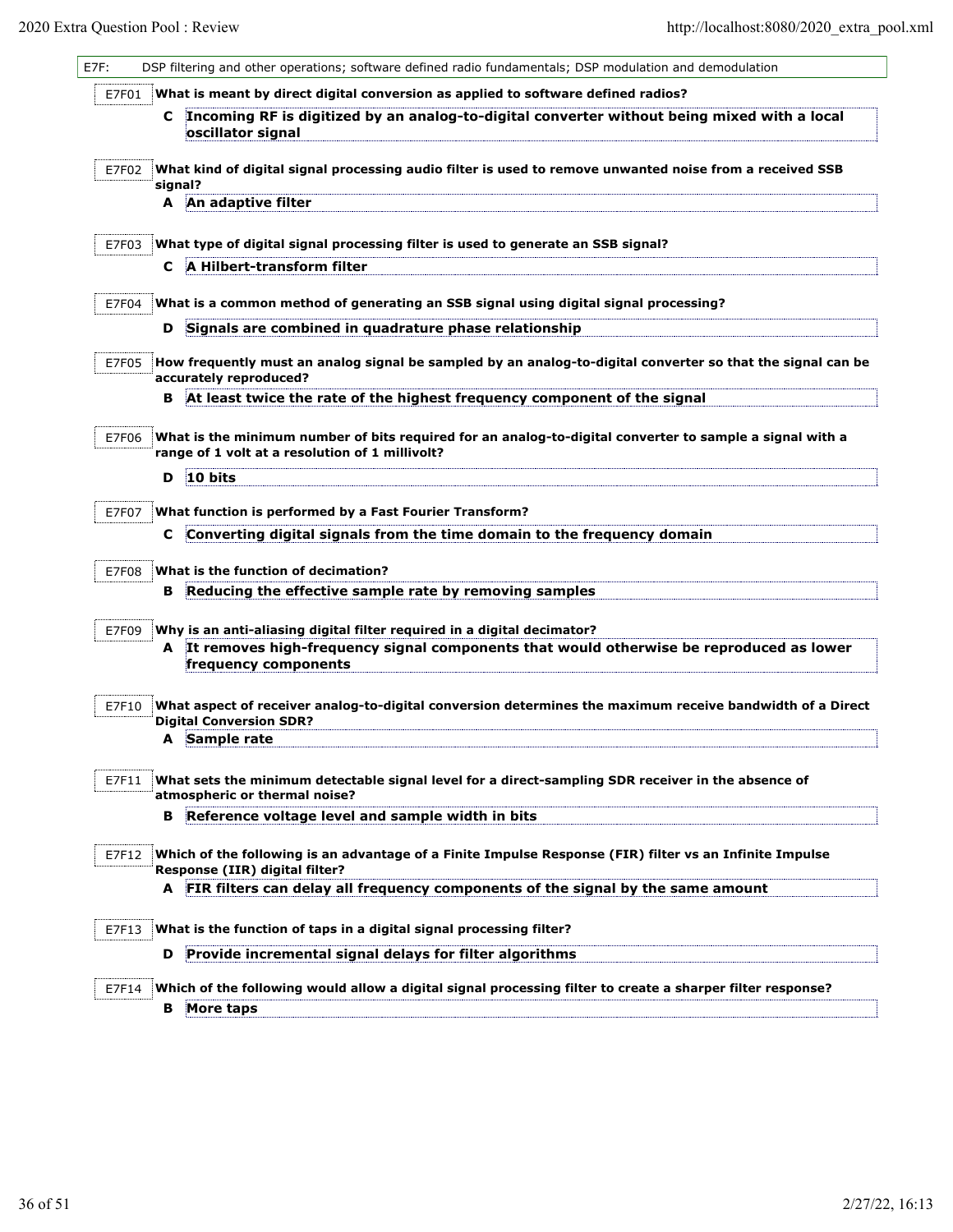| E7G:  |   | Active filters and op-amp circuits: active audio filters; characteristics; basic circuit design; operational amplifiers                         |
|-------|---|-------------------------------------------------------------------------------------------------------------------------------------------------|
| E7G01 |   | What is the typical output impedance of an op-amp?                                                                                              |
|       | A | Very low                                                                                                                                        |
| E7G02 |   | What is ringing in a filter?                                                                                                                    |
|       | D | Undesired oscillations added to the desired signal                                                                                              |
| E7G03 |   | What is the typical input impedance of an op-amp?                                                                                               |
|       | D | Very high                                                                                                                                       |
|       |   |                                                                                                                                                 |
| E7G04 | C | What is meant by the term "op-amp input offset voltage"?<br>The differential input voltage needed to bring the open loop output voltage to zero |
|       |   |                                                                                                                                                 |
| E7G05 |   | How can unwanted ringing and audio instability be prevented in an op-amp RC audio filter circuit?<br>A Restrict both gain and Q                 |
|       |   |                                                                                                                                                 |
| E7G06 |   | What is the gain-bandwidth of an operational amplifier?                                                                                         |
|       | в | The frequency at which the open-loop gain of the amplifier equals one                                                                           |
| E7G07 |   | What magnitude of voltage gain can be expected from the circuit in Figure E7 3 when R1 is 10 ohms and RF is                                     |
|       |   | 470 ohms?                                                                                                                                       |
|       | С | 47                                                                                                                                              |
| E7G08 |   | How does the gain of an ideal operational amplifier vary with frequency?                                                                        |
|       | D | It does not vary with frequency                                                                                                                 |
| E7G09 |   | What will be the output voltage of the circuit shown in Figure E7-3 if R1 is 1000 ohms, RF is 10,000 ohms,                                      |
|       |   | and 0.23 volts DC is applied to the input?                                                                                                      |
|       | D | $-2.3$ volts                                                                                                                                    |
| E7G10 |   | What absolute voltage gain can be expected from the circuit in Figure E7-3 when R1 is 1800 ohms and RF is<br>68 kilohms?                        |
|       | с | 38                                                                                                                                              |
|       |   |                                                                                                                                                 |
| E7G11 |   | What absolute voltage gain can be expected from the circuit in Figure E7-3 when R1 is 3300 ohms and RF is<br>47 kilohms?                        |
|       | в | 14                                                                                                                                              |
|       |   |                                                                                                                                                 |
| E7G12 | A | What is an operational amplifier?<br>A high-gain, direct-coupled differential amplifier with very high input impedance and very low             |
|       |   | output impedance                                                                                                                                |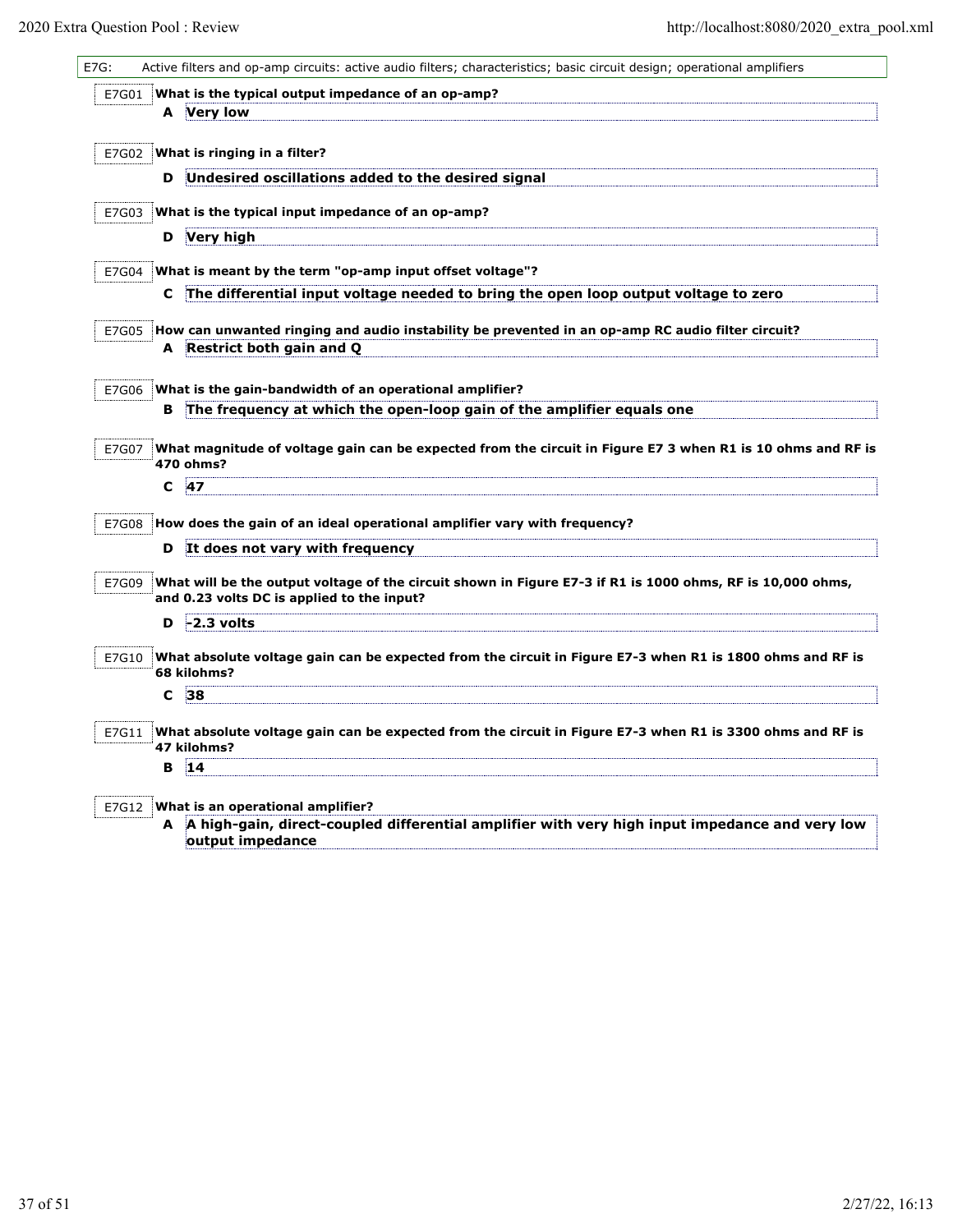| E7H:  |    | Oscillators and signal sources: types of oscillators; synthesizers and phase-locked loops; direct digital synthesizers;<br>stabilizing thermal drift; microphonics; high-accuracy oscillators |
|-------|----|-----------------------------------------------------------------------------------------------------------------------------------------------------------------------------------------------|
| E7H01 |    | What are three oscillator circuits used in amateur radio equipment?                                                                                                                           |
|       | D  | Colpitts, Hartley and Pierce                                                                                                                                                                  |
| E7H02 |    | What is a microphonic?                                                                                                                                                                        |
|       | C. | Changes in oscillator frequency due to mechanical vibration                                                                                                                                   |
|       |    |                                                                                                                                                                                               |
| E7H03 | A  | How is positive feedback supplied in a Hartley oscillator?<br>Through a tapped coil                                                                                                           |
|       |    |                                                                                                                                                                                               |
| E7H04 |    | How is positive feedback supplied in a Colpitts oscillator?                                                                                                                                   |
|       | c  | Through a capacitive divider                                                                                                                                                                  |
| E7H05 |    | How is positive feedback supplied in a Pierce oscillator?                                                                                                                                     |
|       | D  | Through a quartz crystal                                                                                                                                                                      |
|       |    |                                                                                                                                                                                               |
| E7H06 | в  | Which of the following oscillator circuits are commonly used in VFOs?<br><b>Colpitts and Hartley</b>                                                                                          |
|       |    |                                                                                                                                                                                               |
| E7H07 |    | How can an oscillator's microphonic responses be reduced?                                                                                                                                     |
|       | D  | Mechanically isolate the oscillator circuitry from its enclosure                                                                                                                              |
| E7H08 |    | Which of the following components can be used to reduce thermal drift in crystal oscillators?                                                                                                 |
|       |    | A NPO capacitors                                                                                                                                                                              |
| E7H09 |    | What type of frequency synthesizer circuit uses a phase accumulator, lookup table, digital to analog<br>converter, and a low-pass anti-alias filter?<br>A A direct digital synthesizer        |
|       |    |                                                                                                                                                                                               |
| E7H10 | в  | What information is contained in the lookup table of a direct digital synthesizer (DDS)?<br>Amplitude values that represent the desired waveform                                              |
|       |    |                                                                                                                                                                                               |
| E7H11 |    | What are the major spectral impurity components of direct digital synthesizers?                                                                                                               |
|       | C. | Spurious signals at discrete frequencies                                                                                                                                                      |
| E7H12 |    | Which of the following must be done to ensure that a crystal oscillator provides the frequency specified by<br>the crystal manufacturer?                                                      |
|       | в  | Provide the crystal with a specified parallel capacitance                                                                                                                                     |
| E7H13 |    | Which of the following is a technique for providing highly accurate and stable oscillators needed for<br>microwave transmission and reception?                                                |
|       | D  | All these choices are correct                                                                                                                                                                 |
| E7H14 |    | What is a phase-locked loop circuit?                                                                                                                                                          |
|       | C  | An electronic servo loop consisting of a phase detector, a low-pass filter, a voltage-controlled                                                                                              |
|       |    | oscillator, and a stable reference oscillator                                                                                                                                                 |
| E7H15 |    | Which of these functions can be performed by a phase-locked loop?                                                                                                                             |
|       | D  | Frequency synthesis, FM demodulation                                                                                                                                                          |
|       |    |                                                                                                                                                                                               |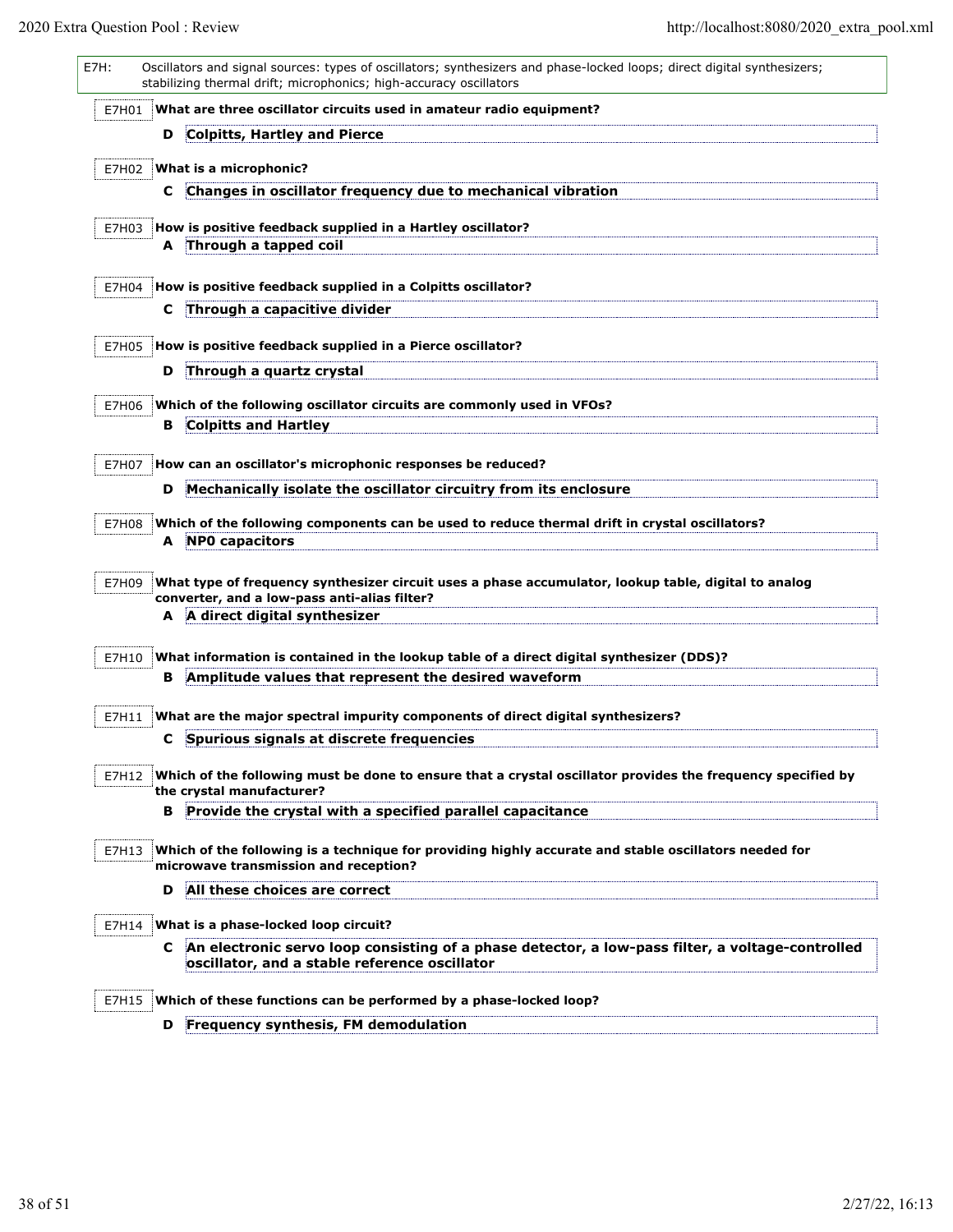|       | <b>E8: SIGNALS AND EMISSIONS</b>                                                                                                                                                                                                 |
|-------|----------------------------------------------------------------------------------------------------------------------------------------------------------------------------------------------------------------------------------|
| E8A:  | AC waveforms: sine, square, and irregular waveforms; AC measurements; average power and PEP of RF signals; Fourier<br>analysis; analog to digital conversion: digital to analog conversion; advantages of digital communications |
| E8A01 | What is the name of the process that shows that a square wave is made up of a sine wave plus all its odd<br>harmonics?                                                                                                           |
|       | <b>Fourier analysis</b><br>A                                                                                                                                                                                                     |
| E8A02 | Which of the following is a type of analog-to-digital conversion?                                                                                                                                                                |
|       | A Successive approximation                                                                                                                                                                                                       |
| E8A03 | What type of wave does a Fourier analysis show to be made up of sine waves of a given fundamental<br>frequency plus all its harmonics?                                                                                           |
|       | A A sawtooth wave                                                                                                                                                                                                                |
| E8A04 | What is "dither" with respect to analog-to-digital converters?                                                                                                                                                                   |
|       | B A small amount of noise added to the input signal to allow more precise representation of a<br>signal over time                                                                                                                |
| E8A05 | What of the following instruments would be the most accurate for measuring the RMS voltage of a complex<br>waveform?                                                                                                             |
|       | A true-RMS calculating meter<br>D                                                                                                                                                                                                |
| E8A06 | What is the approximate ratio of PEP-to-average power in a typical single-sideband phone signal?                                                                                                                                 |
|       | $A$ 2.5 to 1                                                                                                                                                                                                                     |
| E8A07 | What determines the PEP-to-average power ratio of a single-sideband phone signal?                                                                                                                                                |
|       | <b>Speech characteristics</b><br>в                                                                                                                                                                                               |
| E8A08 | Why would a direct or flash conversion analog-to-digital converter be useful for a software defined radio?                                                                                                                       |
|       | Very high speed allows digitizing high frequencies<br>C.                                                                                                                                                                         |
| E8A09 | How many different input levels can be encoded by an analog-to-digital converter with 8-bit resolution?                                                                                                                          |
|       | 256<br>D                                                                                                                                                                                                                         |
| E8A10 | What is the purpose of a low-pass filter used in conjunction with a digital-to-analog converter?                                                                                                                                 |
|       | Remove harmonics from the output caused by the discrete analog levels generated<br>C                                                                                                                                             |
|       | Which of the following is a measure of the quality of an analog-to-digital converter?                                                                                                                                            |
| E8A11 | A Total harmonic distortion                                                                                                                                                                                                      |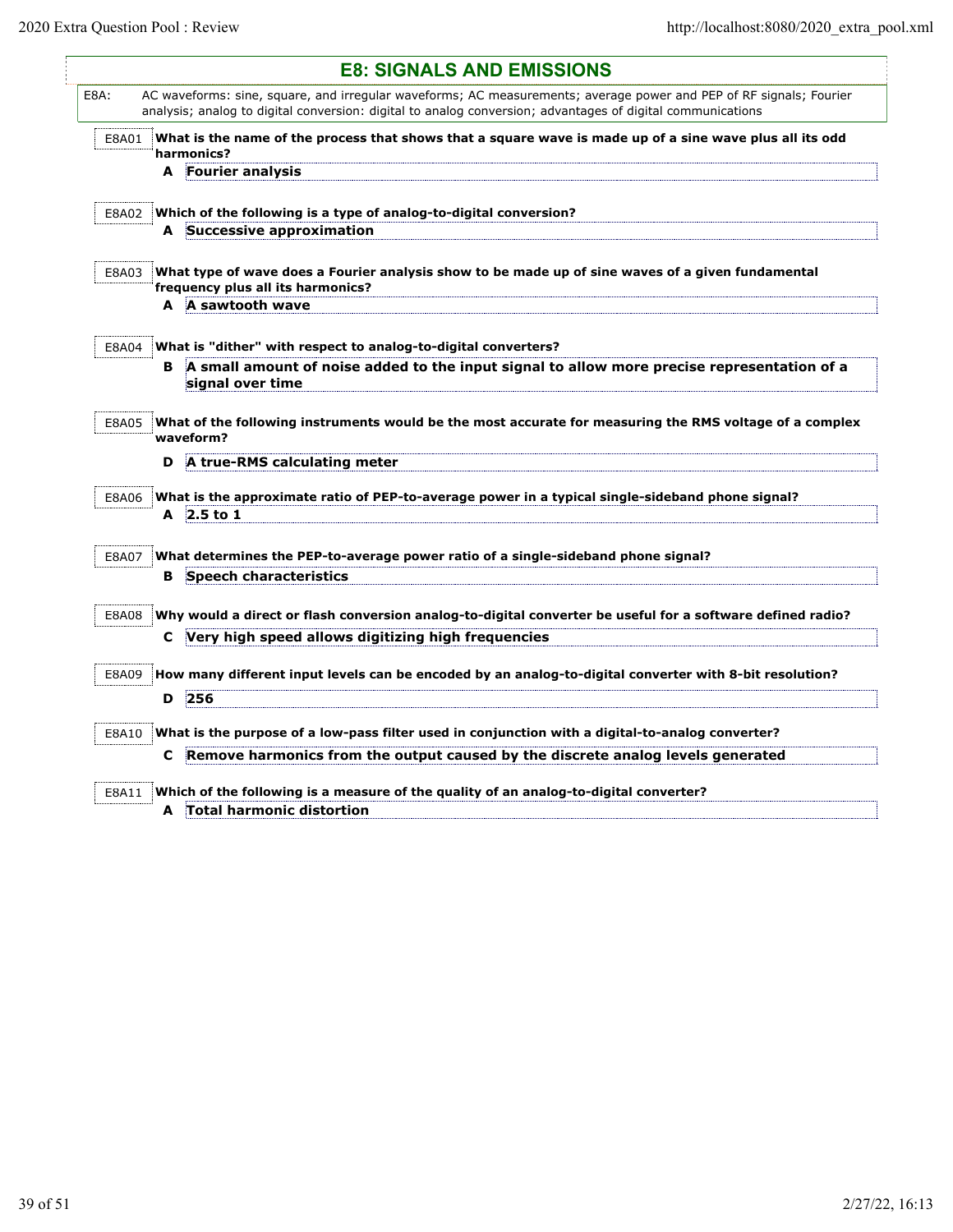L

| E8B:  |   | Modulation and demodulation: modulation methods; modulation index and deviation ratio; frequency and time division<br>multiplexing; Orthogonal Frequency Division Multiplexing       |
|-------|---|--------------------------------------------------------------------------------------------------------------------------------------------------------------------------------------|
| E8B01 |   | What is the modulation index of an FM signal?<br>A The ratio of frequency deviation to modulating signal frequency                                                                   |
| E8B02 |   | How does the modulation index of a phase-modulated emission vary with RF carrier frequency?                                                                                          |
|       | D | It does not depend on the RF carrier frequency                                                                                                                                       |
| E8B03 |   | What is the modulation index of an FM-phone signal having a maximum frequency deviation of 3000 Hz either<br>side of the carrier frequency when the modulating frequency is 1000 Hz? |
|       | A | $\mathbf{3}$                                                                                                                                                                         |
| E8B04 |   | What is the modulation index of an FM-phone signal having a maximum carrier deviation of plus or minus 6<br>kHz when modulated with a 2 kHz modulating frequency?                    |
|       | в | $\vert$ 3                                                                                                                                                                            |
| E8B05 |   | What is the deviation ratio of an FM-phone signal having a maximum frequency swing of plus-or-minus 5 kHz<br>when the maximum modulation frequency is 3 kHz?                         |
|       | D | 1.67                                                                                                                                                                                 |
| E8B06 | A | What is the deviation ratio of an FM-phone signal having a maximum frequency swing of plus or minus 7.5<br>kHz when the maximum modulation frequency is 3.5 kHz?<br>2.14             |
|       |   |                                                                                                                                                                                      |
| E8B07 |   | Orthogonal Frequency Division Multiplexing is a technique used for which type of amateur communication?<br>A High-speed digital modes                                                |
| E8B08 |   | What describes Orthogonal Frequency Division Multiplexing?                                                                                                                           |
|       | D | A digital modulation technique using subcarriers at frequencies chosen to avoid intersymbol<br>interference                                                                          |
| E8B09 |   | What is deviation ratio?                                                                                                                                                             |
|       | в | The ratio of the maximum carrier frequency deviation to the highest audio modulating<br>frequency                                                                                    |
| E8B10 |   | What is frequency division multiplexing?                                                                                                                                             |
|       | в | Two or more information streams are merged into a baseband, which then modulates the<br>transmitter                                                                                  |
| E8B11 |   | What is digital time division multiplexing?                                                                                                                                          |
|       | в | Two or more signals are arranged to share discrete time slots of a data transmission                                                                                                 |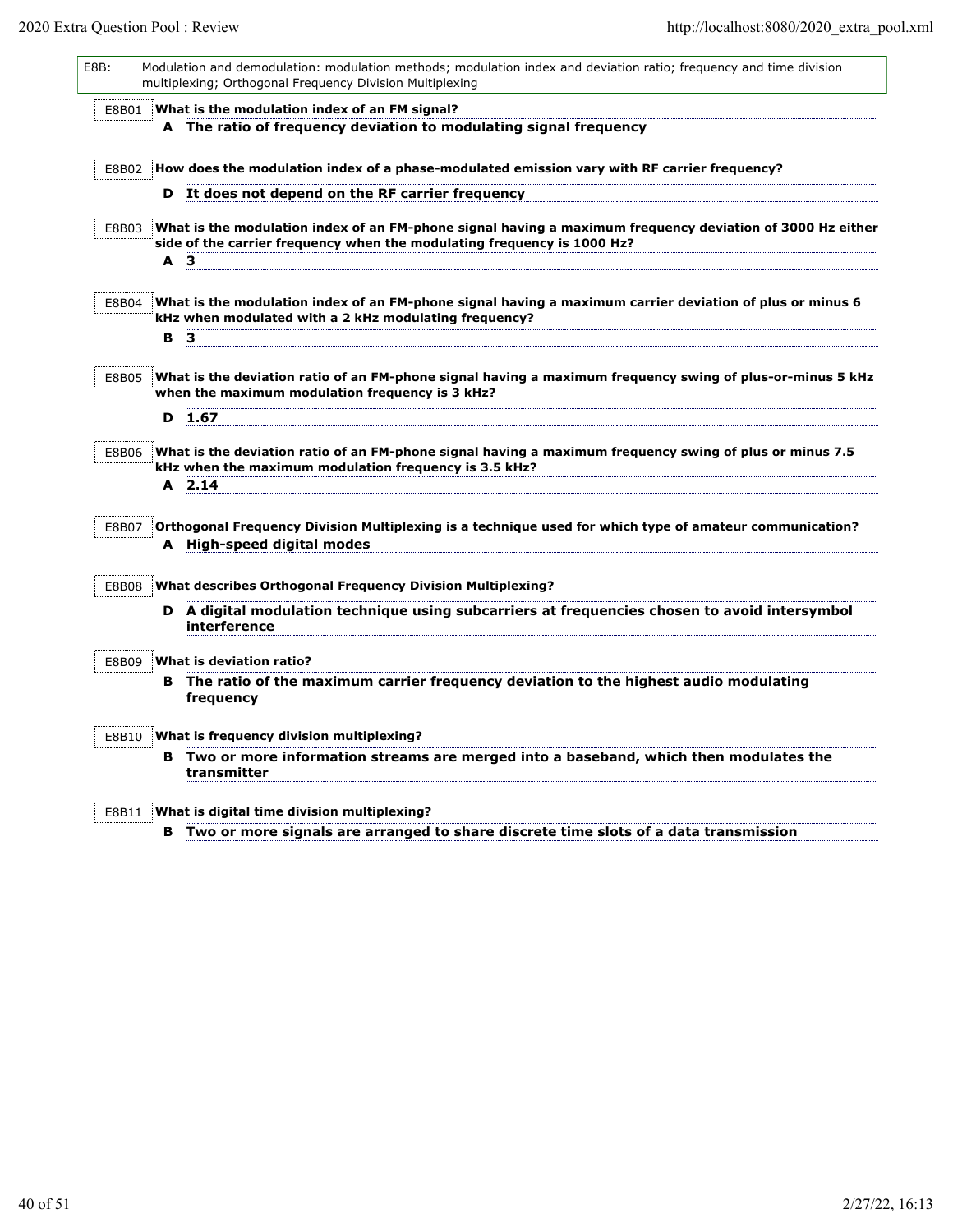| Digital signals: digital communication modes; information rate vs. bandwidth; error correction                      |
|---------------------------------------------------------------------------------------------------------------------|
| How is Forward Error Correction implemented?                                                                        |
| By transmitting extra data that may be used to detect and correct transmission errors<br>C                          |
| What is the definition of symbol rate in a digital transmission?                                                    |
| The rate at which the waveform changes to convey information<br>C                                                   |
|                                                                                                                     |
| Why should phase-shifting of a PSK signal be done at the zero crossing of the RF signal?<br>A To minimize bandwidth |
|                                                                                                                     |
| What technique minimizes the bandwidth of a PSK31 signal?                                                           |
| Use of sinusoidal data pulses<br>C                                                                                  |
| What is the approximate bandwidth of a 13-WPM International Morse Code transmission?                                |
| 52 Hz<br>C.                                                                                                         |
| What is the bandwidth of a 170-hertz shift, 300-baud ASCII transmission?                                            |
| 0.5 kHz<br>C                                                                                                        |
|                                                                                                                     |
| What is the bandwidth of a 4800-Hz frequency shift, 9600-baud ASCII FM transmission?                                |
| A 15.36 kHz                                                                                                         |
| How does ARQ accomplish error correction?                                                                           |
| If errors are detected, a retransmission is requested<br>D                                                          |
| Which digital code allows only one bit to change between sequential code values?                                    |
| <b>Gray code</b><br>D                                                                                               |
|                                                                                                                     |
| How may symbol rate be increased without increasing bandwidth?                                                      |
| Using a more efficient digital code<br>C                                                                            |
| What is the relationship between symbol rate and baud?                                                              |
| A They are the same                                                                                                 |
| What factors affect the bandwidth of a transmitted CW signal?                                                       |
| Keying speed and shape factor (rise and fall time)<br>c                                                             |
|                                                                                                                     |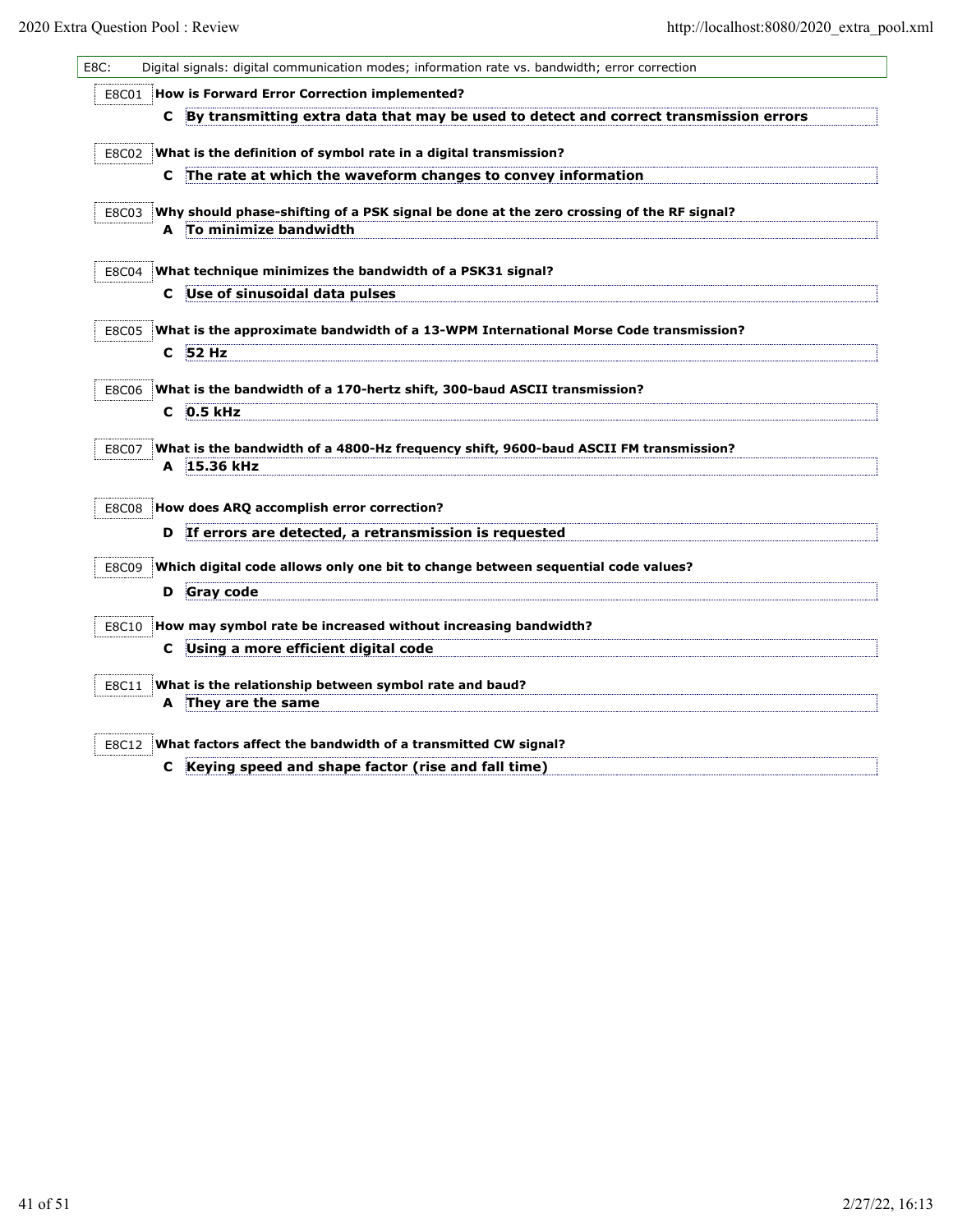| E8D:  |   | Keying defects and overmodulation of digital signals; digital codes; spread spectrum                                                       |
|-------|---|--------------------------------------------------------------------------------------------------------------------------------------------|
| E8D01 |   | Why are received spread spectrum signals resistant to interference?                                                                        |
|       |   | A Signals not using the spread spectrum algorithm are suppressed in the receiver                                                           |
| E8D02 |   | What spread spectrum communications technique uses a high-speed binary bit stream to shift the phase of                                    |
|       | в | an RF carrier?<br>Direct sequence                                                                                                          |
|       |   |                                                                                                                                            |
| E8D03 |   | How does the spread spectrum technique of frequency hopping work?                                                                          |
|       | D | The frequency of the transmitted signal is changed very rapidly according to a pseudorandom<br>sequence also used by the receiving station |
| E8D04 |   | What is the primary effect of extremely short rise or fall time on a CW signal?                                                            |
|       | C | The generation of key clicks                                                                                                               |
|       |   |                                                                                                                                            |
| E8D05 | A | What is the most common method of reducing key clicks?<br>Increase keying waveform rise and fall times                                     |
|       |   |                                                                                                                                            |
| E8D06 |   | What is the advantage of including parity bits in ASCII characters?                                                                        |
|       | D | Some types of errors can be detected                                                                                                       |
| E8D07 |   | What is a common cause of overmodulation of AFSK signals?                                                                                  |
|       | D | <b>Excessive transmit audio levels</b>                                                                                                     |
| E8D08 |   | What parameter evaluates distortion of an AFSK signal caused by excessive input audio levels?                                              |
|       | D | <b>Intermodulation Distortion (IMD)</b>                                                                                                    |
| E8D09 |   | What is considered an acceptable maximum IMD level for an idling PSK signal?                                                               |
|       | D | $-30dB$                                                                                                                                    |
| E8D10 |   | What are some of the differences between the Baudot digital code and ASCII?                                                                |
|       | в | Baudot uses 5 data bits per character, ASCII uses 7 or 8; Baudot uses 2 characters as                                                      |
|       |   | letters/figures shift codes, ASCII has no letters/figures shift code                                                                       |
| E8D11 |   | What is one advantage of using ASCII code for data communications?                                                                         |
|       | c | It is possible to transmit both upper and lower case text                                                                                  |
|       |   |                                                                                                                                            |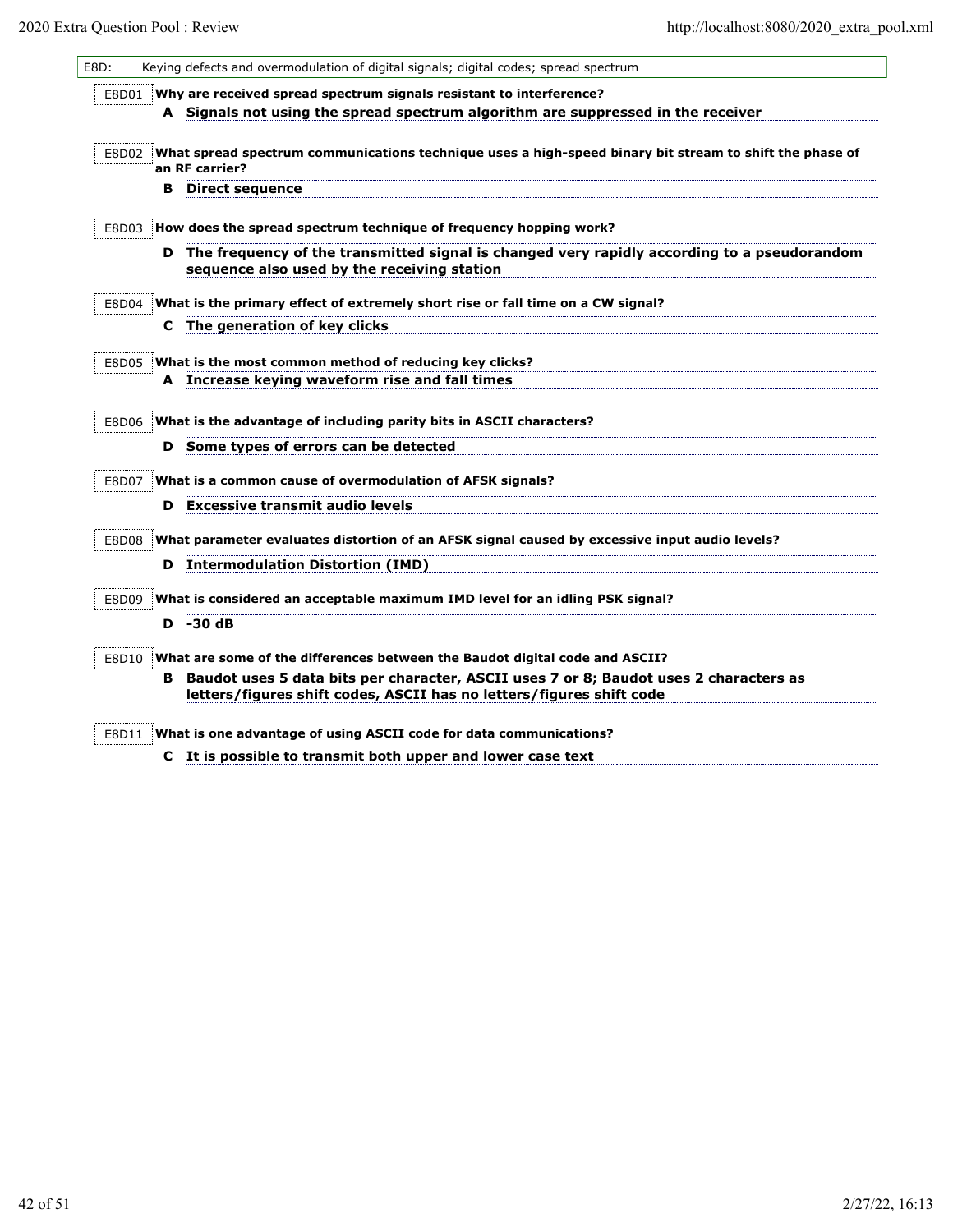| Basic Antenna parameters: radiation resistance, gain, beamwidth, efficiency; effective radiated power<br>What is an isotropic antenna?<br>A theoretical, omnidirectional antenna used as a reference for antenna gain<br>C<br>E9A02 What is the effective radiated power relative to a dipole of a repeater station with 150 watts transmitter<br>power output, 2 dB feed line loss, 2.2 dB duplexer loss, and 7 dBd antenna gain? |
|------------------------------------------------------------------------------------------------------------------------------------------------------------------------------------------------------------------------------------------------------------------------------------------------------------------------------------------------------------------------------------------------------------------------------------|
|                                                                                                                                                                                                                                                                                                                                                                                                                                    |
|                                                                                                                                                                                                                                                                                                                                                                                                                                    |
|                                                                                                                                                                                                                                                                                                                                                                                                                                    |
|                                                                                                                                                                                                                                                                                                                                                                                                                                    |
| 286 watts<br>D                                                                                                                                                                                                                                                                                                                                                                                                                     |
| What is the radiation resistance of an antenna?                                                                                                                                                                                                                                                                                                                                                                                    |
| The value of a resistance that would dissipate the same amount of power as that radiated from<br>C<br>an antenna                                                                                                                                                                                                                                                                                                                   |
| Which of the following factors affect the feed point impedance of an antenna?                                                                                                                                                                                                                                                                                                                                                      |
| Antenna height<br>в                                                                                                                                                                                                                                                                                                                                                                                                                |
| What is included in the total resistance of an antenna system?                                                                                                                                                                                                                                                                                                                                                                     |
| Radiation resistance plus loss resistance<br>D                                                                                                                                                                                                                                                                                                                                                                                     |
| What is the effective radiated power relative to a dipole of a repeater station with 200 watts transmitter<br>power output, 4 dB feed line loss, 3.2 dB duplexer loss, 0.8 dB circulator loss, and 10 dBd antenna gain?                                                                                                                                                                                                            |
| A 317 watts                                                                                                                                                                                                                                                                                                                                                                                                                        |
| What is the effective isotropic radiated power of a repeater station with 200 watts transmitter power output,<br>2 dB feed line loss, 2.8 dB duplexer loss, 1.2 dB circulator loss, and 7 dBi antenna gain?<br>252 watts<br>в                                                                                                                                                                                                      |
| What is antenna bandwidth?                                                                                                                                                                                                                                                                                                                                                                                                         |
| The frequency range over which an antenna satisfies a performance requirement<br>в                                                                                                                                                                                                                                                                                                                                                 |
|                                                                                                                                                                                                                                                                                                                                                                                                                                    |
| What is antenna efficiency?<br>Radiation resistance divided by total resistance<br>в                                                                                                                                                                                                                                                                                                                                               |
|                                                                                                                                                                                                                                                                                                                                                                                                                                    |
| Which of the following improves the efficiency of a ground-mounted quarter-wave vertical antenna?                                                                                                                                                                                                                                                                                                                                  |
| A Installing a radial system                                                                                                                                                                                                                                                                                                                                                                                                       |
| Which of the following factors determines ground losses for a ground-mounted vertical antenna operating in<br>the 3 MHz to 30 MHz range?                                                                                                                                                                                                                                                                                           |
|                                                                                                                                                                                                                                                                                                                                                                                                                                    |
| Soil conductivity<br>C                                                                                                                                                                                                                                                                                                                                                                                                             |
| How much gain does an antenna have compared to a 1/2-wavelength dipole when it has 6 dB gain over an<br>isotropic antenna?                                                                                                                                                                                                                                                                                                         |
|                                                                                                                                                                                                                                                                                                                                                                                                                                    |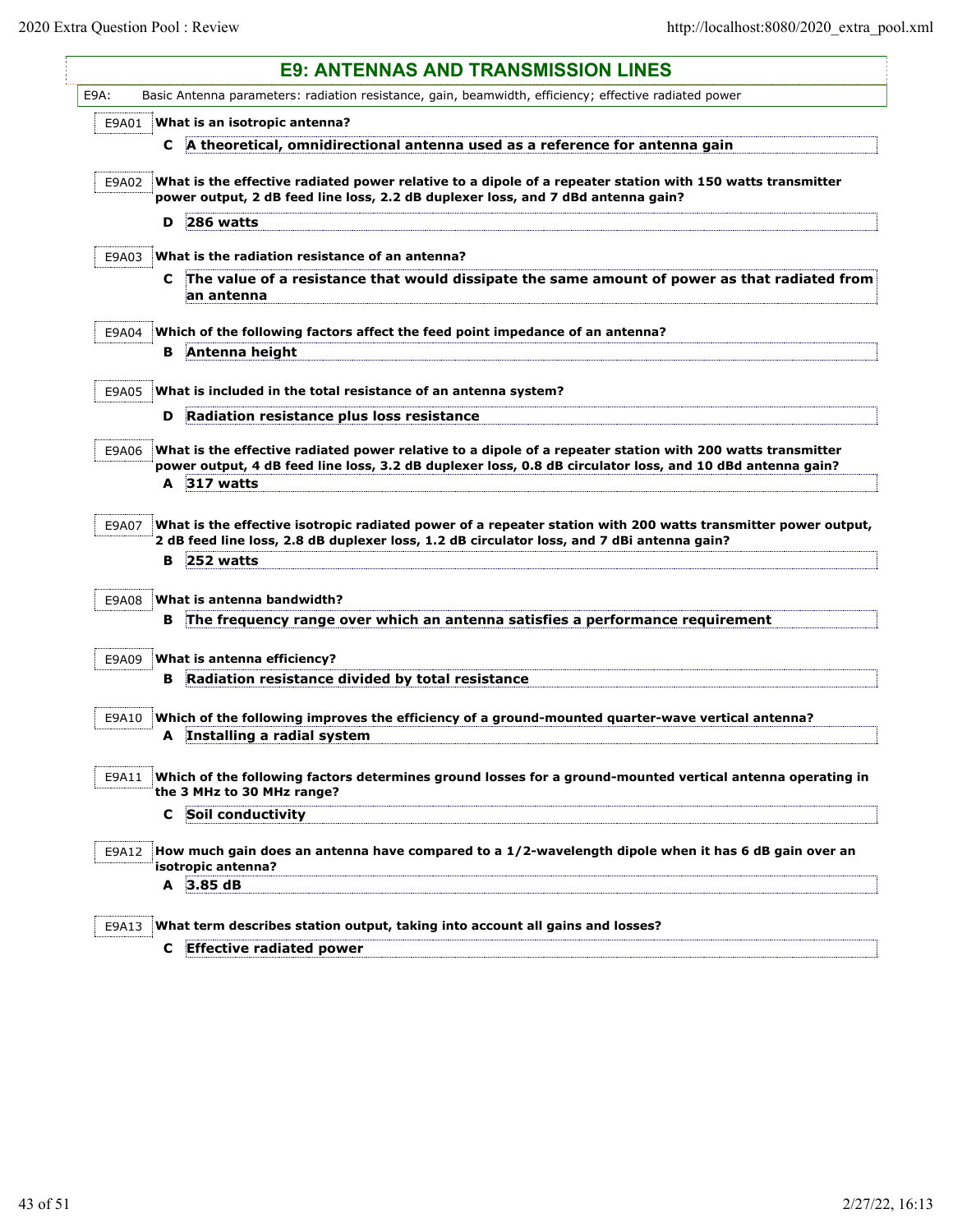| E9B: |       |   | Antenna patterns and designs: E and H plane patterns; gain as a function of pattern; antenna modeling                          |
|------|-------|---|--------------------------------------------------------------------------------------------------------------------------------|
|      | E9B01 |   | In the antenna radiation pattern shown in Figure E9-1, what is the beamwidth?                                                  |
|      |       | в | 50 degrees                                                                                                                     |
|      |       |   |                                                                                                                                |
|      | E9B02 |   | In the antenna radiation pattern shown in Figure E9-1, what is the front-to-back ratio?                                        |
|      |       | в | 18dB                                                                                                                           |
|      | E9B03 |   | In the antenna radiation pattern shown in Figure E9-1, what is the front-to-side ratio?                                        |
|      |       | в | 14dB                                                                                                                           |
|      |       |   |                                                                                                                                |
|      | E9B04 |   | What is the front-to-back ratio of the radiation pattern shown in Figure E9 2?                                                 |
|      |       | в | 28dB                                                                                                                           |
|      |       |   |                                                                                                                                |
|      | E9B05 | A | What type of antenna pattern is shown in Figure E9-2?<br><b>Elevation</b>                                                      |
|      |       |   |                                                                                                                                |
|      | E9B06 |   | What is the elevation angle of peak response in the antenna radiation pattern shown in Figure E9-2?                            |
|      |       | C | 7.5 degrees                                                                                                                    |
|      |       |   |                                                                                                                                |
|      | E9B07 |   | How does the total amount of radiation emitted by a directional gain antenna compare with the total amount                     |
|      |       |   | of radiation emitted from a theoretical isotropic antenna, assuming each is driven by the same amount of<br>power?             |
|      |       | c | They are the same                                                                                                              |
|      |       |   |                                                                                                                                |
|      | E9B08 |   | What is the far field of an antenna?                                                                                           |
|      |       | D | The region where the shape of the antenna pattern is independent of distance                                                   |
|      | E9B09 |   | What type of computer program technique is commonly used for modeling antennas?                                                |
|      |       | в | Method of Moments                                                                                                              |
|      |       |   |                                                                                                                                |
|      | E9B10 |   | What is the principle of a Method of Moments analysis?                                                                         |
|      |       |   | A A wire is modeled as a series of segments, each having a uniform value of current                                            |
|      |       |   |                                                                                                                                |
|      | E9B11 |   | What is a disadvantage of decreasing the number of wire segments in an antenna model below 10 segments<br>per half-wavelength? |
|      |       |   |                                                                                                                                |

**C The computed feed point impedance may be incorrect**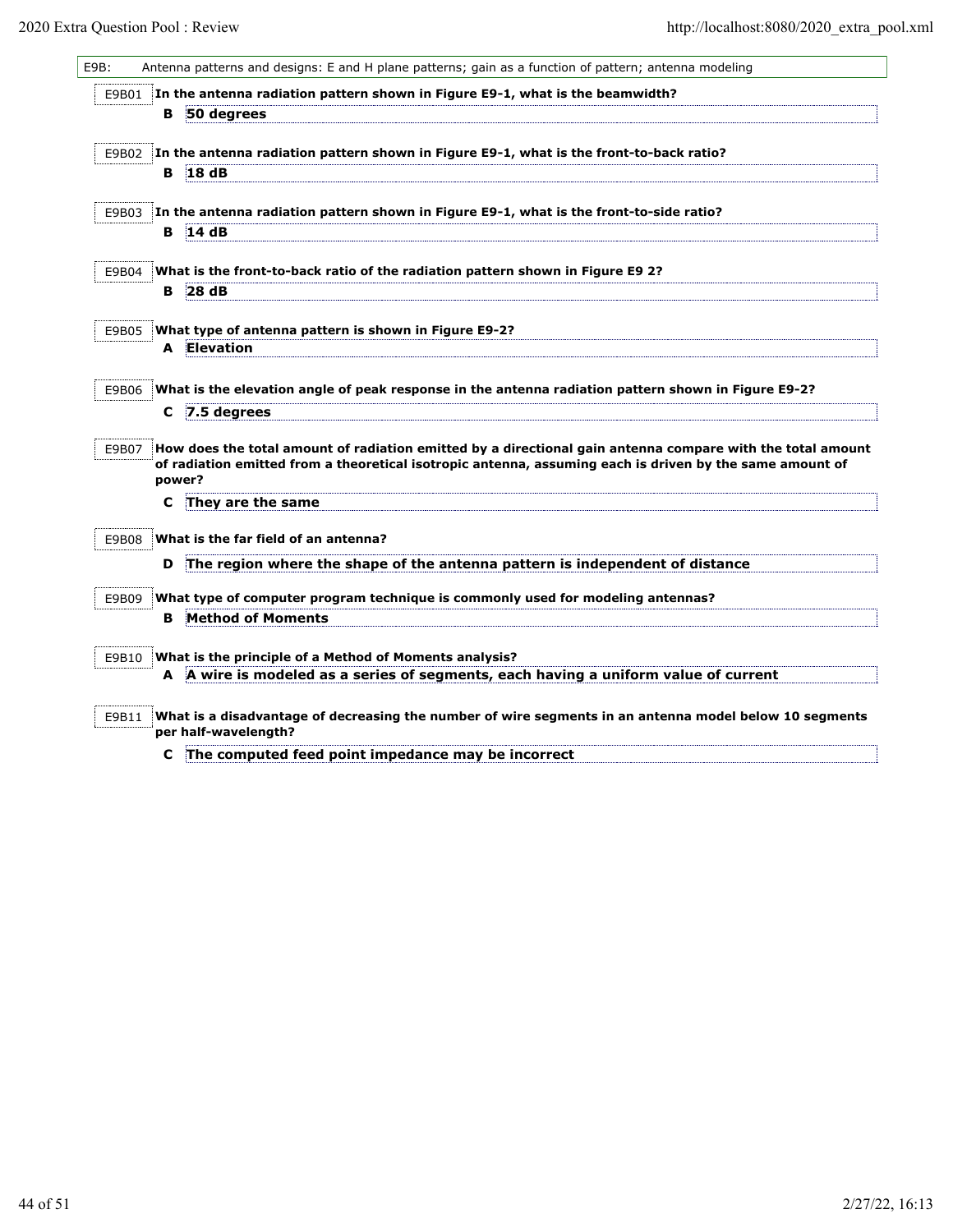| E9C:  |   | Practical wire antennas; folded dipoles; phased arrays; effects of ground near antennas                                                                                 |
|-------|---|-------------------------------------------------------------------------------------------------------------------------------------------------------------------------|
| E9C01 |   | What is the radiation pattern of two 1/4-wavelength vertical antennas spaced 1/2-wavelength apart and fed<br>180 degrees out of phase?                                  |
|       | D | A figure-8 oriented along the axis of the array                                                                                                                         |
| E9C02 |   | What is the radiation pattern of two 1/4 wavelength vertical antennas spaced 1/4 wavelength apart and fed<br>90 degrees out of phase?                                   |
|       | A | Cardioid                                                                                                                                                                |
| E9C03 |   | What is the radiation pattern of two 1/4-wavelength vertical antennas spaced 1/2 wavelength apart and fed<br>in phase?                                                  |
|       | C | A Figure-8 broadside to the axis of the array                                                                                                                           |
| E9C04 |   | What happens to the radiation pattern of an unterminated long wire antenna as the wire length is increased?                                                             |
|       | в | The lobes align more in the direction of the wire                                                                                                                       |
| E9C05 |   | Which of the following is a type of OCFD antenna?                                                                                                                       |
|       | A | A dipole fed approximately 1/3 the way from one end with a 4:1 balun to provide multiband<br>operation                                                                  |
| E9C06 |   | What is the effect of adding a terminating resistor to a rhombic antenna?                                                                                               |
|       | в | It changes the radiation pattern from bidirectional to unidirectional                                                                                                   |
| E9C07 | A | What is the approximate feed point impedance at the center of a two-wire folded dipole antenna?<br>300 ohms                                                             |
| E9C08 |   | What is a folded dipole antenna?                                                                                                                                        |
|       | С | A half-wave dipole with an additional parallel wire connecting its two ends                                                                                             |
| E9C09 |   | Which of the following describes a G5RV antenna?<br>A A multi-band dipole antenna fed with coax and a balun through a selected length of open wire<br>transmission line |
|       |   |                                                                                                                                                                         |
| E9C10 | в | Which of the following describes a Zepp antenna?<br>An end-fed dipole antenna                                                                                           |
| E9C11 |   | How is the far-field elevation pattern of a vertically polarized antenna affected by being mounted over<br>seawater versus soil?                                        |
|       | D | The low-angle radiation increases                                                                                                                                       |
| E9C12 |   | Which of the following describes an Extended Double Zepp antenna?                                                                                                       |
|       | C | A center-fed 1.25-wavelength antenna (two 5/8-wave elements in phase)                                                                                                   |
| E9C13 |   | How does the radiation pattern of a horizontally polarized 3-element beam antenna vary with increasing<br>height above ground?                                          |
|       | в | The takeoff angle of the lowest elevation lobe decreases                                                                                                                |
| E9C14 |   | How does the performance of a horizontally polarized antenna mounted on the side of a hill compare with the<br>same antenna mounted on flat ground?                     |
|       | B | The main lobe takeoff angle decreases in the downhill direction                                                                                                         |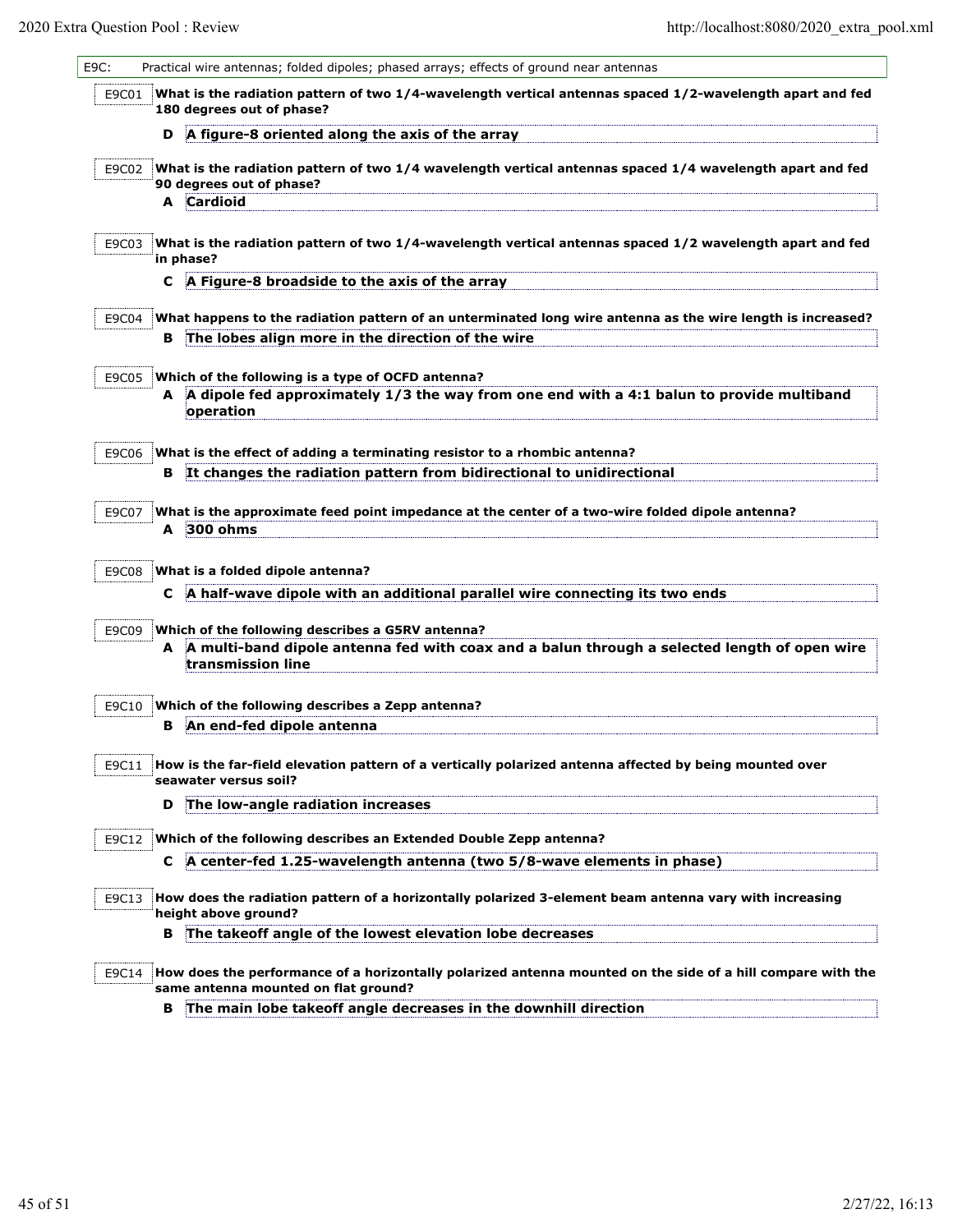| E9D:  |       |    | Yagi antennas; parabolic reflectors; circular polarization; loading coils; top loading; feedpoint impedance of electrically short<br>antennas; antenna Q; RF grounding           |
|-------|-------|----|----------------------------------------------------------------------------------------------------------------------------------------------------------------------------------|
| E9D01 |       |    | How much does the gain of an ideal parabolic dish antenna change when the operating frequency is doubled?                                                                        |
|       |       |    | $D$ 6 dB                                                                                                                                                                         |
| E9D02 |       |    | How can linearly polarized Yagi antennas be used to produce circular polarization?                                                                                               |
|       |       |    | C Arrange two Yagis perpendicular to each other with the driven elements at the same point on<br>the boom fed 90 degrees out of phase                                            |
|       | E9D03 |    | Where should a high Q loading coil be placed to minimize losses in a shortened vertical antenna?                                                                                 |
|       |       |    | A Near the center of the vertical radiator                                                                                                                                       |
| E9D04 |       |    | Why should an HF mobile antenna loading coil have a high ratio of reactance to resistance?                                                                                       |
|       |       | C  | To minimize losses                                                                                                                                                               |
| E9D05 |       |    | What usually occurs if a Yagi antenna is designed solely for maximum forward gain?                                                                                               |
|       |       | в  | The front-to-back ratio decreases                                                                                                                                                |
| E9D06 |       |    | What happens to the SWR bandwidth when one or more loading coils are used to resonate an electrically<br>short antenna?                                                          |
|       |       | в  | It is decreased                                                                                                                                                                  |
| E9D07 |       |    | What is an advantage of using top loading in a shortened HF vertical antenna?                                                                                                    |
|       |       | D  | Improved radiation efficiency                                                                                                                                                    |
| E9D08 |       |    | What happens as the Q of an antenna increases?                                                                                                                                   |
|       |       | в  | <b>SWR bandwidth decreases</b>                                                                                                                                                   |
| E9D09 |       |    | What is the function of a loading coil used as part of an HF mobile antenna?                                                                                                     |
|       |       | D  | To cancel capacitive reactance                                                                                                                                                   |
| E9D10 |       |    | What happens to feed-point impedance at the base of a fixed length HF mobile antenna when operated below<br>its resonant frequency?                                              |
|       |       | в  | The radiation resistance decreases and the capacitive reactance increases                                                                                                        |
| E9D11 |       |    | Which of the following conductors would be best for minimizing losses in a station's RF ground system?                                                                           |
|       |       | в  | Wide flat copper strap                                                                                                                                                           |
|       |       |    |                                                                                                                                                                                  |
|       |       | C. | $E9D12$ Which of the following would provide the best RF ground for your station?<br>An electrically short connection to 3 or 4 interconnected ground rods driven into the Earth |

**C An electrically short connection to 3 or 4 interconnected ground rods driven into the Earth**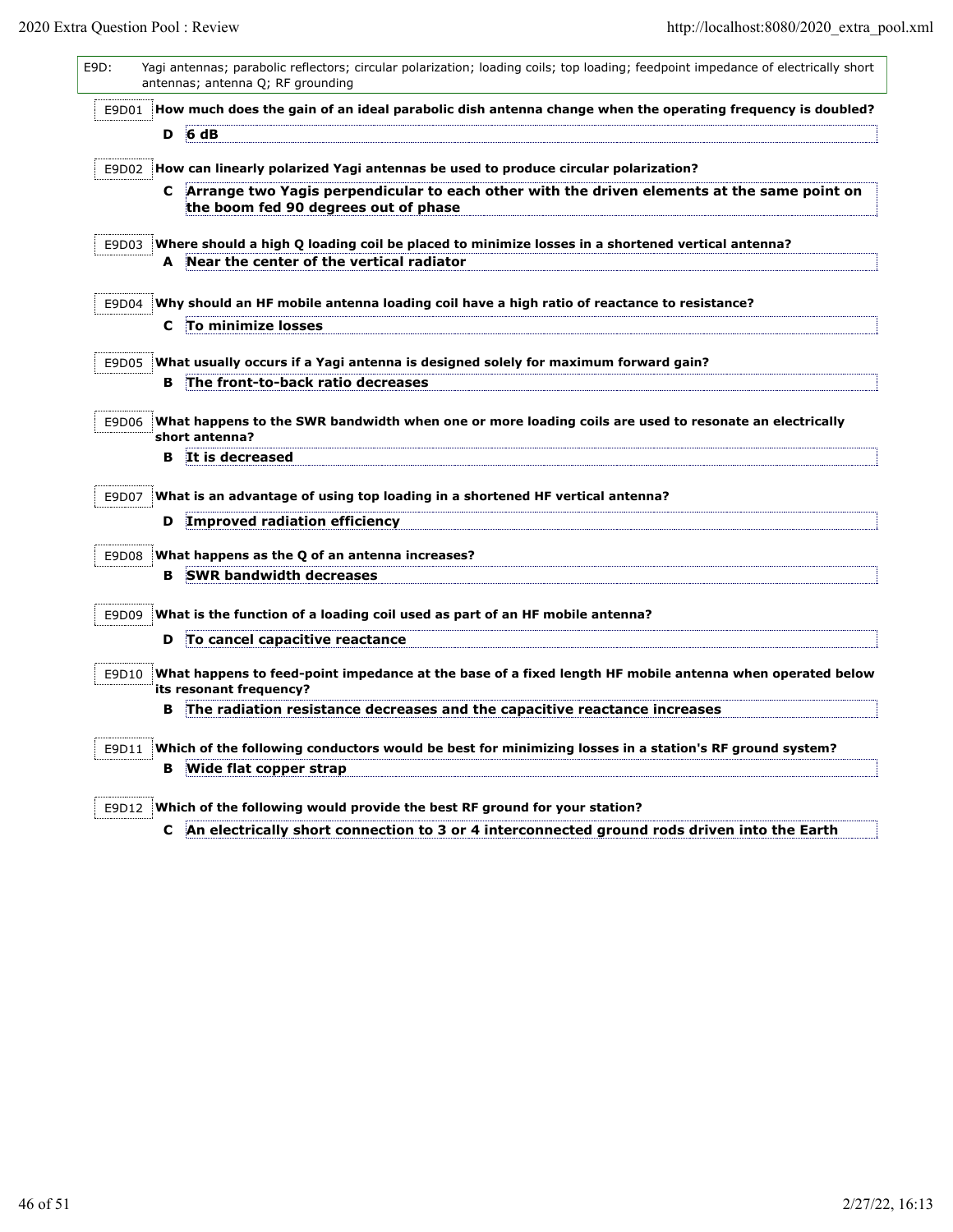$\mathsf{I}$ 

| E9E:  |    | Matching: matching antennas to feed lines; phasing lines; power dividers                                                                                                                                                         |
|-------|----|----------------------------------------------------------------------------------------------------------------------------------------------------------------------------------------------------------------------------------|
| E9E01 |    | What system matches a higher-impedance transmission line to a lower-impedance antenna by connecting the<br>line to the driven element in two places spaced a fraction of a wavelength each side of element center?               |
|       | в  | The delta matching system                                                                                                                                                                                                        |
| E9E02 |    | What is the name of an antenna matching system that matches an unbalanced feed line to an antenna by<br>feeding the driven element both at the center of the element and at a fraction of a wavelength to one side of<br>center? |
|       | A  | The gamma match                                                                                                                                                                                                                  |
| E9E03 |    | What is the name of the matching system that uses a section of transmission line connected in parallel with<br>the feed line at or near the feed point?                                                                          |
|       | D  | The stub match                                                                                                                                                                                                                   |
| E9E04 |    | What is the purpose of the series capacitor in a gamma-type antenna matching network?                                                                                                                                            |
|       | в  | To cancel the inductive reactance of the matching network                                                                                                                                                                        |
|       |    |                                                                                                                                                                                                                                  |
| E9E05 | A  | How must an antenna's driven element be tuned to use a hairpin matching system?<br>The driven element reactance must be capacitive                                                                                               |
|       |    |                                                                                                                                                                                                                                  |
| E9E06 |    | Which of these feed line impedances would be suitable for constructing a quarter-wave Q-section for<br>matching a 100-ohm loop to 50-ohm feed line?                                                                              |
|       | C  | 75 ohms                                                                                                                                                                                                                          |
| E9E07 |    | What parameter describes the interactions at the load end of a mismatched transmission line?                                                                                                                                     |
|       | в. | <b>Reflection coefficient</b>                                                                                                                                                                                                    |
|       |    |                                                                                                                                                                                                                                  |
| E9E08 |    | What is a use for a Wilkinson divider?                                                                                                                                                                                           |
|       | C. | It is used to divide power equally between two 50-ohm loads while maintaining 50-ohm input<br>impedance                                                                                                                          |
| E9E09 |    | Which of the following is used to shunt-feed a grounded tower at its base?                                                                                                                                                       |
|       | C  | <b>Gamma match</b>                                                                                                                                                                                                               |
| E9E10 |    | Which of these choices is an effective way to match an antenna with a 100-ohm feed point impedance to a<br>50-ohm coaxial cable feed line?                                                                                       |
|       | C  | Insert a 1/4-wavelength piece of 75-ohm coaxial cable transmission line in series between the<br>antenna terminals and the 50-ohm feed cable                                                                                     |
| E9E11 |    | What is the primary purpose of phasing lines when used with an antenna having multiple driven elements?                                                                                                                          |
|       | A  | It ensures that each driven element operates in concert with the others to create the desired<br>antenna pattern                                                                                                                 |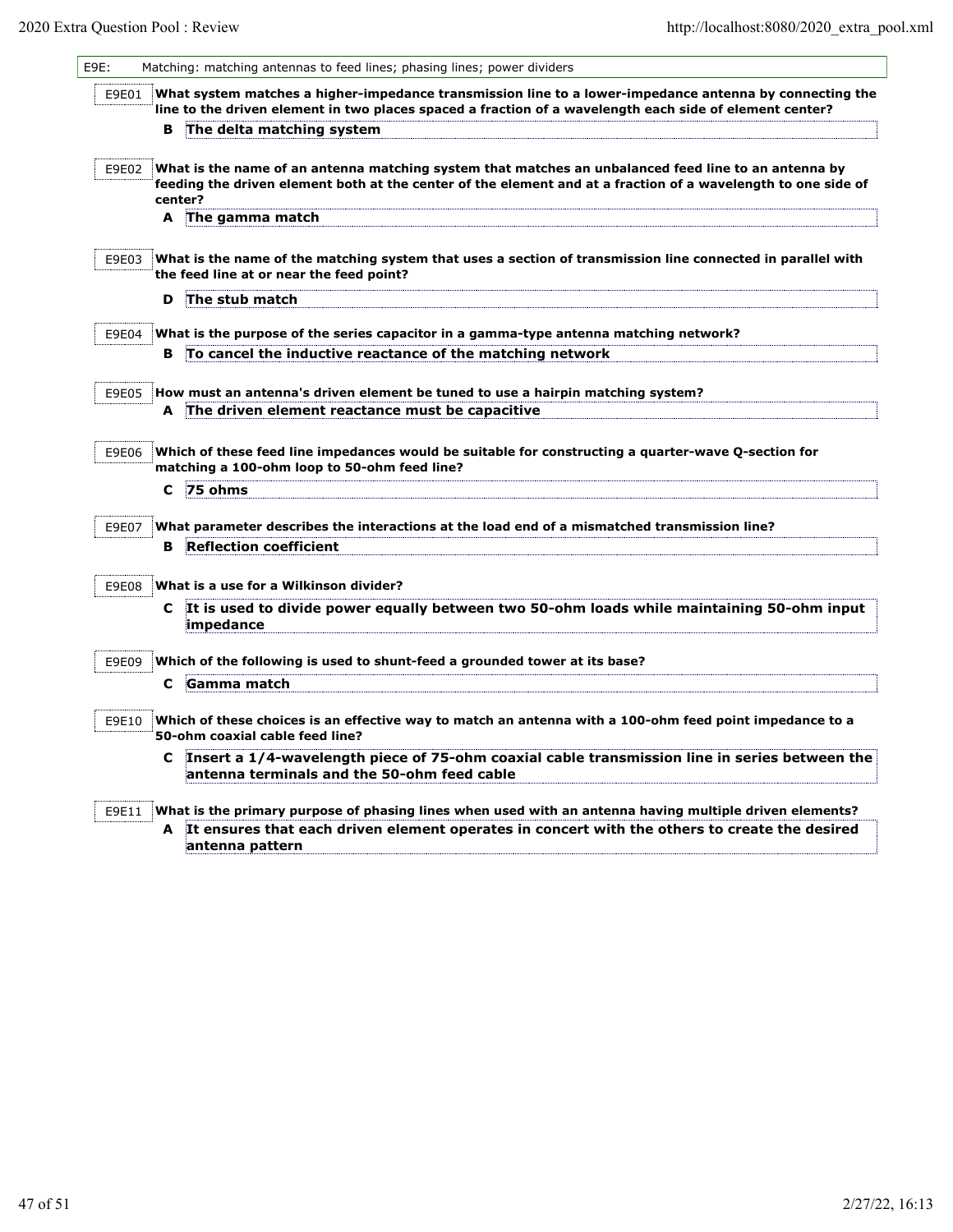| E9F:  | Transmission lines: characteristics of open and shorted feed lines; coax versus open-wire; velocity factor; electrical length;<br>coaxial cable dielectrics         |
|-------|---------------------------------------------------------------------------------------------------------------------------------------------------------------------|
| E9F01 | What is the velocity factor of a transmission line?                                                                                                                 |
|       | The velocity of the wave in the transmission line divided by the velocity of light in a vacuum<br>D                                                                 |
| E9F02 | Which of the following has the biggest effect on the velocity factor of a transmission line?                                                                        |
|       | Dielectric materials used in the line<br>C.                                                                                                                         |
|       | Why is the physical length of a coaxial cable transmission line shorter than its electrical length?                                                                 |
| E9F03 | Electrical signals move more slowly in a coaxial cable than in air<br>D                                                                                             |
|       |                                                                                                                                                                     |
| E9F04 | What impedance does a 1/2-wavelength transmission line present to a generator when the line is shorted at<br>the far end?                                           |
|       | <b>B</b> Very low impedance                                                                                                                                         |
|       |                                                                                                                                                                     |
| E9F05 | What is the approximate physical length of a solid polyethylene dielectric coaxial transmission line that is<br>electrically 1/4 wavelength long at 14.1 MHz?       |
|       | D<br>3.5 meters                                                                                                                                                     |
|       |                                                                                                                                                                     |
| E9F06 | What is the approximate physical length of an air-insulated, parallel conductor transmission line that is<br>electrically 1/2 wavelength long at 14.10 MHz?         |
|       | 10.6 meters<br>C                                                                                                                                                    |
| E9F07 | How does ladder line compare to small-diameter coaxial cable such as RG-58 at 50 MHz?                                                                               |
|       | A Lower loss                                                                                                                                                        |
|       |                                                                                                                                                                     |
| E9F08 | Which of the following is a significant difference between foam dielectric coaxial cable and solid dielectric<br>cable, assuming all other parameters are the same? |
|       | All these choices are correct<br>D                                                                                                                                  |
|       |                                                                                                                                                                     |
| E9F09 | What is the approximate physical length of a foam polyethylene dielectric coaxial transmission line that is<br>electrically 1/4 wavelength long at 7.2 MHz?         |
|       | 8.3 meters<br>в                                                                                                                                                     |
| E9F10 | What impedance does a 1/8-wavelength transmission line present to a generator when the line is shorted at                                                           |
|       | the far end?                                                                                                                                                        |
|       | An inductive reactance                                                                                                                                              |
| E9F11 | What impedance does a 1/8-wavelength transmission line present to a generator when the line is open at the                                                          |
|       | far end?                                                                                                                                                            |
|       | A capacitive reactance<br>C                                                                                                                                         |
| E9F12 | What impedance does a 1/4-wavelength transmission line present to a generator when the line is open at the                                                          |
|       | far end?                                                                                                                                                            |
|       | Very low impedance<br>D                                                                                                                                             |
| E9F13 | What impedance does a 1/4-wavelength transmission line present to a generator when the line is shorted at                                                           |
|       | the far end?<br>A Very high impedance                                                                                                                               |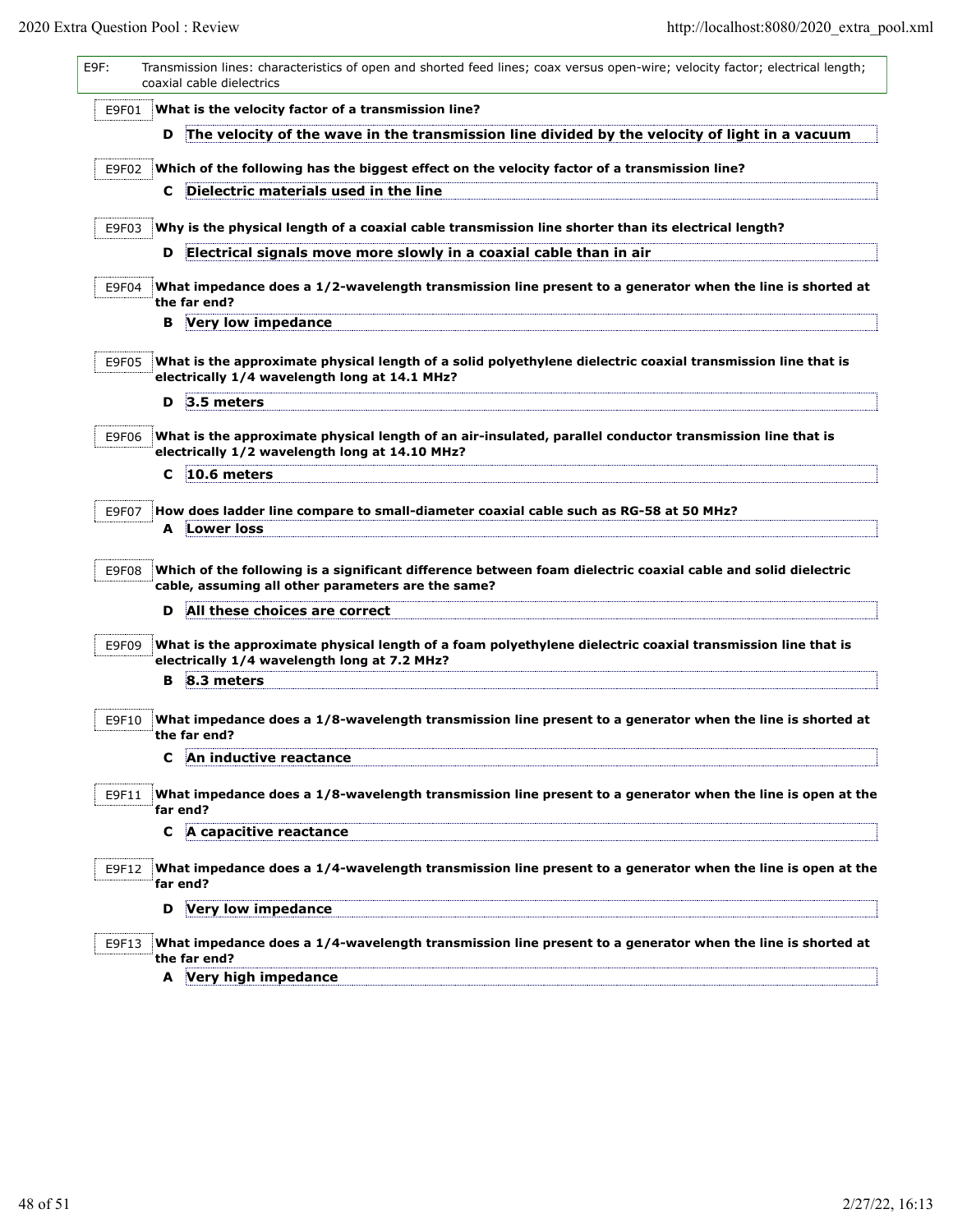| E9G:  |       |   | The Smith chart                                                                                                                |
|-------|-------|---|--------------------------------------------------------------------------------------------------------------------------------|
| E9G01 |       |   | Which of the following can be calculated using a Smith chart?                                                                  |
|       |       | A | Impedance along transmission lines                                                                                             |
| E9G02 |       |   | What type of coordinate system is used in a Smith chart?                                                                       |
|       |       | в | Resistance circles and reactance arcs                                                                                          |
| E9G03 |       |   | Which of the following is often determined using a Smith chart?                                                                |
|       |       | C | Impedance and SWR values in transmission lines                                                                                 |
|       |       |   |                                                                                                                                |
| E9G04 |       |   | What are the two families of circles and arcs that make up a Smith chart?<br>Resistance and reactance                          |
|       |       | c |                                                                                                                                |
| E9G05 |       |   | Which of the following is a common use for a Smith chart?                                                                      |
|       |       | A | Determine the length and position of an impedance matching stub                                                                |
|       | E9G06 |   | On the Smith chart shown in Figure E9-3, what is the name for the large outer circle on which the reactance<br>arcs terminate? |
|       |       | в | <b>Reactance axis</b>                                                                                                          |
| E9G07 |       |   | On the Smith chart shown in Figure E9-3, what is the only straight line shown?                                                 |
|       |       | D | The resistance axis                                                                                                            |
| E9G08 |       |   | What is the process of normalization with regard to a Smith chart?                                                             |
|       |       | c | Reassigning impedance values with regard to the prime center                                                                   |
|       | E9G09 |   | What third family of circles is often added to a Smith chart during the process of solving problems?                           |
|       |       | A | Standing wave ratio circles                                                                                                    |
|       |       |   |                                                                                                                                |
| E9G10 |       |   | What do the arcs on a Smith chart represent?                                                                                   |
|       |       | D | Points with constant reactance                                                                                                 |
| E9G11 |       |   | How are the wavelength scales on a Smith chart calibrated?                                                                     |
|       |       | в | In fractions of transmission line electrical wavelength                                                                        |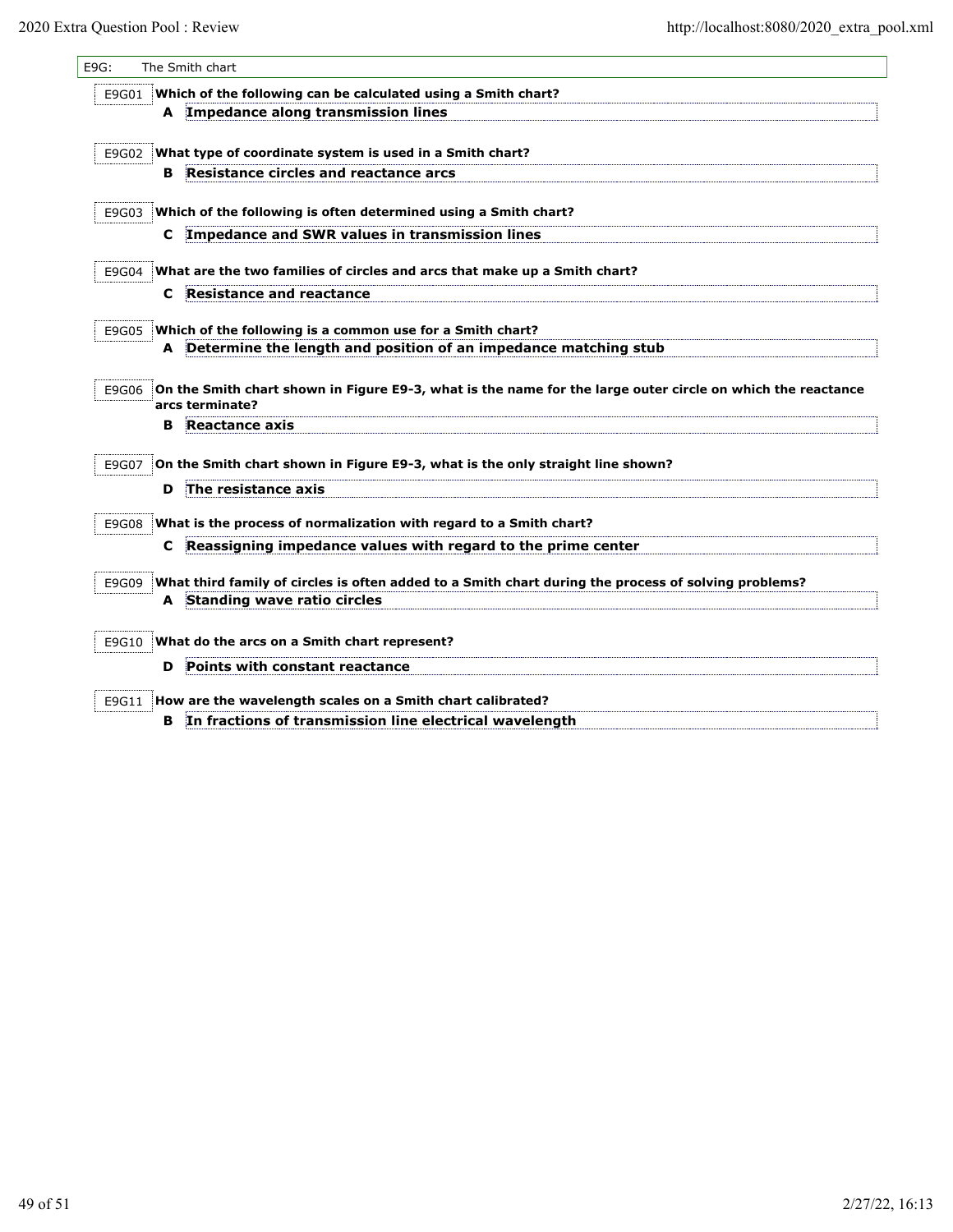| E9H:  | antennas | Receiving Antennas: radio direction finding antennas; Beverage antennas; specialized receiving antennas; long-wire receiving                                   |
|-------|----------|----------------------------------------------------------------------------------------------------------------------------------------------------------------|
| E9H01 |          | When constructing a Beverage antenna, which of the following factors should be included in the design to<br>achieve good performance at the desired frequency? |
|       | D        | It should be one or more wavelengths long                                                                                                                      |
| E9H02 |          | Which is generally true for low band (160 meter and 80 meter) receiving antennas?                                                                              |
|       |          | A Atmospheric noise is so high that gain over a dipole is not important                                                                                        |
| E9H03 |          | <b>What is Receiving Directivity Factor (RDF)?</b>                                                                                                             |
|       | D        | Forward gain compared to average gain over the entire hemisphere                                                                                               |
| E9H04 |          | What is an advantage of placing a grounded electrostatic shield around a small loop direction-finding<br>antenna?                                              |
|       | в        | It eliminates unbalanced capacitive coupling to the surroundings, improving the nulls                                                                          |
| E9H05 |          | What is the main drawback of a small wire-loop antenna for direction finding?                                                                                  |
|       |          | A It has a bidirectional pattern                                                                                                                               |
| E9H06 |          | What is the triangulation method of direction finding?                                                                                                         |
|       | C.       | Antenna headings from several different receiving locations are used to locate the signal<br>source                                                            |
| E9H07 |          | Why is RF attenuation used when direction-finding?                                                                                                             |
|       | D        | To prevent receiver overload which reduces pattern nulls                                                                                                       |
| E9H08 |          | What is the function of a sense antenna?                                                                                                                       |
|       |          | A It modifies the pattern of a DF antenna array to provide a null in one direction                                                                             |
| E9H09 |          | What is a Pennant antenna?                                                                                                                                     |
|       |          | B A small, vertically oriented receiving antenna consisting of a triangular loop terminated in<br>approximately 900 ohms                                       |
| E9H10 |          | How can the output voltage of a multiple-turn receiving loop antenna be increased?                                                                             |
|       | D        | By increasing the number of turns and/or the area                                                                                                              |
| E9H11 |          | What feature of a cardioid pattern antenna makes it useful for direction finding?                                                                              |
|       | в        | A very sharp single null                                                                                                                                       |